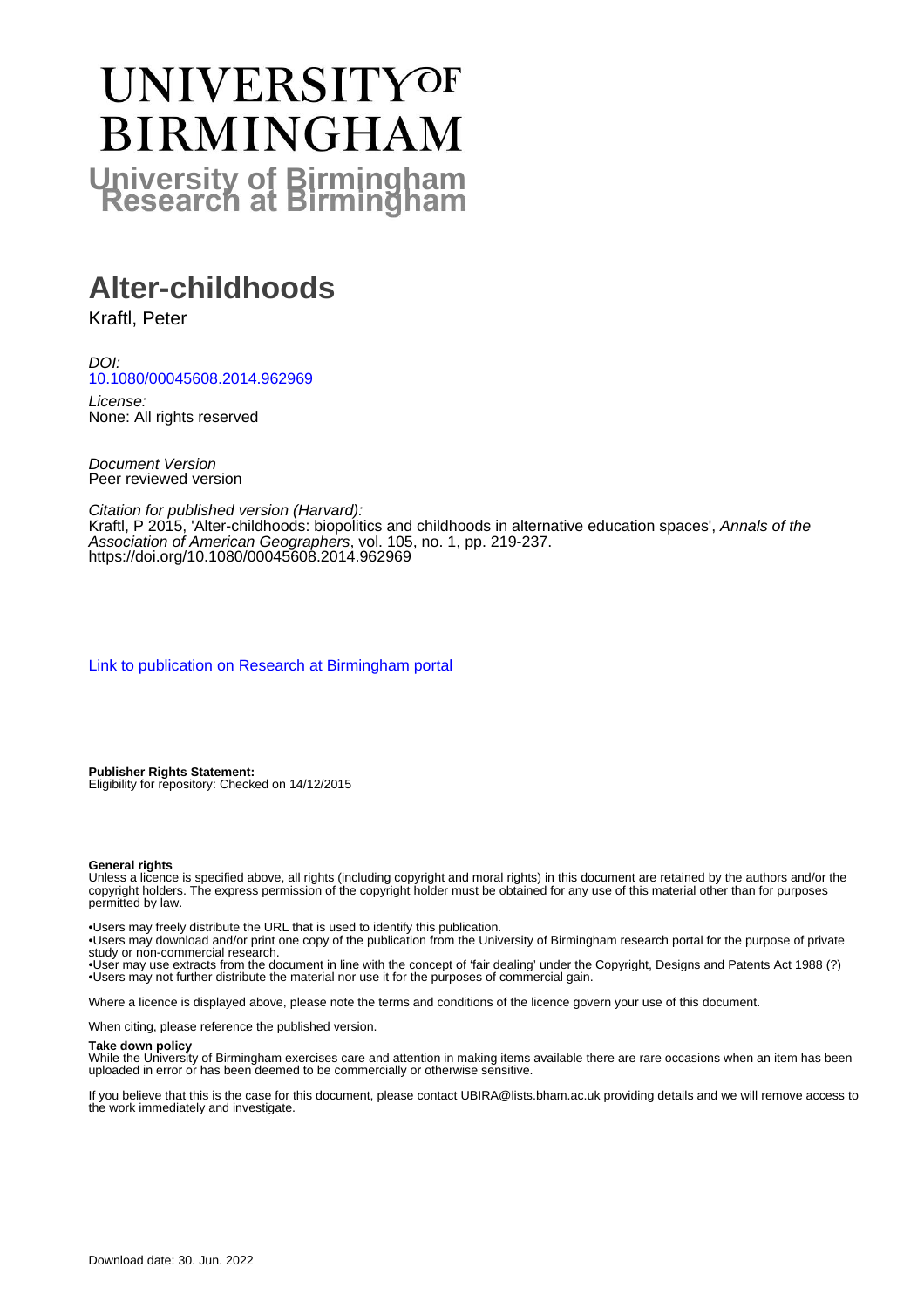**Alter-childhoods: Biopolitics and childhoods in alternative education spaces**

**Peter Kraftl, University of Leicester, United Kingdom**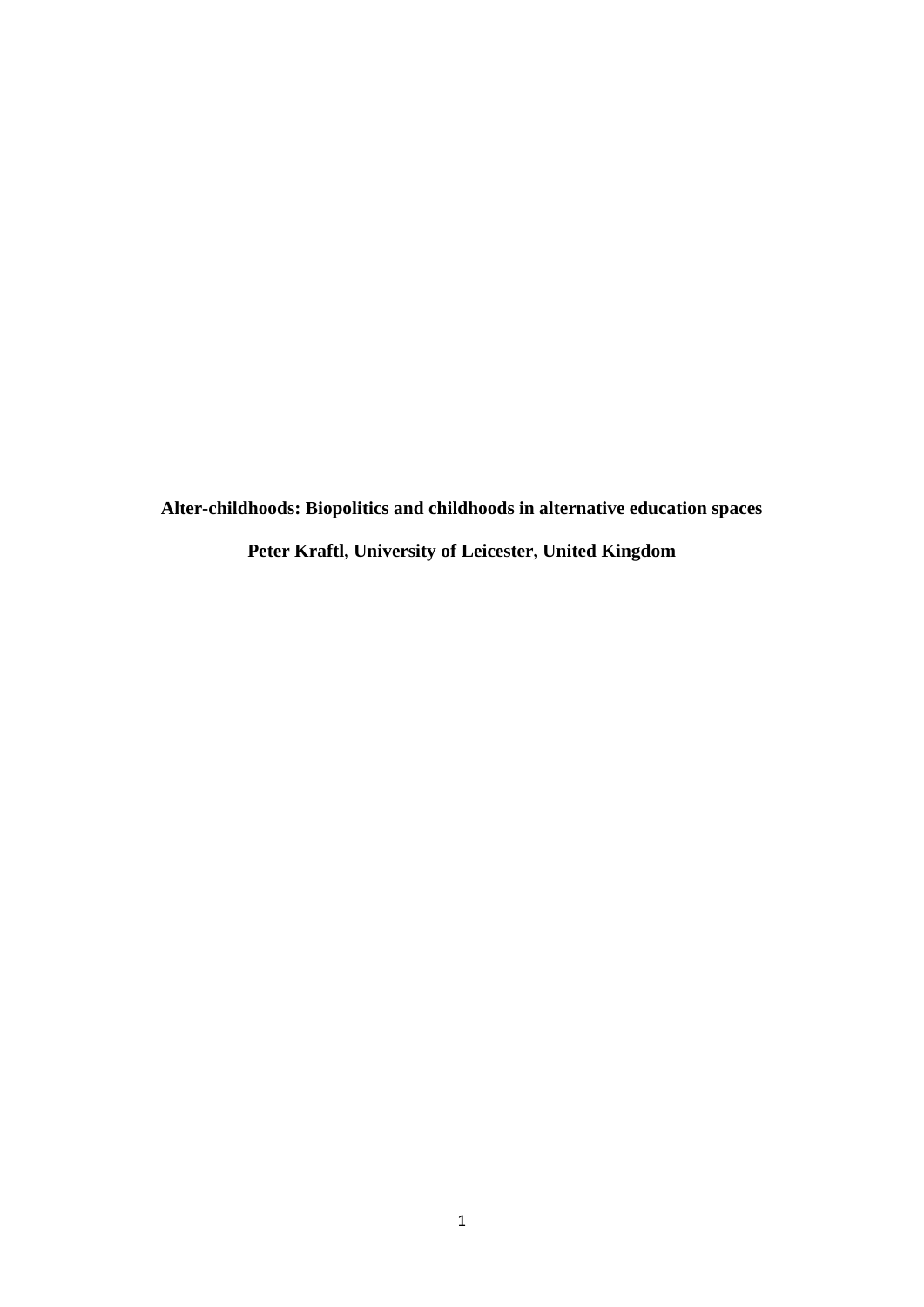#### **Abstract**

In this article, I consider "alter-childhoods": explicit attempts to imagine, construct, talk about, and put into practice childhoods that differ from perceived mainstreams. I critically examine alter-childhoods at 59 alternative education spaces in the UK. I analyze alternative education spaces through the lens of biopolitics, developing nascent work in children's geographies and childhood studies around hybridity and biopower. I focus on two key themes: materialities and (non)human bodies; intimacy, love and the human scale. Throughout the analysis, I offer a limited endorsement of the concept of alter-childhoods. While there exist many attempts to construct childhoods differently, the "alternative" nature of those childhoods is always muddied, complicated, and dynamic. Thus, the concept of alterchildhoods is useful for examining the biopolitics of childhood, and for children's geographers more generally – but only when considered as a critical tool and questioning device.

**Key words**: *children's geographies; hybrid childhoods; geographies of alternative education; the body; emotion and affect*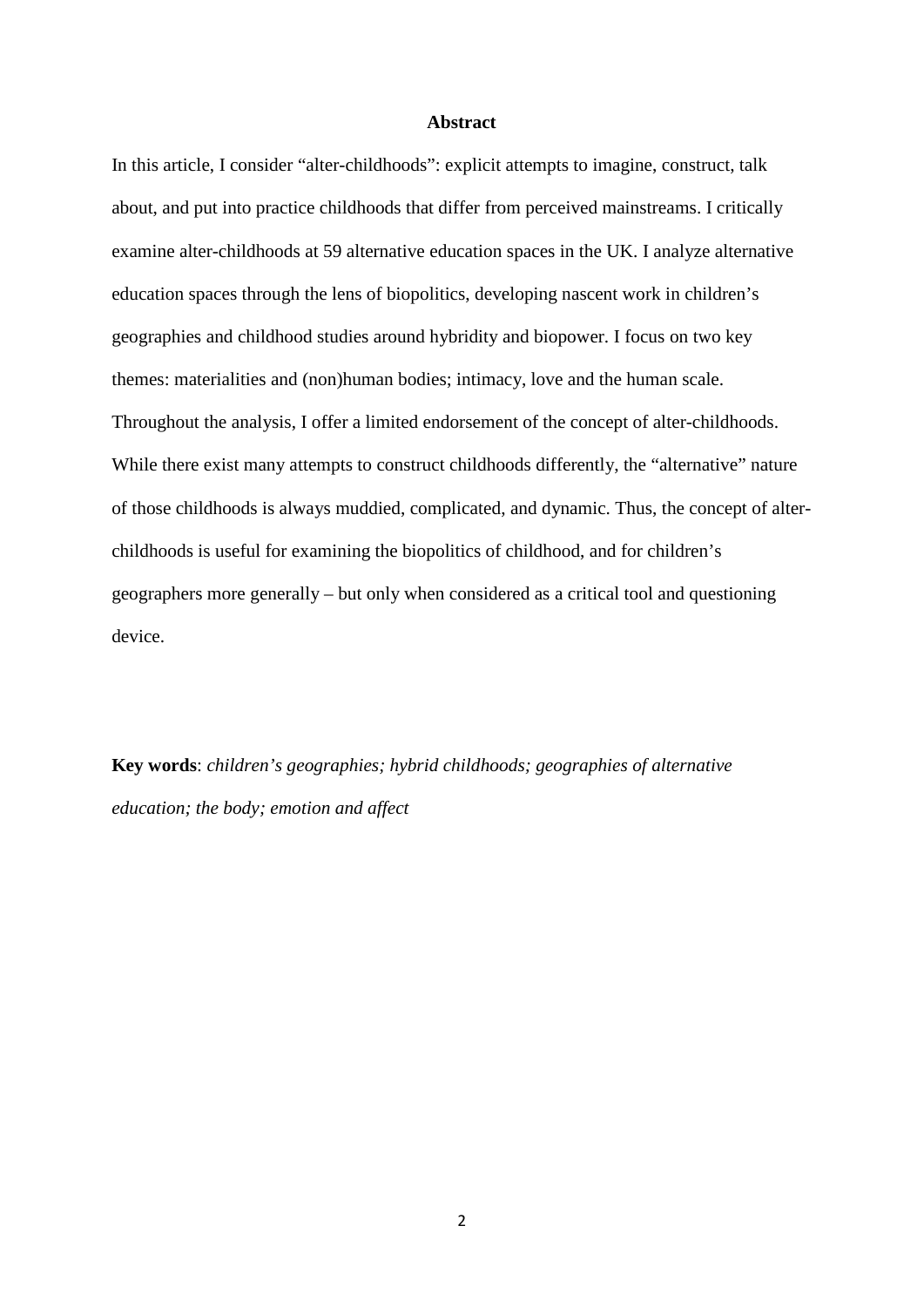In this article, I offer the concept of "alter-childhoods" as a tool for examining geographies of childhood and youth. Alter-childhoods are defined as explicit attempts to imagine, construct, talk about, and control the lifeworlds of children *differently* from a perceived mainstream. In several countries, that mainstream is increasingly recognized as a neoliberal one (Mitchell 2003; Katz 2008). Elsewhere, the mainstream may be figured otherwise – perhaps through divergent educational agendas or political systems. Thus, I propose alter-childhoods not as a static category for naming particular discourses, against others (i.e. neoliberalism), but as a cipher for open and, hopefully, productive questioning: how and why do individuals and collectives attempt to imagine, construct and practice childhoods that differ from a perceived mainstream(s)? How do alter-childhoods vary within and between different geographical contexts, and against what imaginaries of a neo-liberal (or other) "mainstream"?

I do not answer all of these questions comprehensively; rather, I open up for scrutiny the concept of alter-childhoods as one of possible utility to children's geographers, childhood studies scholars, and critical studies of "alternative milieu" (Longhurst 2013, 2100). To do so, I analyze examples taken from the United Kingdom's large and diverse alternative education sector. UK alternative educators explicitly attempt to conceive education differently from a relatively clearly defined educational mainstream, including a National Curriculum taught in virtually all State-run schools to four-to-eighteen-year-olds. Alternative education spaces afford a relatively clear-cut series of case studies for investigating alter-childhoods. Nevertheless, there also exists a series of complications, which allows critical interrogation of the alterity of both the education and the childhoods imagined there. Thus, this article is based on three premises: that there exist diverse examples of alter-childhoods; that alterchildhoods require empirical investigation; but that immediately one investigates alterchildhoods, a host of complexities emerges, which require further consideration.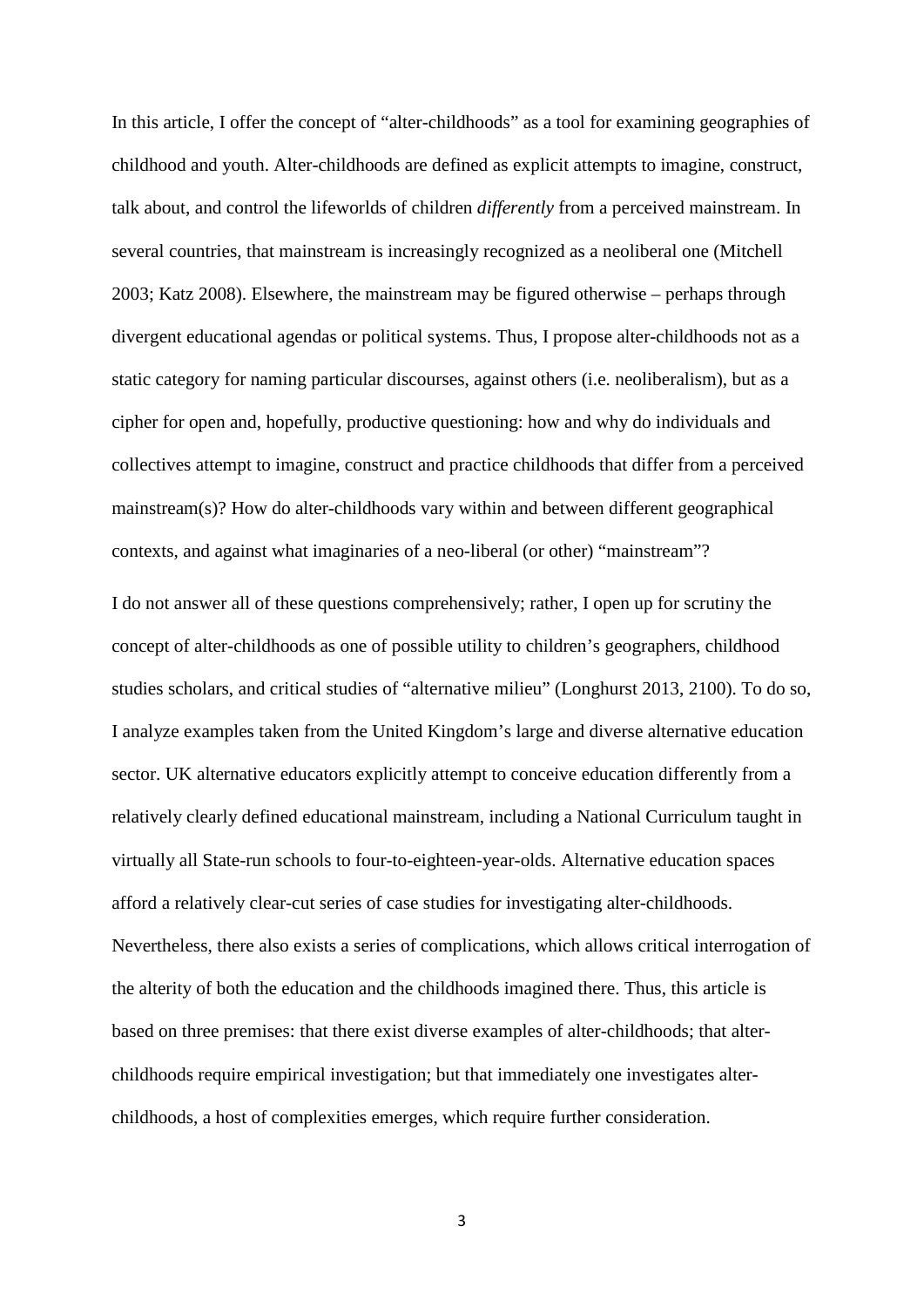The "alter" part of "alter-childhoods" is knowingly deployed aftera host of contemporary scholars who critique oppositional (*anti*-modern) forms of praxis that simply seek to reverse (and thereby reproduce) apparently pervasive neoliberal/global mainstreams. Such theorists prefer forms of experimentation and social organization that recalibrate, twist, dislocate, or operate in dissonance with a perceived mainstream: diverse "alter"-na(rra)atives and/or postmeta-narratives (Hardt and Negri [2009, 101] on "alter-modernity"; also Gibson-Graham 2006; Unger 2007; Braidotti 2011). There are no pretenses that such alter/post-modern experiments ultimately be different-enough to succeed. Rather, resonating with the brief depiction of UK alternative education spaces above, they proffer alterity whilst immediately opening-up for critical debate the nature *of* that alterity.I ask whether childhoods could be considered similarly – namely, as "alter-childhoods"?

I thus use term alter-childhoods as a questioning device to develop three fields of scholarship. The analysis contributes to a gathering but diverse body of work that interrogates contemporary modes of biopolitical governance and urges consideration of alternative ways of conceiving and doing life-itself. I argue that such frames are important for interrogating alter-childhoods. I also add to the so-called "new wave" of childhood studies that has begun to broach questions of biopolitics and hybridity in childhood experiences (Ryan 2011, 439).In addition, I consider childhood – and education – as important spheres of life in which alternative milieu are constituted, yet which have geographers have rarely examined.

The first part of the article positions the contribution of this article within a review of the first two of these three fields<sup>1</sup>. The second defines alternative education, focusing on the UK, before summarizing the research methodology underpinning this article. The remaining sections consider three key themes that emerged from my analysis of 59 UK-based alternative education spaces, leading into a detailed, critical consideration of the potential theoretical purchase of alter-childhoods.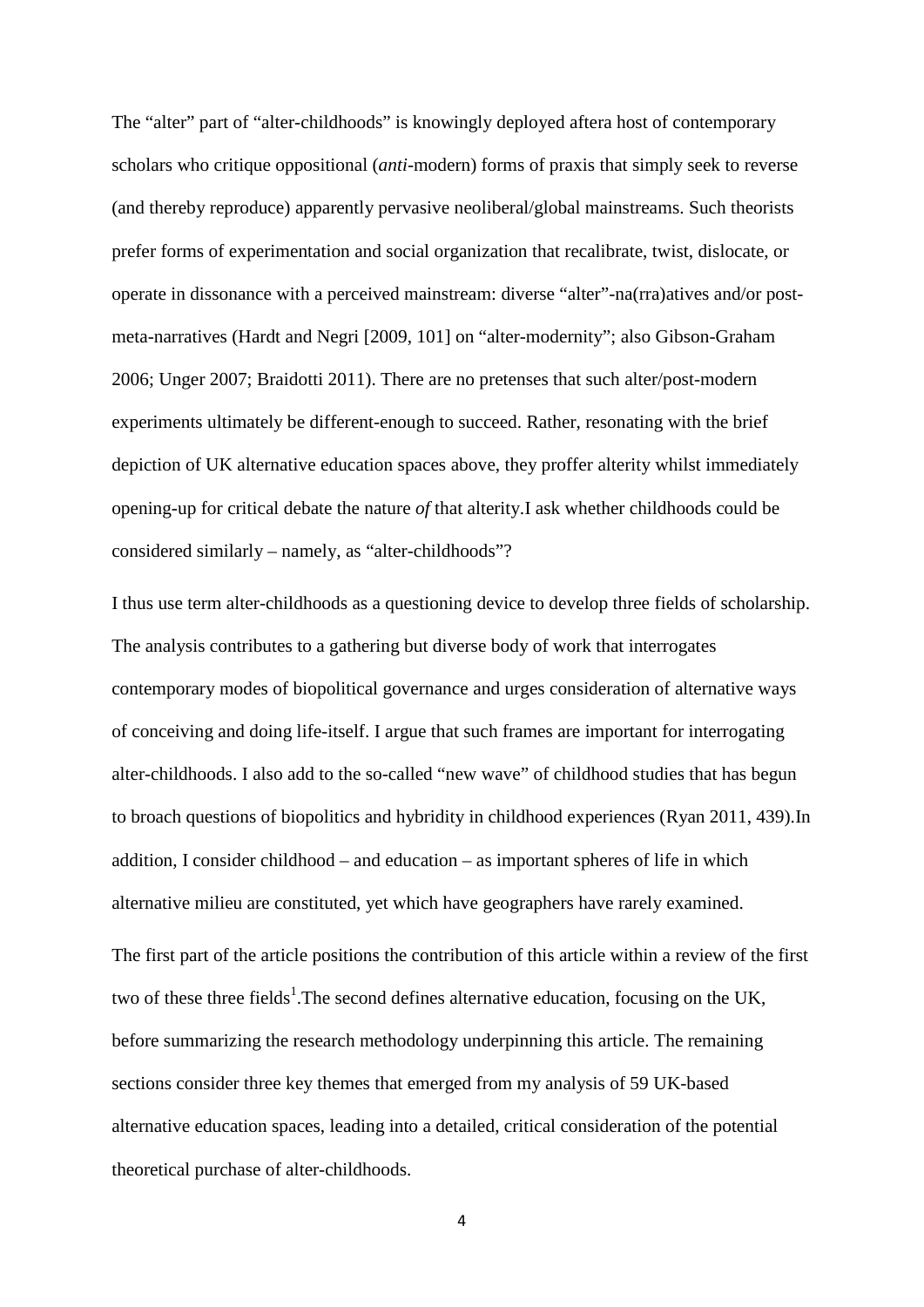#### **Biopolitics, childhoods and children's geographies**

Critical scholarship on biopolitics has converged around a sense that life-itself may be governed. From the eighteenth century onwards, States and other institutions turned increasingly to ways of knowing, disciplining and manipulating populations. Such techniques intervened in processes that "extend throughout the *social body* rather than *capital and labor* exclusively" (Lazzarato 2006, 12). Biopolitics therefore elides knowledge about life processes (from biological-behavioral sciences) with governmental techniques to produce subjectivities (Hardt and Negri 2009). Such techniques render realms of life governable that had hitherto exceeded control – from contagious disease to neurological processes (Rose 2007). Earlier (pre-1960) biopolitics operated at the scale of individual bodies; more recently, a "molecular gaze" has emerged, trained upon microscopic processes, such as neurology (Rose 2007, 11). Thus, the purview of politics has shifted from a view of the population as a body (the body-politic) to a political concern with the fleshy matter *of* bodies (Grosz 1995). Indeed, feminist scholarship has been instrumental in specifying how bodies – human and nonhuman – may not only be politicized but also capitalized, sexualized, and aestheticized (Grosz 2005, 2012).

Therefore, the various techniques of biopolitics have reinforced and intensified social divisions. Herein, different kinds of lives have been rendered visible (Agamben 1998): zoe, or biological life (see below); political life, in which the majority population are involved in democratic systems, and which in part distinguishes humans from animals; bare life, or a specific category of life distinct from zoe, wherein individual humans are excluded from political life, and rendered expendable – perhaps through their imprisonment in exceptional spaces not subject to "normal" legal protocol. Whilst this article is not specifically framed by Agamben's work, his argument raises two important questions: first, around the extent to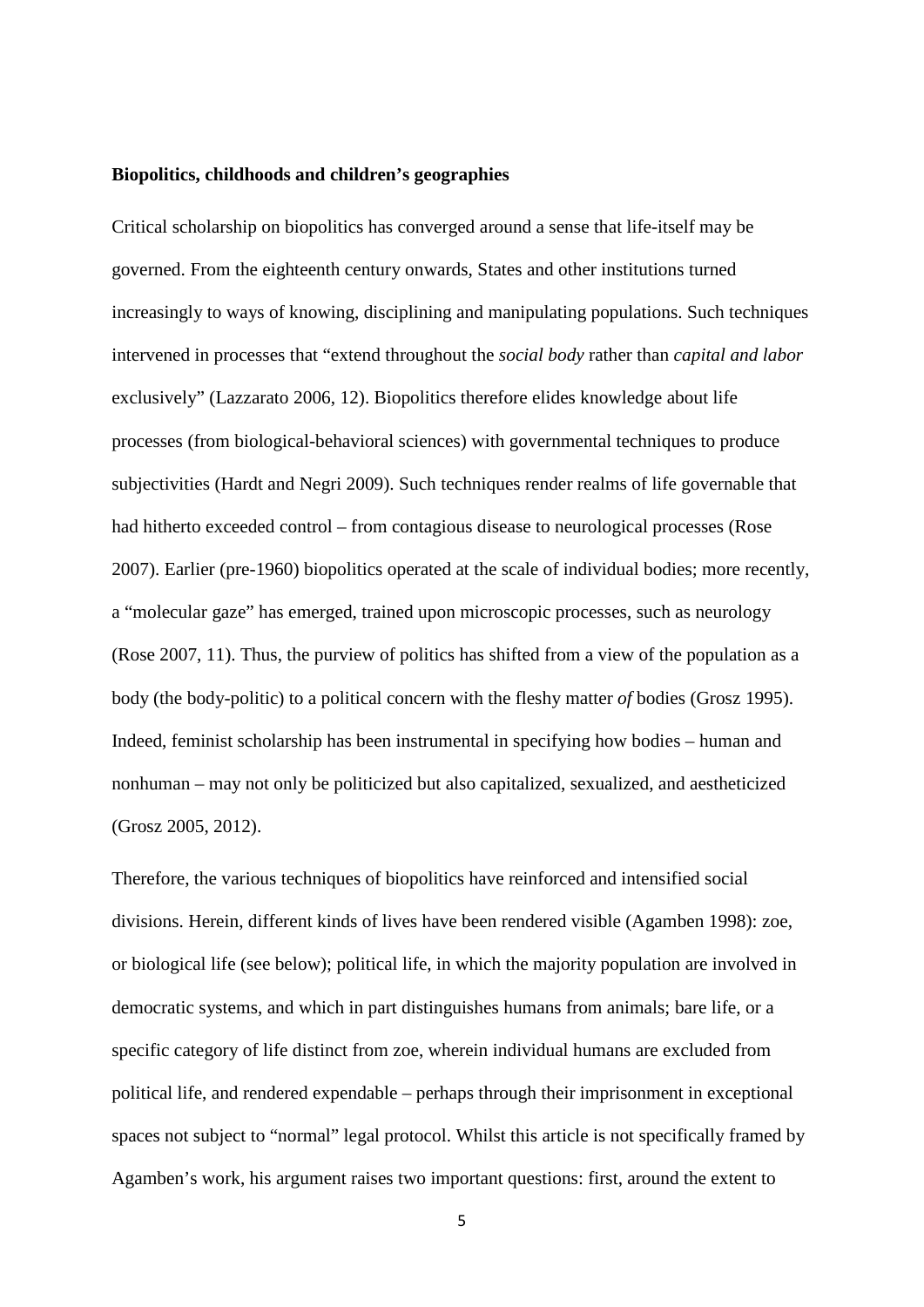which particular social categories (gender, ethnicity, and, particularly, age) are positioned in respect of the different kinds of life articulated by biopolitics; second, and consequently, of how resistance to hegemonic forms of biopower can occur. A central problem in Agamben's (1998) work is whether and how bare life may itself be marshaled into resistance. While feminist- and Marxist-inspired scholarship has demonstrated how children – as "waste" – are rendered something akin to bare life (Katz 2011), my focus is upon attempts to resist hegemonic biopower and constitute alternatives that involve individuals variously positioned within biopolitical and social orderings, not only at their extremities.

Human geographers have paid increasing attention to the spaces of biopolitics, with examples ranging from surveillance (Amoore 2006) to emergency planning (Adey and Anderson 2011). Significantly, they have called for consideration of "biopolitics from below" (Anderson 2012, 35): biopolitical alternatives to an apparently pervasive neoliberal/globalized mainstream. Via the tropes of feminist and/or nonrepresentational theory, such alternatives have in part been theorized via new or vital-materialist understandings of the world (Coole and Frost 2010). Such understandings posit the human as always-already constituted through and with the nonhuman (Latour 2005). This move questions the primacy of human subjects in governing the world. Nonetheless, and of more direct relevance to this article, Bennett (2010) and Braidotti (2011) ask how configurations of the non/human might be alternatively arranged, for instance towards environmental justice. Indeed, (post-)feminist theorists have been at the forefront of hybrid, more-than-human forms of conceptual experimentation and praxis that "elaborated" on imperceptible cosmic, biological, and geologic forces of the universe", through artistic and other means (Yusoff 2012, 971).

Simultaneously, many scholars argue that *local*, on-the-ground practices of alterity require further empirical investigation (Longhurst 2013). They argue for *trans-local*, comparative analyses of diverse spaces and practices –a kind of "reading for difference" (Gibson-Graham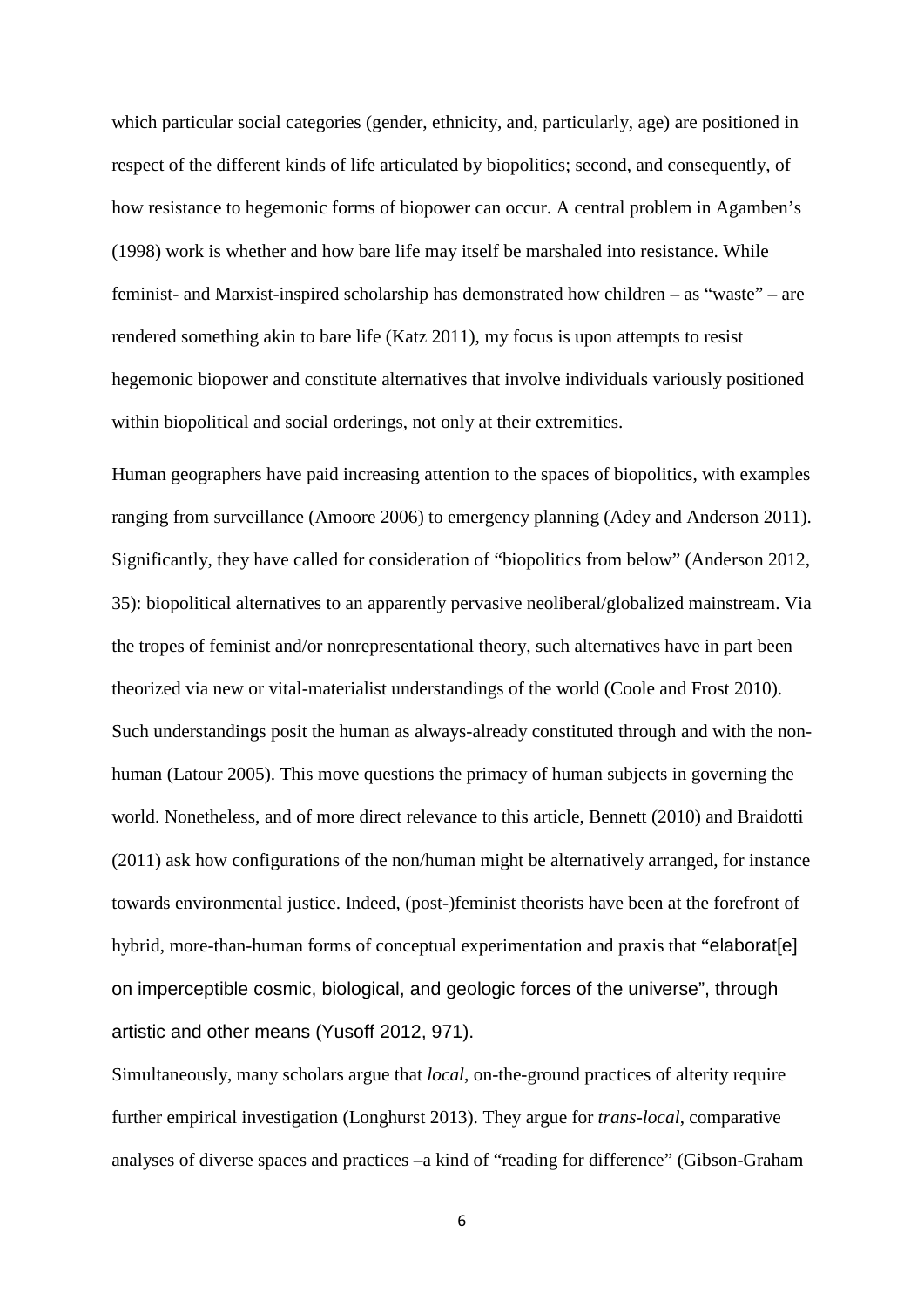2006, xxxi), where micropolitical experiments might be framed as broader, perhaps more potent, and durable networks for more-than-social change (e.g. Unger 2009; Hardt and Negri 2009; Braidotti 2011).In this vein, geographers have offered important empirical analyses of a range of diverse alternatives, particularly inspired by Gibson-Graham's (2006) diverse economies framework (Longhurst 2013).

Notwithstanding these advances, children's geographers and scholars of childhood have rarely undertaken research that deploys these conceptual frames, and it is my aim in this article to develop a more explicit agenda for doing so. Nevertheless, amongst these now large and diverse sub-fields – which there is not space to comprehensively review here $2$ –two broad areas of investigation offer key antecedents, which I also seek to develop.

*Firstly*, childhood scholars have begun to interrogate the biopolitical and hybrid constitution (frequently termed "construction") of childhood (Prout 2005; Ruckenstein 2013). Several studies acknowledge the recursive relationship between biopolitical modes of governance and modern constructions of childhood – from the birth of modern psychology to education as social investment (Simons 2006; Wells 2011; Lee and Motzkau 2011; Ryan 2012). Moreover, scholars of "hybrid childhoods" recognize that

"many present and emergent bio-political formations of childhood consist of novel and unpredictable connections among materials and processes, forces and events that are not best understood through bio-social dualism" (Lee and Motzkau 2011, 8)

Significantly, Lee and Motzkau (2011, 7) posit "navigational aids" for orienting key research questions amongst a bewildering array of emergent, heterogeneous becoming-childhoods or becoming-adulthoods (e.g. Prout 2005; Horton and Kraftl 2006; Aitken 2010; Curti and Moreno 2010; Rautio 2013). Here, bodies are situated not (only) within for-the-moment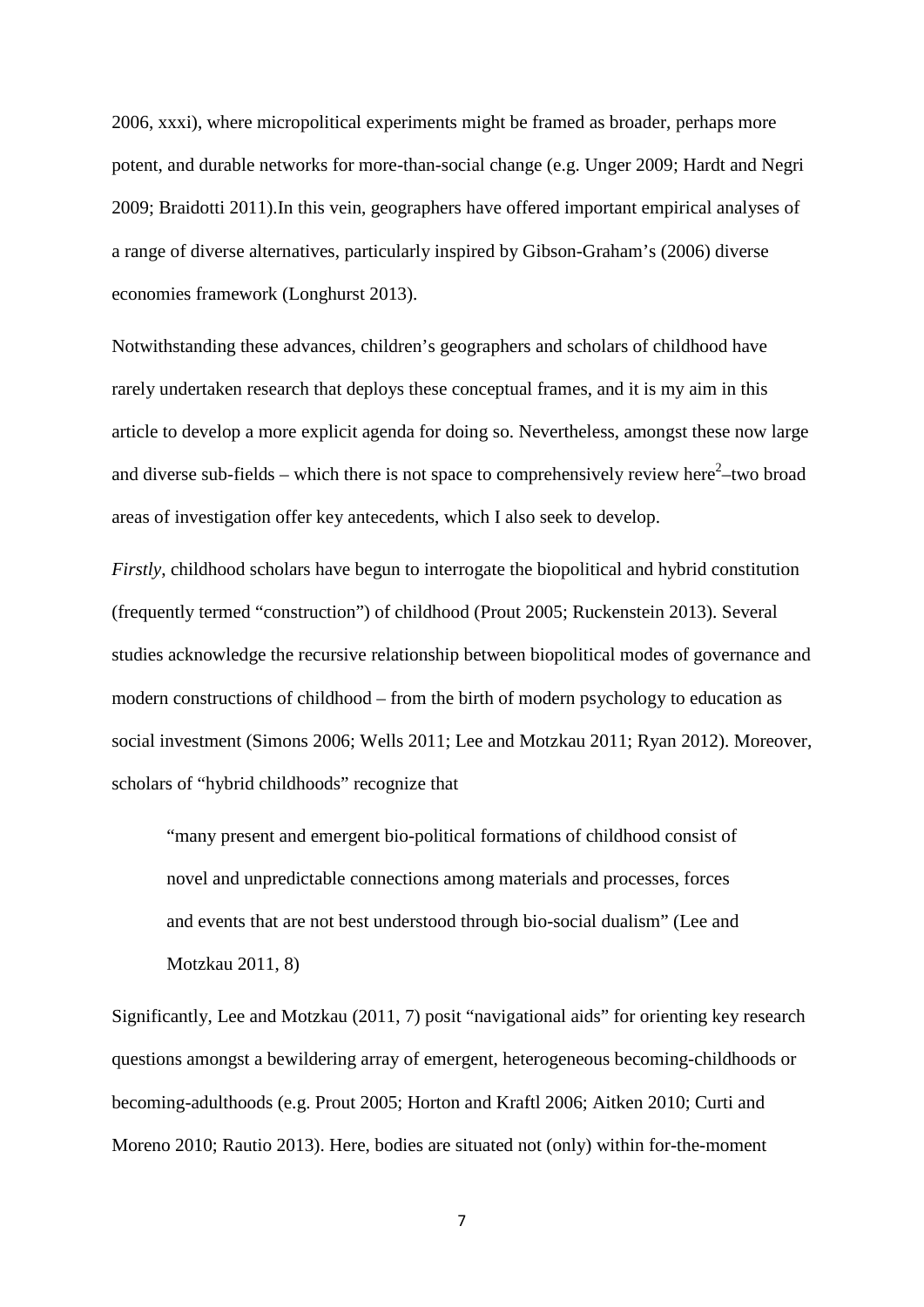performances, but as "constitutive components of the biopolitical fabric of being", offering social-material sites of resistance (Hardt and Negri 2009, 31; also Gibson-Graham 2006). Lee and Motzkau (2011) call for attention to the coherence of particular biopolitical childhoods around issues that matter, somehow, within a particular context. Read this way, children's geographers *have* begun to offer navigational aids for understanding biopolitics of childhood. Much of this work – again, owing a significant debt to feminist theory – has involved critical interrogations of the exercise of biopolitical power by authorities *over* young people. As Wells (2011) notes, the predominant thematics of this work are two-fold: health and education. On the former, Wells (2011, 19) notes the emergence of the "psy-disciplines", which, once rendered accessible to governmental institutions, fostered an incipient "psychiatrization of childhood" (Philo 2011, 33-34). Elsewhere, Evans's (2010, 21 & 34) exemplary analysis of contemporary UK anti-obesity policies finds them "pre-emptive biopolitics" aimed at categorizable subjects to secure against a future obesity "time bomb". On the latter axis, scholars have examined the confluence of biopolitics with education, especially in schools (Philo 2001; Pike 2008). Historical geographers have demonstrated how the training of children's bodily capacities supported nation-building projects in the UK and USA (Ploszajska 1996; Gagen 2004). Others have shown how contemporary (neuro)scientific understandings of children's behavior and emotions are becoming central to teaching and disciplinary practices in schools (Pykett 2012; Gagen 2013).

Despite these advances, most studies offer critical perspectives on the governance of children's lives *from above* – analyses of archival materials, policy documents, scientific expertise, and curricula produced by those in Government. Indeed, these analyses resonate with similarly important theorizations of neoliberal childhoods (e.g., Ruddick 2007; Katz 2008) and contestations over the contribution of young people to social life (e.g. Wyness 2013). Thus, a *second* strand of scholarship within children's geographies is instructive.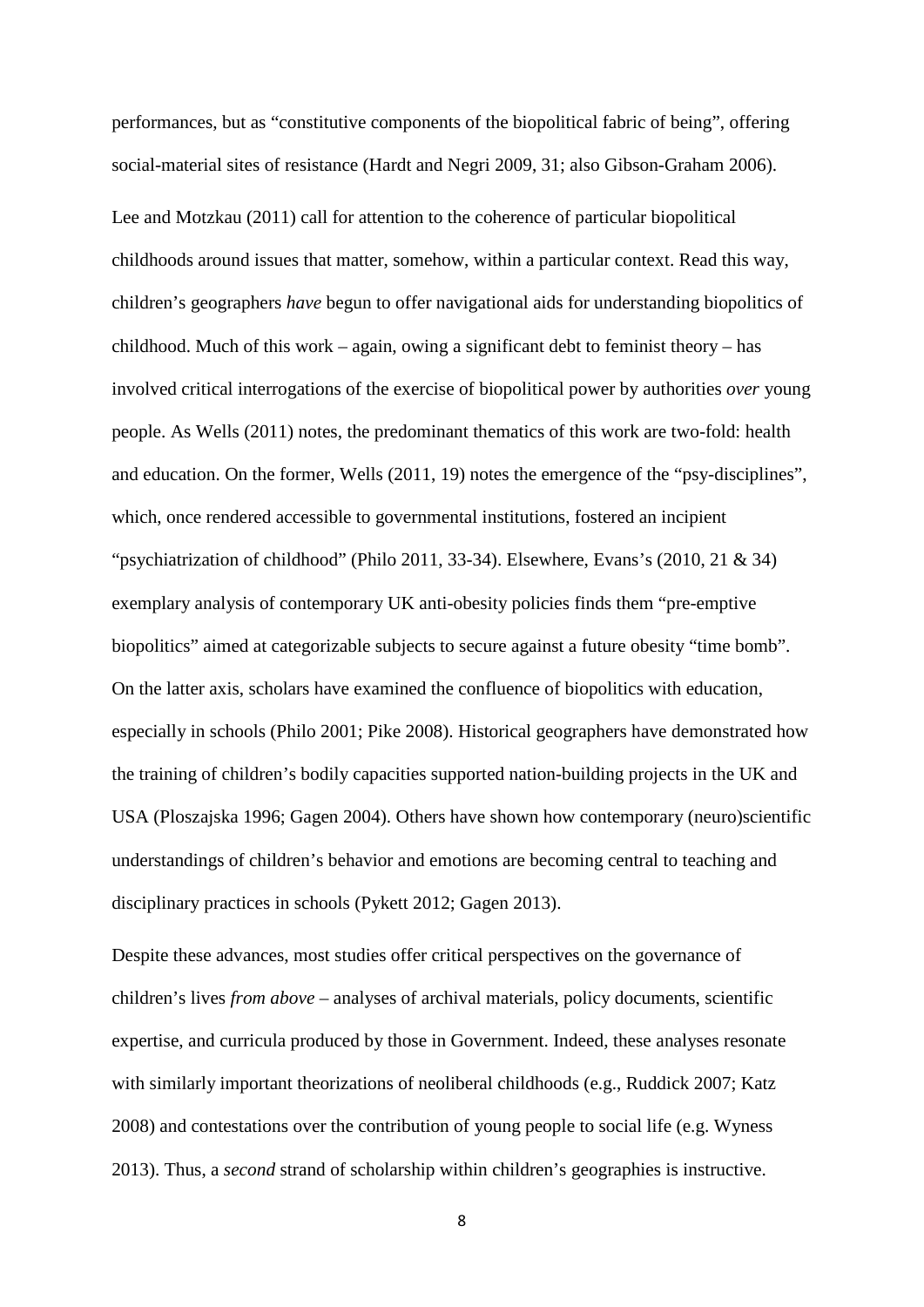While rarely, if ever, drawing on the languages of biopolitics, recent advances in the subdiscipline have expanded what counts as "political" in children's everyday lives, beyond "voice" and "participation" (Kraftl 2013a). Significantly, there has been increased interest in these children's geographies (Skelton 2013), children's political agency, activism and protest (Jeffrey 2012) and everyday political acts (Bosco 2010; Kallio and Häkli 2013). Whilst not completely addressing Vanderbeck's (2008) concerns that children's geographers have said little about controversial issues (like the age of sexual consent), such scholarship has acknowledged the complex politicization of children's everyday lives. It has also led to pressing questions about the limits of nonrepresentational children's geographies (Mitchell and Elwood 2012), where, arguably, nonrepresentational children's geographers depoliticize childhood in favor of immediate, ephemeral experiences(Mitchell and Elwood 2012, 793; but see Kraftl 2013a, for a critique).

Despite divergent conceptual and political standpoints, children's geographers have developed impressive insights into children's diverse experiences of the political (although not necessarily the *bio*-political as defined above). Perhaps most notably, some recent research cuts across representational and nonrepresentational frames: it *connects* momentary, embodied micro-geographical encounters with more enduring concerns. Whether concerned with the mobile masculinities entailed in fathering (Aitken 2010) or the ways in which institutionalized idea(l)s about childhood are "subverted and transformed by and through children's life-affirming practices" (Curti and Moreno 2010, 424), questions of intergenerational relations, lifecourse, and the politics of play, work, and family care are recursively produced through everyday experience (also Bosco 2010).

In posing questions about alter-childhoods, I develop the above literatures in several ways. I exemplify and offer a conceptual language for a social group (children) only cursorily acknowledged in theorizing on biopolitical alternatives, which is more commonly concerned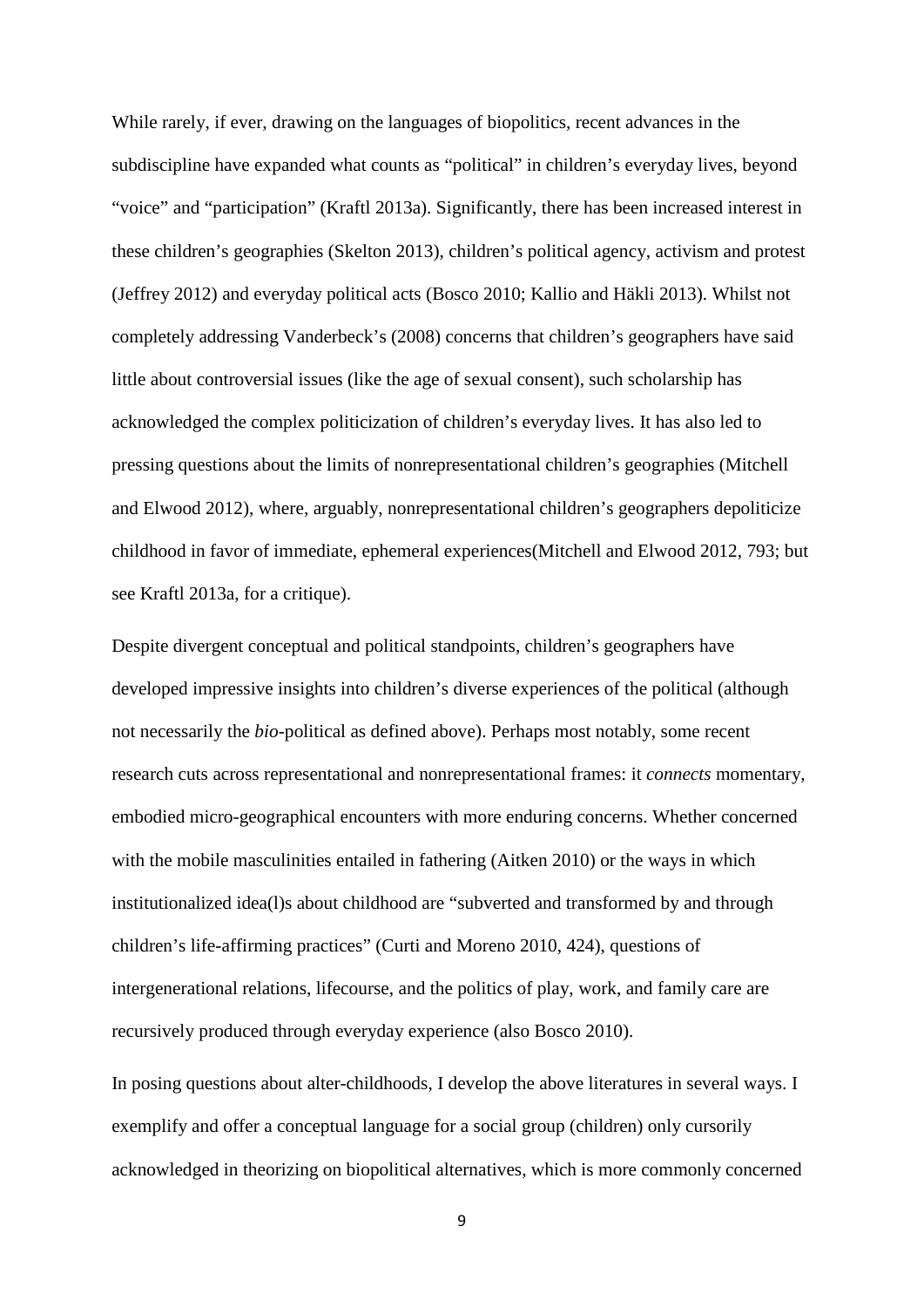with gendered, raced or sexualized differences (e.g., Hardt and Negri 2009; Braidotti 2011; Ruglis 2011). I also focus on childhood – and education – as an important and largely overlooked arena for geographical inquiry into alternative spatialities. Third, I develop exciting lines of enquiry into the(bio)politics of childhood and hybrid childhoods with a focus on a new navigational aid: alter-childhoods. Fourth, I extend that latter work with a focus – and the irony is not lost here – on how *adults* (although adults positioning themselves explicitly outside mainstream regimes of governance) attempt to construct alternative childhood spaces. Whilst adults are not absent from work on children's everyday political geographies (and children are by no means absent from this article), I am concerned with deliberative, programmatic, often long-term projects – curricula, schools, and the like – wherein the presence of adults is arguably inescapable. I acknowledge that readers maybe frustrated by the lack of children's voices: yet it is important to recognize that the adults in question here are rarely those with the same kinds of political power as those involved in producing hegemonic, neoliberal discourses on education. With these caveats in mind, I therefore offer the following analyses as one way in to questions of alter-childhoods.

#### **Geographies of alternative education**

Woods and Woods (2009, 3) define alternative education as

"[f]orms of education grounded in alternative philosophiesand cultures [...distinct from] mainstream education [...] as the main conventions of publicly funded school educationas generally understood in Western countries".

They identify global examples of alternative education, including the UK (also Kraftl 2013b), Brazil, and Palestine. Meanwhile, other scholars have researched education in Australia (Ferguson and Seddon 2007) and Canada (Quirke 2009). In each context, the positioning of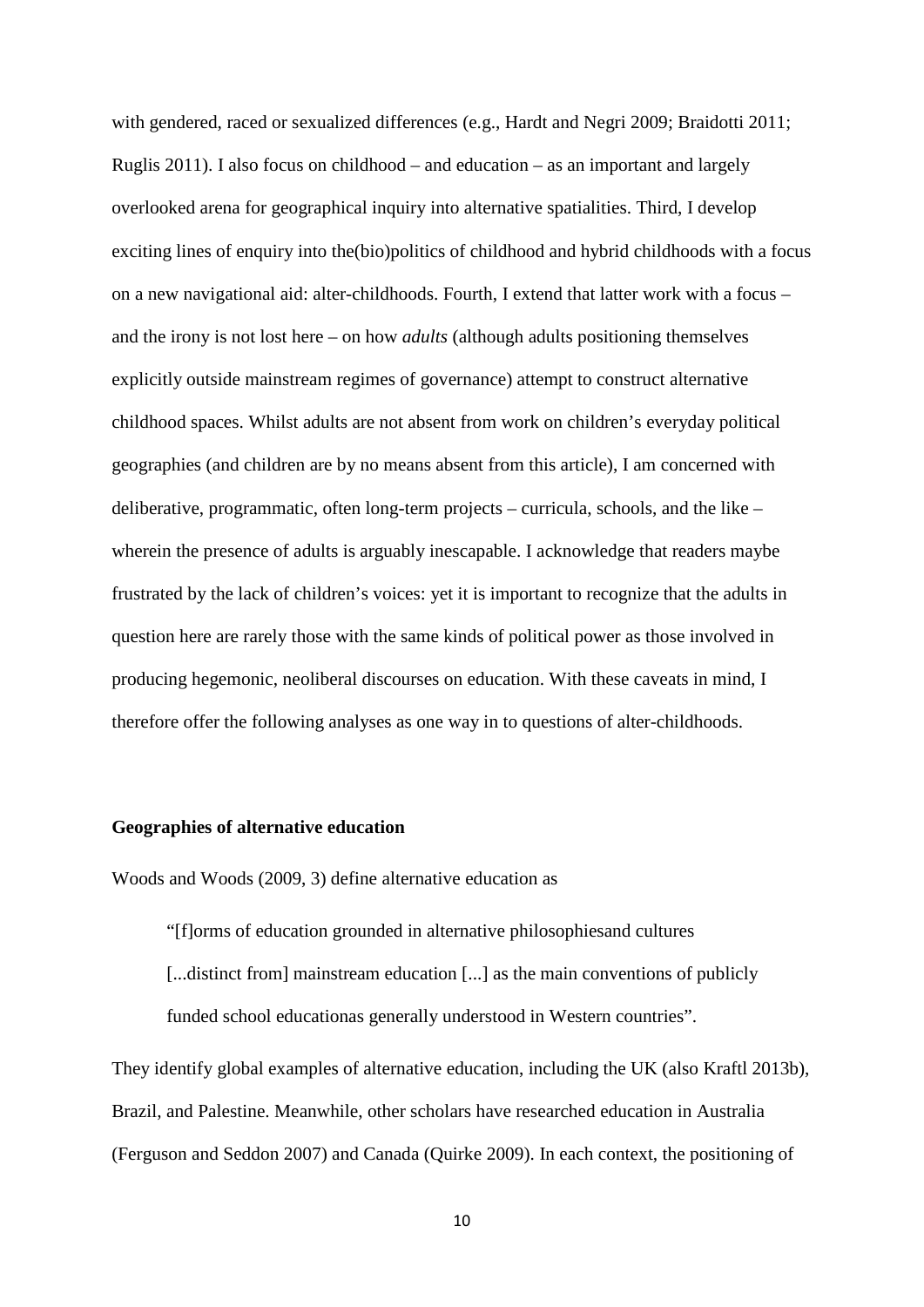"alternatives" relative to the "mainstream" varies. Some countries (like the UK) have national curricula; others (like the US) operate public school systems where curricula are set through local school boards; elsewhere, there may be no discernible mainstream at all, problematizing the status of "alternatives".

In the United Kingdom, however – the context for this article – the definition is more specific. It incorporates spaces that: are not directly funded by the UK Government; do not follow a National Curriculum; follow some kind of explicitly alternative curriculum; may or may not be called "schools", but which are intended to look very different from mainstream schools, and in which relationships between children and adults are reconfigured (Sliwka 2008; see later analysis); offer a replacement for all or part of a child's (4-16) education in a context where it is assumed that children are educated at school. Significantly, while forms of privatization and responsibilization are a prominent feature of neoliberal educational regimes (Mitchell 2003), a decades-old clause in UK Educational Law (pre-dating neoliberalism) states that *parents* are responsible for ensuring appropriate education for their children. Thus, for instance, parents must inform their child's school or local authority if their wish to withdraw them from that school, but they do not have to inform any authority if they do not wish to send them to a State school in the first place. This legal position has meant that alternative education spaces have existed for decades in the UK. Accordingly, the alternatives presented in this article should be interpreted not only as alternatives to neoliberalism, but also as longer-standing alternatives to *education*, to school, and to cultures of child-rearing as commonly understood in the UK. Parents do not choose alternative education only as a way to circumnavigate neoliberal forms of governance, even if the effects thereof are becoming increasingly important factors in those choices.

In light of this observation, it is important to note that the majority of educators situate their work directly within some critique about both mainstream education and mainstream child-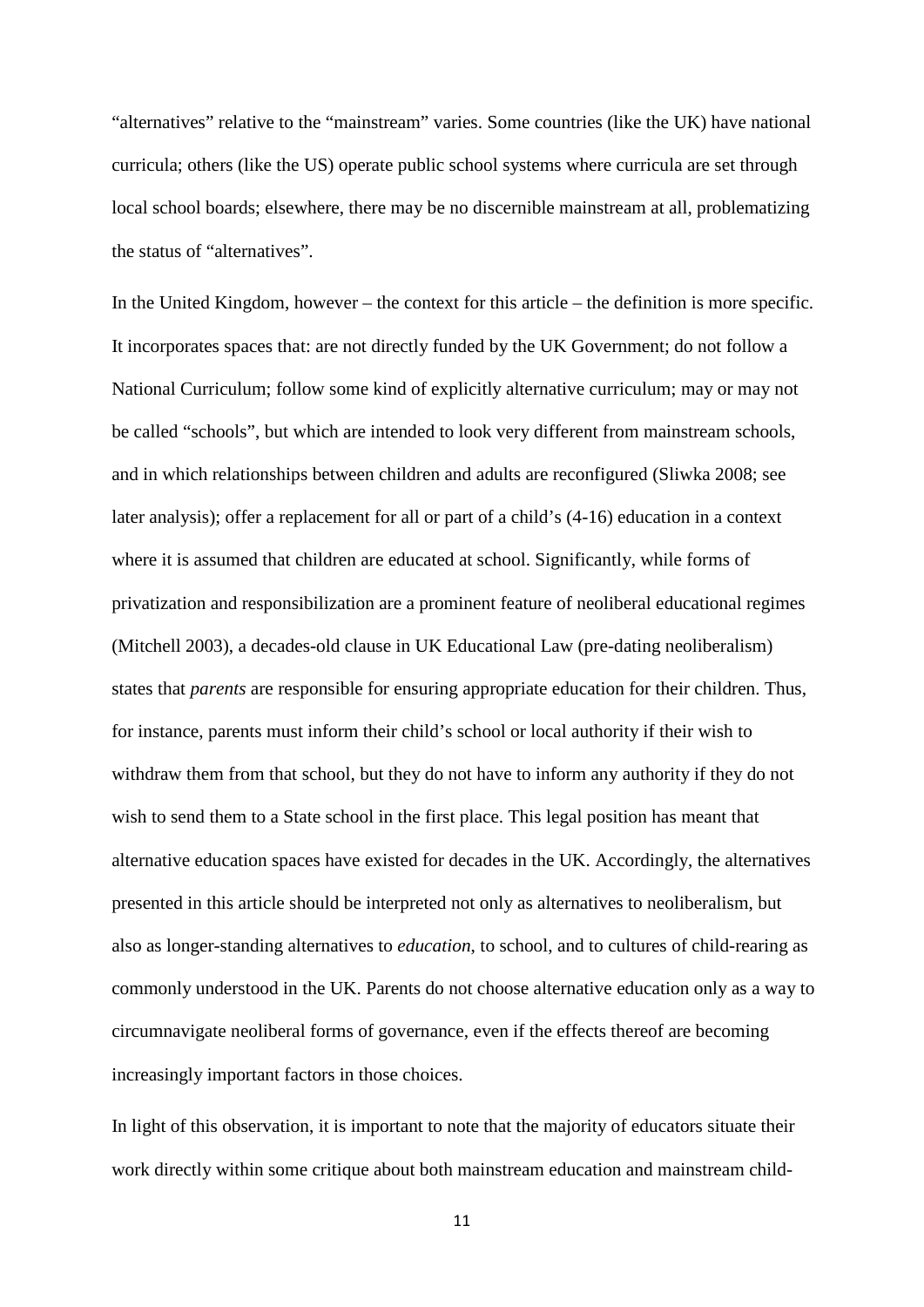care cultures even though they may see themselves as simply invested in a particular pedagogic approach (Woods and Woods 2009). Again, these critiques have circulated for decades, within the UK and elsewhere: for instance, in Dewey's (1997, 17-18) dualistic formulation of "traditional" versus "progressive" education, wherein the former apparently privileges rote learning, didactic instructional techniques. Perhaps the most stinging critiques – although not without their own detractors (e.g., Barrow 2012) – come from commentators who would do away with the institution of school for its apparently deleterious effects upon children's learning, health, and well-being (e.g., Illich 2002; Gatto 2009).

The above points are picked up later, but for context, it is worth noting that contemporary critics have identified a number of specific (largely neoliberal)trends in UK mainstream education, which emerged in various ways in my research. First, emphasis upon standardized testing, league tables and school inspections that critics argue put undue pressure on children. Second, a move to view education (and childhood interventions) as "investment in human capital", set within the familiar neoliberal tropes of (inter)national competitive advantage, flexible skilling, individualization, and responsiblization of both children and parents (Mizen 2003, 455; Katz 2008; Jupp 2013). Third, related tussles over the UK's National Curricula<sup>3</sup>, which at the time of writing centered around the reintroduction of written examinations, the skills and subject areas that should be core to a child's education, and the relative autonomy accorded to a school or individual teacher. Fourth, and perhaps most relevant to questions of biopolitics, there have been concerns about how the State is apparently encroaching on areas not usually deemed the remit of education: the deployment of neuroscientific advances such as "brain training" (Pykett 2012), stronger controls over what children eat (Pike 2008), and strict regulation of children's bodily functions, such as rules about toilet use (Conroy 2010). Whether these concerns are all founded, and in all schools, is an important question, but exceeds the remit of this article. Rather, I examine how alternative educators incorporate these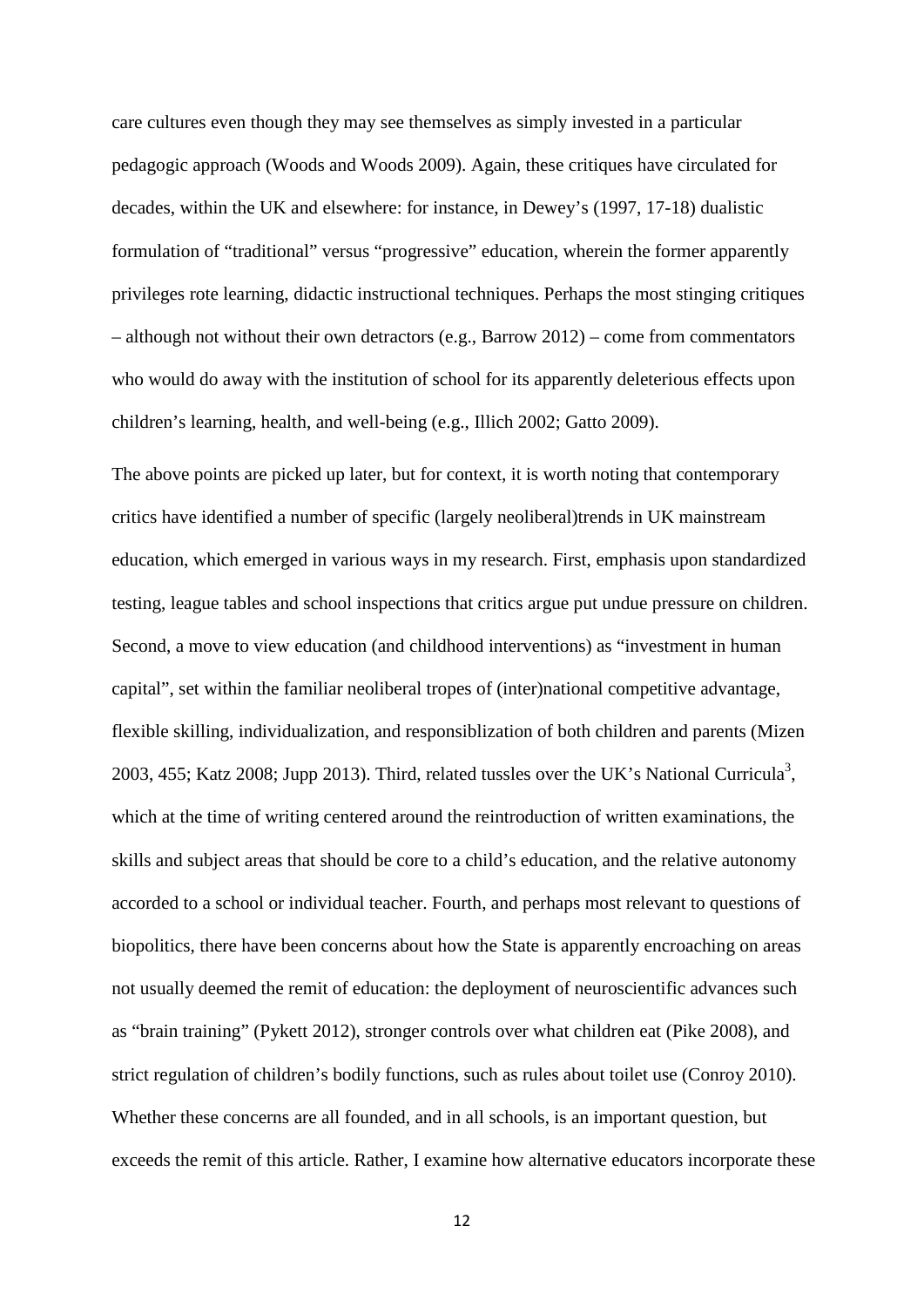critiques into the social and material constitution of their education spaces in the construction of alter-childhoods.

#### *Doing geographies of (alternative) education*

With its focus on education spaces, this study is situated within an amorphous range of recent geographical research on education, which some scholars have – warily – termed "geographies of education" (Holloway and Jöns 2012). Specifically, this article resonates with a subset of that research that focuses on the "subjects of education" – pupils, parents, teachers, etcetera, in turn located within the premises of subdisciplinary children's geographies (Holloway et al. 2010, 594). Given my focus on alter-*childhoods*,I do not contribute directly to these recent intra-disciplinary debates. However, developing Holloway et al.'s (2010) argument, I note that there is virtually no research by geographers on alternative education spaces, and especially the subjects engaged therein (exceptions being Cameron 2006; Kraftl 2006; Ridgers et al. 2012;Kraftl 2013b).

The underpinning research for this article encompasses over a decade's worth of data collection (published as Kraftl 2013b). I examined in a wide-ranging way how space mattered to the constitution of diverse forms of alternative education. I undertook qualitative research at 59 alternative education spaces across the UK, visiting each site at least once, for a period of at least one-to-three days. At each site, I observed and participated in a range of learning activities, keeping a field diary. I engaged teachers, practitioners, pupils and parents in informal conversations, also recorded in my field diary. Finally, I undertook 114 semistructured interviews with adults and children (of between 20 minutes and five hours), which were tape-recorded and transcribed where appropriate<sup>4</sup>.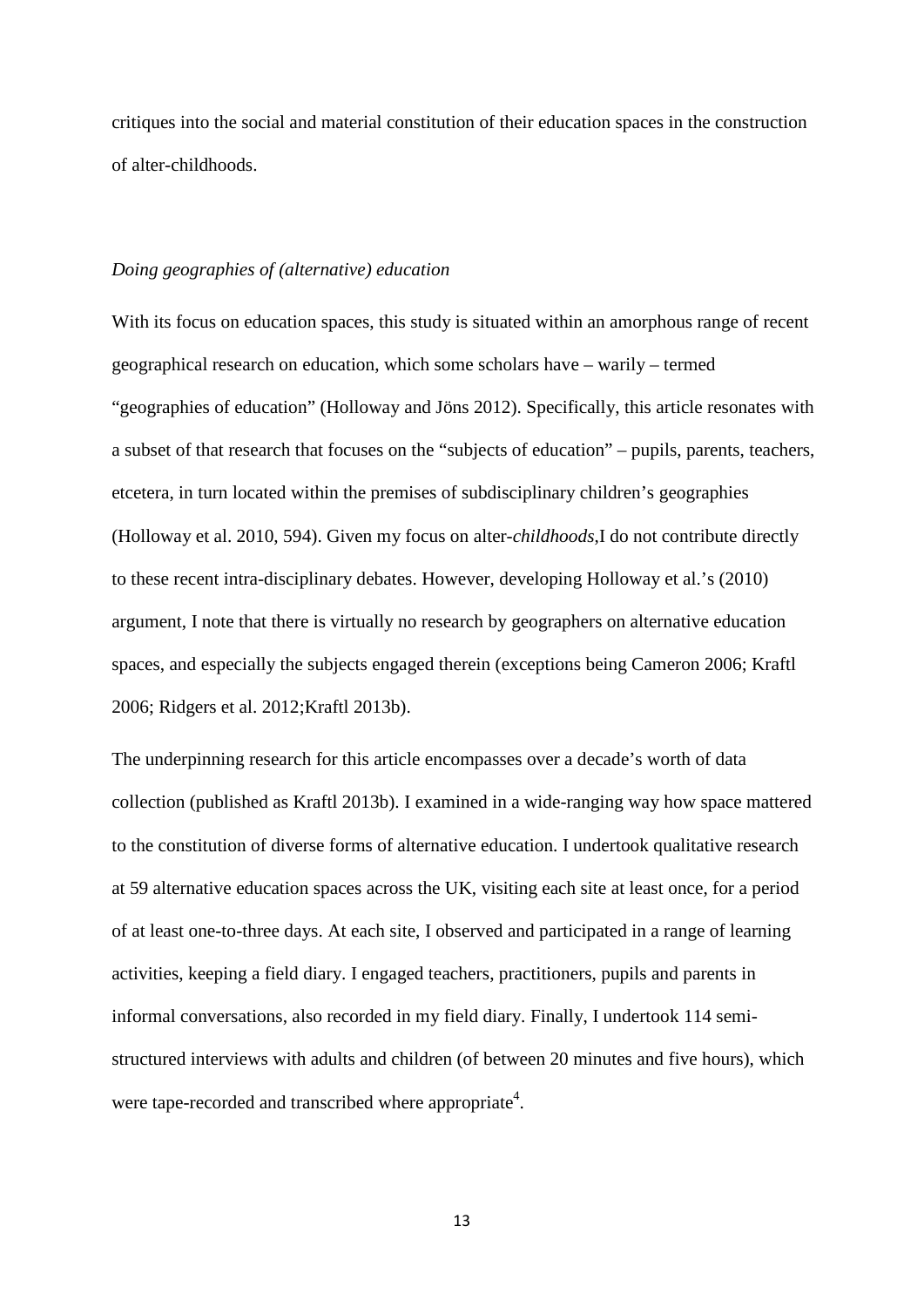Akin to work on children's everyday political geographies, I attended to both representational and nonrepresentational domains of education. This included examination of broadly conceived nonrepresentational concerns – such as how bodily practices, affects, emotions, material objects, and architectures were arranged to promote certain kinds of learning and perform qualitative differences from mainstream schools. This was not simply a theoretical manoeuver but a function of pedagogies promoted by alternative educators – which, for instance, valorize artistic, performative, kinaesthetic modes of learning (Sliwka 2008). Simultaneously, my research involved representation: using interviews to examine the histories of alternative educators and education spaces, their broader goals and politics, the connections between alternative and mainstream educational spaces, and, as will become clear, to articulate how bodily practices, emotions and materialities *matter*.

The 59 case study sites included Steiner, Montessori, Forest, Democratic and Human-Scale Schools, Homeschooling, and Care Farms. These spaces were not fully representative of the UK's alternative education sector, but provided a sample that covered diverse approaches to learning, taken from across the UK. They are also the kinds of approaches that feature in common definitions of alternative education (Carnie 2003; Woods and Woods 2009).Moreover, versions of all of these educational approaches – although not always positioned in the alternative sector – appear outside the UK. For instance: Care Farms are based on the Dutch principles of green care (Haubenhofer et al. 2010) and therapeutic camps appear in the USA (Morse-Dunkley 2009); Forest Schools originated in Scandinavia and are popular in Germany (Knight 2009); Steiner and Montessori Schools and Homeschooling exist around the world. There is not space here to properly introduce each of these learning spaces (see Kraftl 2013b). To combat this, I provide some relatively lengthy interview quotations where interviewees explain their approaches, supplementing empirical material with reference to relevant published material.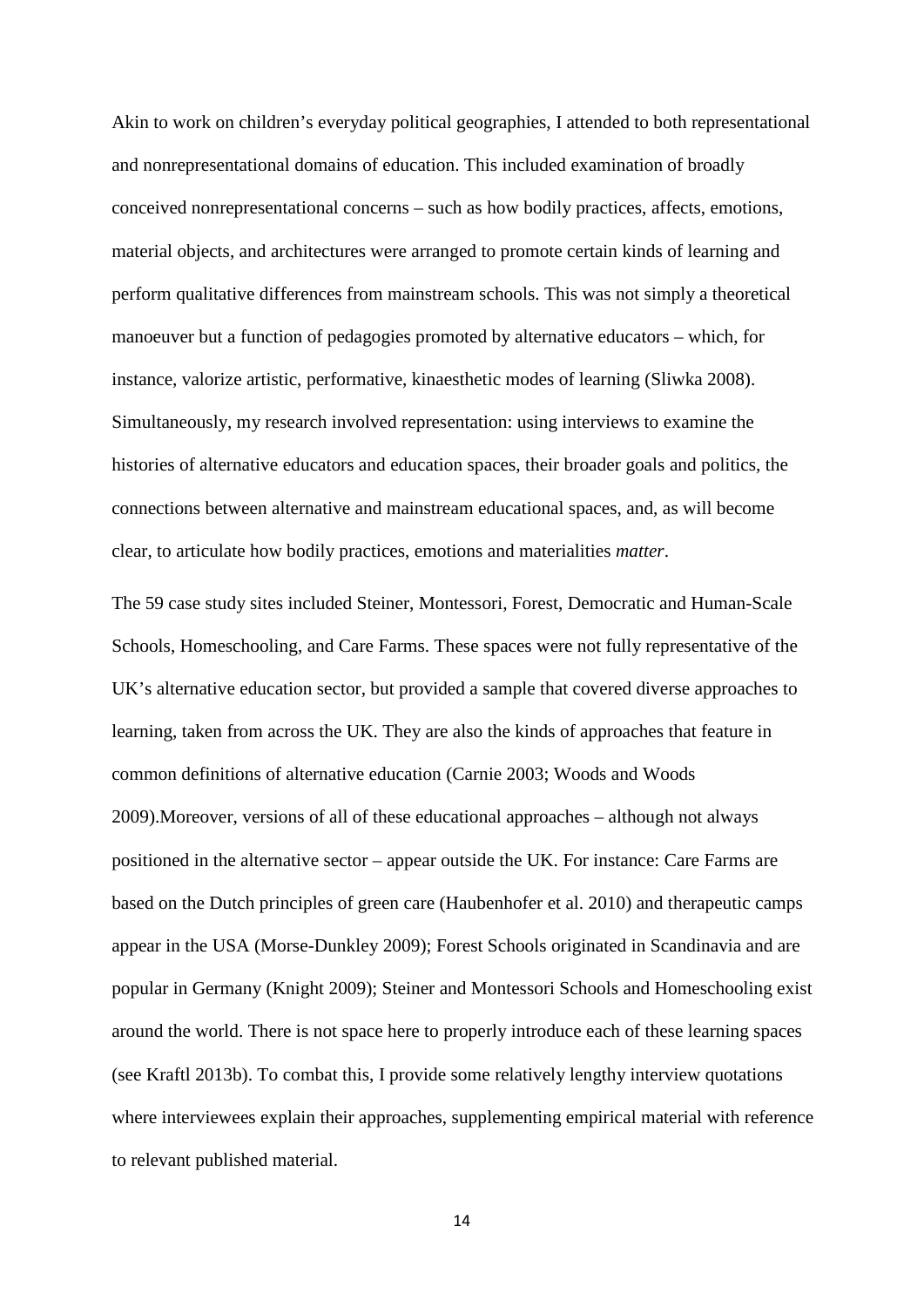#### **Doing alternative education: doing alter-childhoods?**

The remainder of the article examines three of the key themes that emerged through my research. These themes correspond with the premises with which I began the article: they indicate some of the principal ways in which UK alternative education spaces are constituted *as* alternatives; but they also illustrate some of the complexities around the terms 'alternative education' and alter-childhoods. In addition, I focus upon the first two themes at greater length because they resonate with theorizing on alternative biopolitical experiments. The first – on hybrid bodies/materialities – was spawned by direct questioning about how physical spaces (such as school buildings) were used to facilitate alternative education. The second theme – on the human-scale, intimacy and love – emerged through discussion about how alternative educators managed relationships between adults and children in ways often deliberately differentiated from mainstream schools. The third theme – "what's the difference?" – includes more wide-ranging observations to provide a sense of the complexities that emerge through the institutionalization, financing, aspirations and political dis/engagements of alternative education spaces.

#### *De/schooling hybrid bodies and materialities*

The name of the first theme is inspired by two very different sources. Firstly, Ivan Illich's (2002) treatise on the ineffectiveness of modern, institutionalized schooling. Illich's solution – deschooling – was the dislocation of education from institutions to self-organizing, technologically enhanced, fluid learning formations. Yet I retain the "/" in "de/schooling" – to posit dissonance with, not (always) outright opposition to, UK mainstream schooling: a creative re-appropriation of school-ing. Secondly, the slowly developing new wave of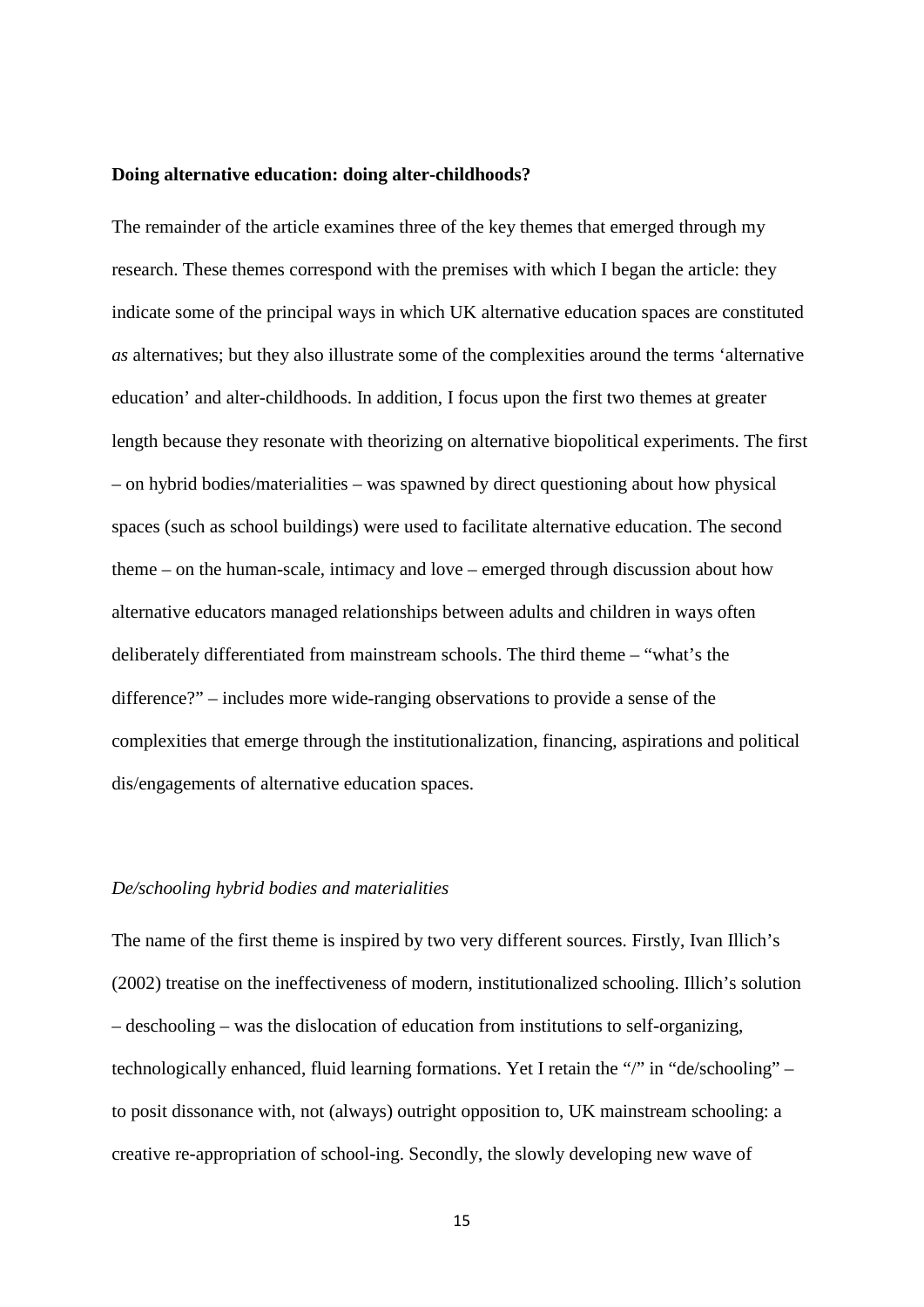childhood studies, which has outlined multitudinous entanglements of human/nonhuman in childhood experiences (Prout 2005; Rautio 2013). However, such scholarship has not yet traced explicitly *alternative* hybrid childhoods: a task that is equally important to the mapping of alternative, post-human configurations as those around gender, sexuality or race (Braidotti 2011).

Before discussing their own education spaces, many educators offered strongly-held views about how the hybrid spaces of *mainstream* schools affected children's bodies. From my sample of over thirty homeschooling families, for instance, a subset (a third) had removed their children from mainstream school *because* of its effects on their children's health:

"[w]e took [autistic son] out of school when he was five. That was mainly because he was becoming so physically ill. He was having nosebleeds, asthma attacks, panic attacks – and, he had depression. We tried lots of things to keep him in mainstream [education]. But [son] has sensitivity to touch and smell. So for one hour he was taken out of the classroom to work with a support worker. And for the entire time she sat putting her acrylic nails on. [...] And when he came home [son] said it was awful. He couldn't stand the smell. That was the final straw" (Jenny, homeschooling mother<sup>2</sup>).

This (albeit extreme) example articulates two broader, longer-standing biopolitical currents around the management of children in UK schools and, quite possibly, beyond. The first is the treatment of children with emotional, behavioral or social differences, characterized by processes of categorization and intervention along measurable psychological/emotional competencies. Often, as for Jenny's son, this leads to physical separation from other children to facilitate "appropriate" emotional-behavioral capacities (Bowlby et al. 2014). The second relates to what Conroy (2010) terms the encroachment of the State – via schools – into matters once deemed the preserve of the family and/or other professionals – including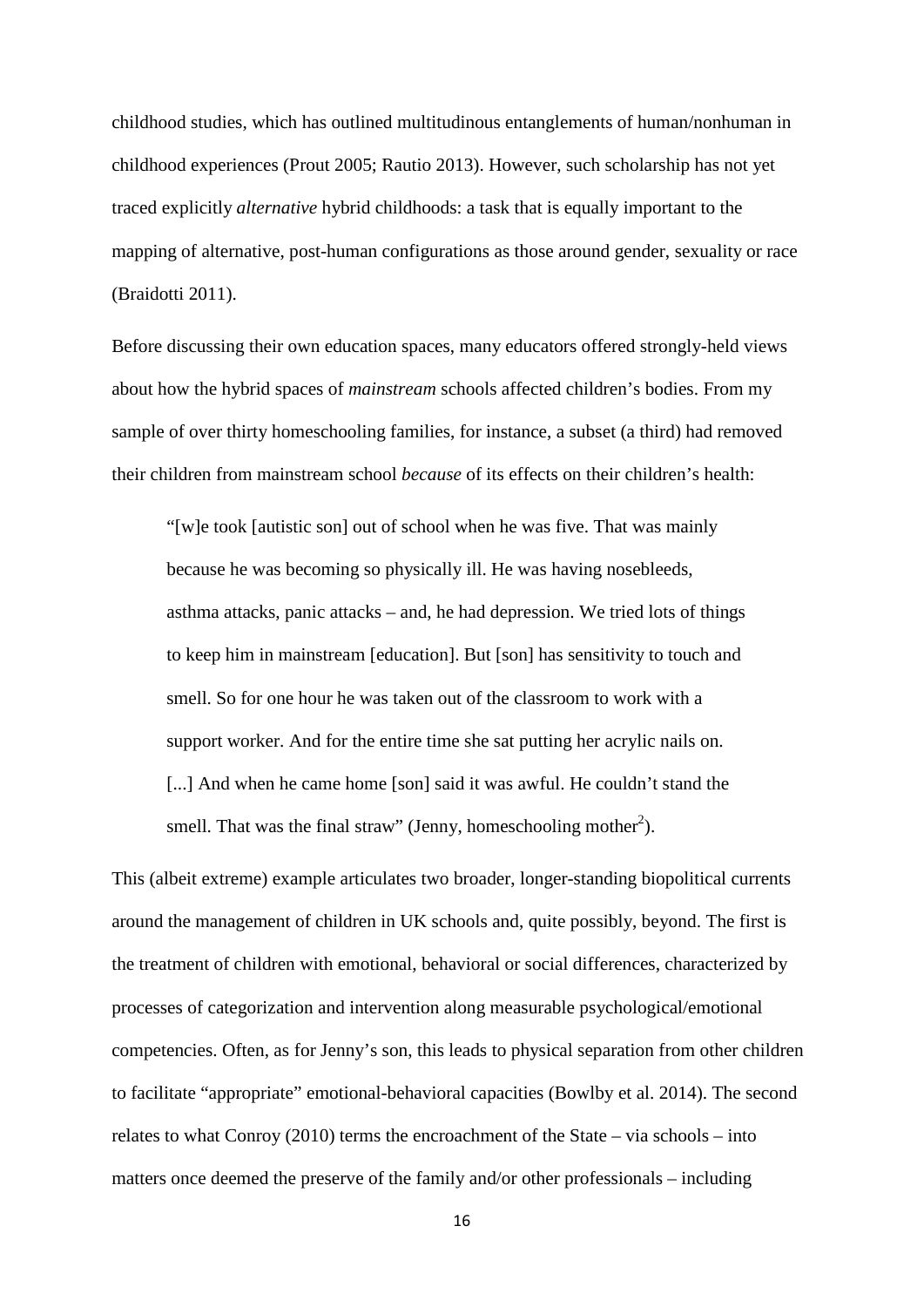abortion advice for fourteen-year-old girls, and regulations about toilet use. These perceived encroachments are common reasons for the withdrawal of children from school by both UK and US homeschoolers (Lois 2013). Such observations also tally with broader, Foucauldianand feminist-inspired arguments that, from the nineteenth century onwards, governance has operated through the bodies of a population (Grosz 1995; Bissell 2011).

In less extreme examples, participants repeatedly spoke about the bodily effects of what one headteacher at a Human-Scale School called the "artifice of school", and a Forest-School practitioner termed "the conforming, constricting, uniform structure of schools. Uniform clothes, books, pens, desks, facing the front, all the rest". In this context, two young compared their experiences of mainstream and alternative spaces:

"I couldn't stand it any more. I'll say it now, yeah? I couldn't be doing with the rules and all that crap [...]. And, like, I was – I was bullied, yeah? And pressure, pressure, all the time, it was, just the pressure. But coming here, like, when I was off school [temporarily excluded by school], it was a release. There's space, yeah? For your head, like, and just to literally get away from other people for a bit" (Monica, aged 16, Care Farm attendee)

"[Upon going to a fee-paying school] I was told to calm down, because I hug too many people. I was like, yeah. That's not calming down. I'm the calmest person there. They're all the ones who are uptight. It's kind of weird [...] the difference between the seriousness. It's seriousness of two kinds. Like [I am] serious when I'm into something. But they're even serious about having fun. Like so competitive" (James, aged 15, homeschooled until attending a feepaying school aged 14)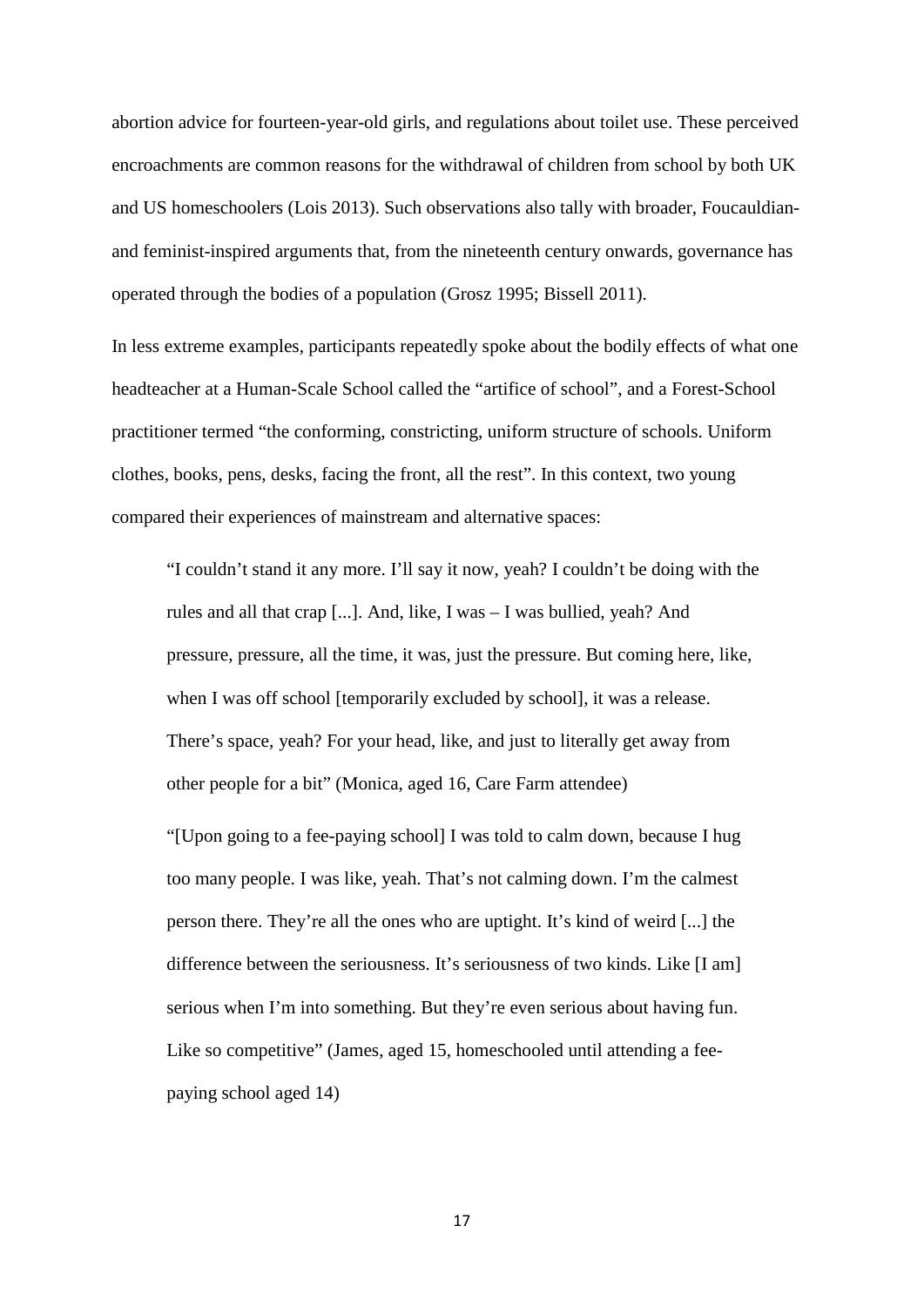These quotations recount experiences of young people who have experienced the "artifice" of school – whether State-funded or fee-paying – and multiple pressures writ by neoliberal childhoods. Monica and James indicated the enduring emotional and bodily affects/effects that characterized their experiences. James' account – of "seriousness of two kinds" – is particularly striking because it witnesses how similarly-named bodily capacities or affects ("seriousness") are composed, via interpersonal encounters, in different ways, towards different ends, within different (mainstream and alternative) biopolitical regimes (see also Hardt and Negri 2009, 43).

However significant these experiences, I shift my analysis hereto how, on the basis of such comparisons, educators described how they had sought to engender *alternative* configurations of human and nonhuman affects, bodies and performances. Anne was the director of a network of Small Schools for severely bullied children. She sought to educate children in what she termed "an alternative space" from mainstream schools, because those bullied children had "a fear of an institution that smells, looks, feels, sounds like a school. It had to be the antithesis of that, devoid of those markers". She tried to create home-like, intimate, cosy spaces that resonated with the values of Human-Scale Education (see next section). Yet she did not simply privilege the scale or feel of the physical spaces of the school: the materialities of built form supported her work with children at an apparently basic level: "for instance, I taught kids how to *walk*, how to look at you, using drama. [...] I even taught them how to open the door and walk in" (Anne, director of a Human-Scale School) Significantly, de/schooling is achieved through deliberative combinations of built forms and objects (both present and absent) and a range of interpersonal and embodied practices. Here, we see the role of *space* in demonstrating alterity, especially *to* children; from smells, to the size of a physical space, to the atmosphere of that space (Kraftl and Adey 2008), to the

management of emotions and bodily practices by teachers. This was a chance to re-set: for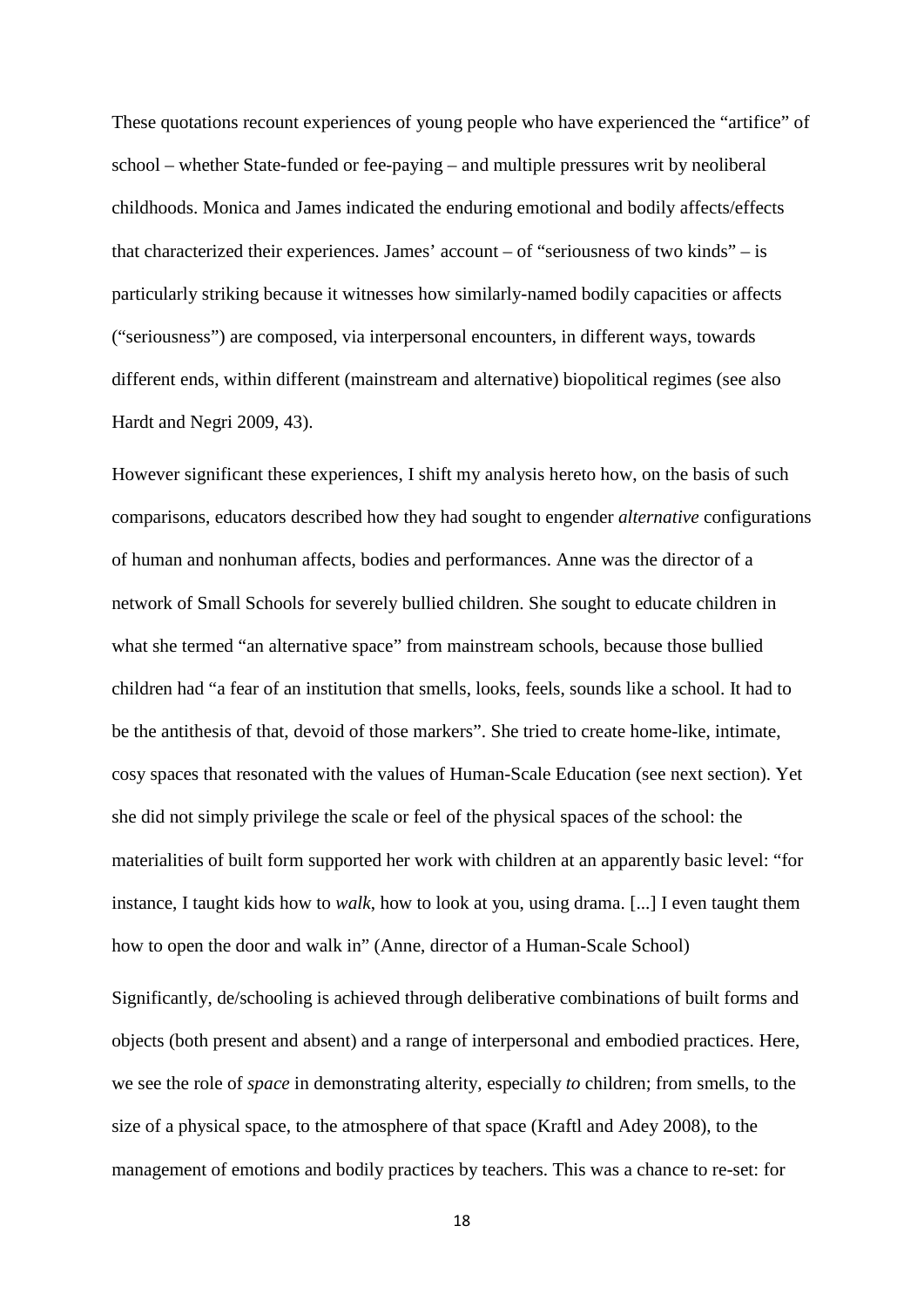young people to experience their childhoods in a space quite different from, if not the "antithesis" of school.

But just as crucial here are longer-term, equally important questions stimulated by the very presence of Anne's small-school network. Are spaces such as Anne's schools *necessary* in societies with schooling systems where serious cases of bullying take place? Is it the role of the State or the alternative sector to address such problems? Additionally, the aim of this network is – as with many Care Farms and Forest Schools – not simply remedial, but ultimately to return the majority of the children to a mainstream school. These are, then, *temporarily* constituted alter-childhoods, produced through carefully manufactured, materialperformative spaces that embody and signify difference from school in order to re-instill a sense of "normalcy" into a child's life (going back to school). Thus, already, a sense of the complexity and dynamism of alter-childhoods becomes apparent.

The imperative to return children to school is important. Nevertheless, the pedagogic, political, and ethical aspirations of alternative education spaces frequently lie in other domains, too, and therefore produce other, hybrid, alter-childhoods. Forest Schools – which offer activities such as fire-lighting and den-building, usually in small areas of woodland – remove children from familiar surroundings, allow controlled risks, and prompt learning through play, conversation and happenstance (Knight 2009; Ridgers et al. 2012). Crucial is a conception of "nature", which, it is implied, is something increasingly *un*familiar to children in contexts like the UK (Louv 2005). At one Forest School, Joanne worked with teenagers (mainly boys) from a deprived rural housing estate. She talked about the benefits of a woodland experience for teenage boys, in ways that will hardly be surprising to many readers. First, in terms of their learning about nature and gaining confidence being in woodland; second, as a kind of safety valve – again, a temporarily alternative childhood experience that may or may not have more enduring effects. As Joanne put it: "compared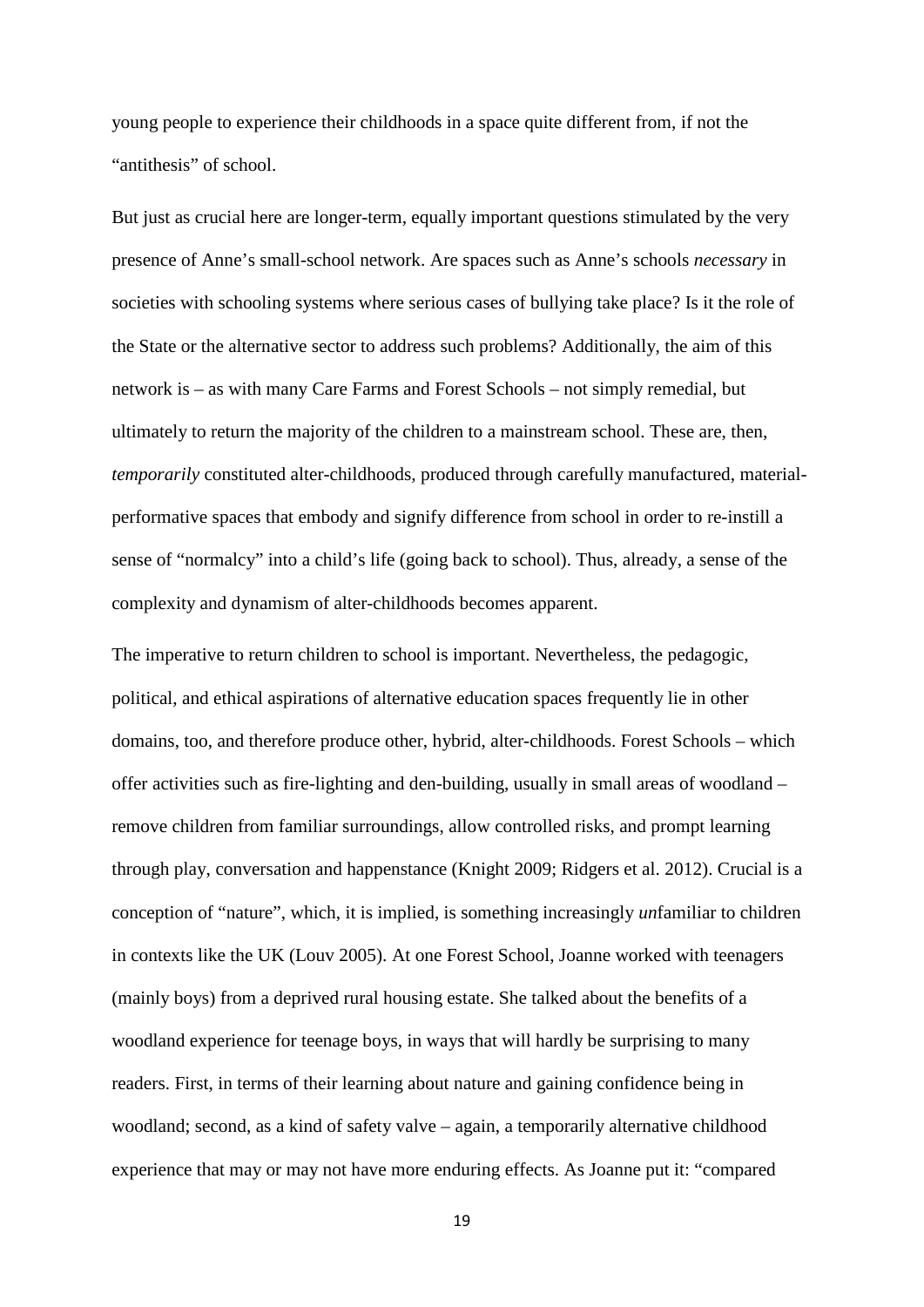with living on an [housing] estate. Maybe that's the bottom line. Freedom. From school. From home. From whatever"

Despite the apparent romanticization of nature and childhood at play here (compare Jones 2007), it appeared that Joanne's conceptualization of nature was also weakly *dissonant* with more problematically deterministic, Louv-ian understandings.

"One thing I will never forget, with a group in the woods, was a group with lots of behavioral and emotional problems. We had to be careful about introducing sharp instruments. [...]. So when we finally got to using very sharp penknives and bow saws, we remarked that all we could hear was birds. Silent. They were all just completely absorbed and engaged, with their little penknives. You know, the way they're meant to hold their body, where they hold the knives, wearing their gloves. And everything turned, then. Those sessions sort of became *theirs*. And from then on, *they* defined all the sessions."

This was an intentional, dynamic performance of nature – a "place-responsive pedagogy, [involving] explicit efforts to teach by means of an environment with the aim of understanding and improving human-environment relations" (Mannion et al. 2013, 792; also Taylor 2013). Contra Louv, this was not simply a "natural" space but a more-than-social one (Kraftl 2013a), constituted through human agents (Joanne and the boys), non-human "natures" (birds singing, trees) and non-human objects (tools, like knives and saws), created by humans but enacting a powerful hold over the boys. Thus, despite her obvious position of authority, this moment was a turning point, a mixture of intention and contingency, through which the relative agency of a range of actors was reconfigured. For Joanne, this moment fostered all kinds of alter-relations – as the boys became empowered, within the confines of the Forest School; and as they learned new skills that they would perhaps not have at school. This recognition is, then, another important step towards dismantling the rather simplistic,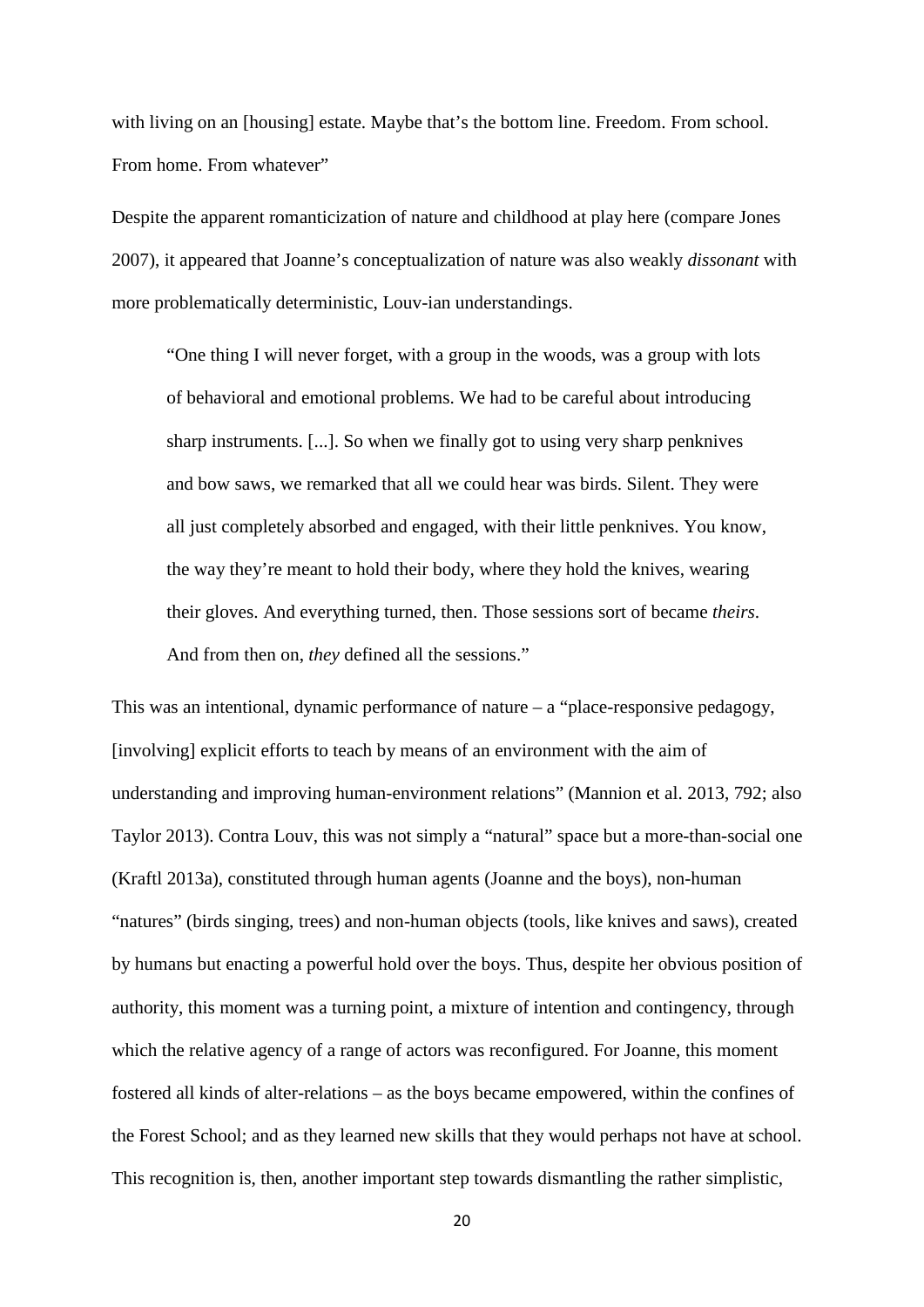deterministic, romanticized conceptions of nature presented by Louv (2005) and others. It is important in the spirit of post-feminist conceptions of biopolitics (Braidotti 2011): offering not direct opposition (which is also important), but *dissonance* with those Louv-ian conceptions.

In the spirit of offering the concept of alter-childhoods as an open question, however, I do not promote any sense that this is somehow a "successful" example of biopower from below. For, to continue that questioning: with what certainty can it be said that this moment exceeded what Dewsbury (2012, 81) terms the "habit-ecology of capitalist sentiment and meditation", even momentarily? How would we (academics, practitioners, young people) know? Would it help to know that Joanne has a past history of radical, direct environmental action, and would that mean that this moment can legitimately be named "alternative"? Yet, if as academics we are to take seriously the more enduring (bio)political effects of embodied, materialized performances, as well as of voice and representation (Mitchell and Elwood 2012), these questions need to be addressed

As one way to broach these questions, I examine next the work of Care Farmers, who sought to challenge rather more rose-tinted views of nature/childhood. Working along a model of "social" or "green" care, and often run by volunteers or social enterprise groups, Care Farms offer an alternative caring space to institutionalized, State-run care facilities (Haubenhofer et al. 2010). Many Care Farmers provide therapeutic experiences for young people with emotional, behavioral, physiological and/or psychological differences, who are frequently at risk of exclusion from a mainstream school. A basic premise is that through engagement in tasks such as animal grooming, mucking-out, or potting-on plants, young people gradually acquire skills required to forge meaningful relationships with people (Haubenhofer et al. 2010). Indeed, at each of the ten Care Farms I visited, I was told that the term "Care" was a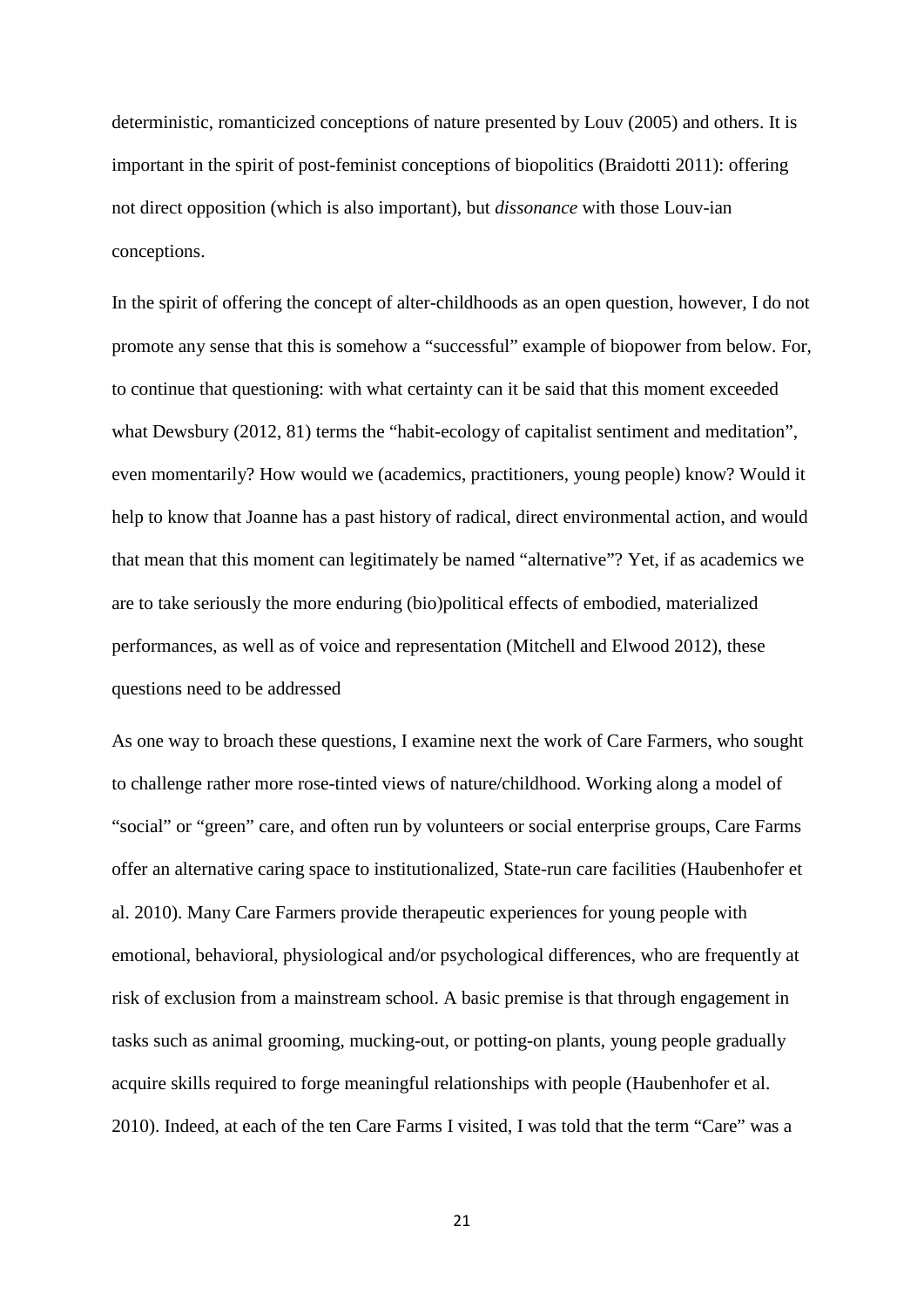misnomer – because Care Farms were equally spaces for *learning* – developing skills that could not be fostered in mainstream schools (Kraftl 2013b).

Care Farmers sought to challenge predominant views about children's (non-)engagement with nature. Indeed, I was occasionally struck that they were trying to shock or provoke *me*; as Yvonne explained, matter-of-factly:

"[a]ll the teachers say it. [Coming here] brings them out of themselves. Schools have so many constraints. It's messy. It's muddy. It's gritty. At the same time the direction's quite strong, we don't dress it up as something it's not. It's a real working environment. When it rains the work has to be done. When the manure is flowing through the yard they have to get on with it. It's structures of life and how we deal with it [...] because if you don't then life doesn't *just* go on, there are implications. We can't have a lamb dying just because some kid is acting up. Simple. (Yvonne, care farm practitioner)

At another Care Farm, Clive told me, with a slight smirk, how they want young people to "internalize the process" of growing and eating food, following its full cycle from seed to food, as it travels through the human body, to the disposal and recycling of waste products. For him, eating was "really important to changing their behavior", a key part of learning.

"It's not so much the fact it's 'natural'  $-$  it's just trying something different, having worked on it themselves. [They are] all supermarket kids. A lot of them don't know where food comes from [...]. And the thing they like is taking it home with them [...] and showing mum at home".

Again dissonant with the idyllic natures present in Louv's (2005) treatise on woodland environments, the process of engaging with "nature" is meant to be challenging, even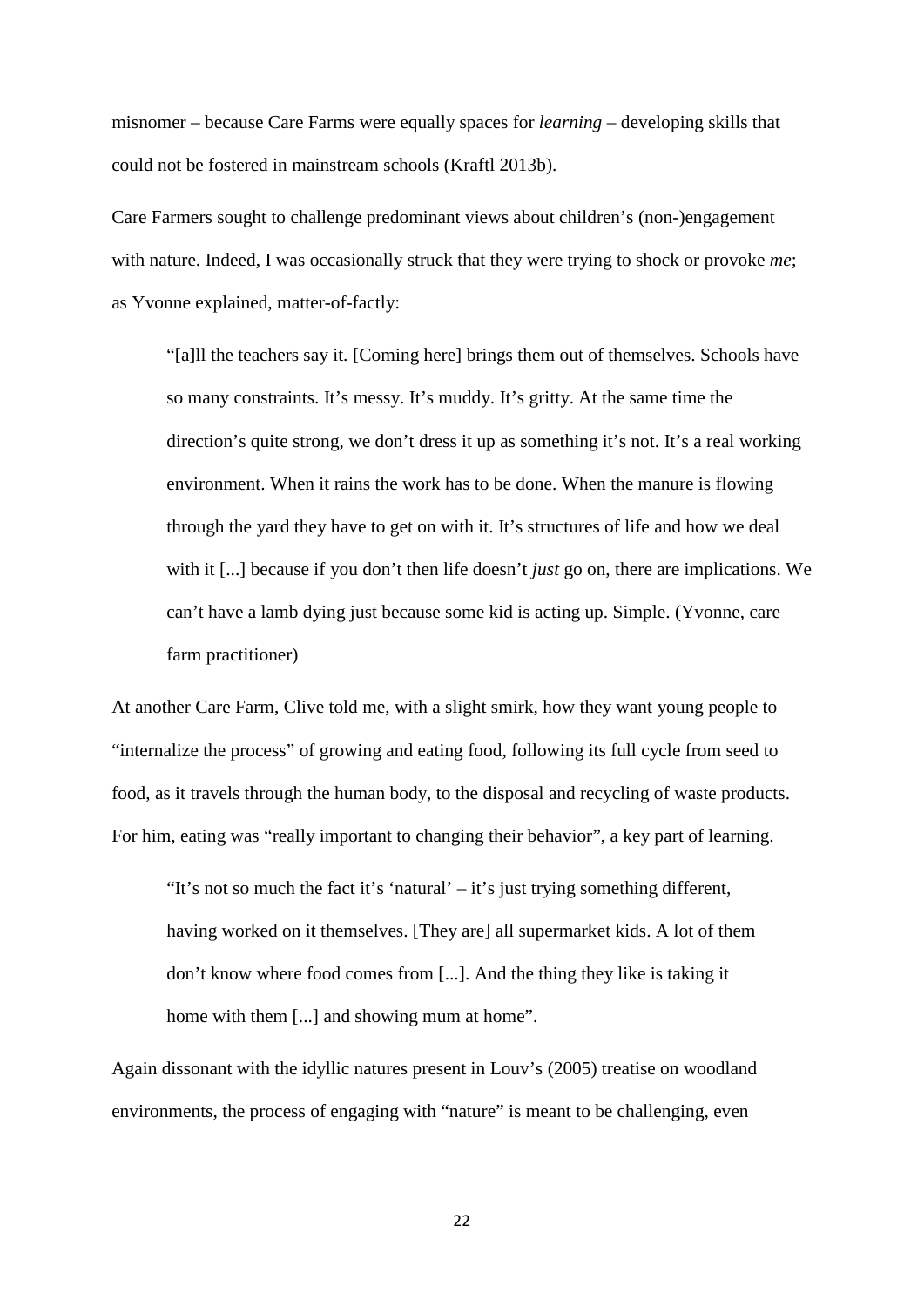shocking. For Care Farmers, this is a central point of difference from both mainstream schools and predominant child-care cultures that produce "supermarket kids".

In these hybrid entanglements of childhoods/natures, there is a sense that, as Bennett (2011, 141)writes, "shit happens" – the world goes on, literally, in excess of human agency, as manure flows through a farmyard on a rainy day; or food grows, enters and leaves the human body (see Mol 2008). Indeed, before I visited their homes, many Homeschoolers explained to me with a mixture of pride and apology that their houses were a complete mess – with toys, books, glue, paint, article, glitter, computers, *whatever*, all over the place. In other words, some – but by no means all – alternative educators took delight in rather chaotic appearance of their education spaces. And this is because material mess affords many opportunities: chance comings-together of objects with children (Rautio 2013), important to non-didactic and kinaesthetic learning styles; exposure to unruly nonhuman processes, helping to challenge commonly-held conceptions (about food, for instance); or, as a way to symbolise (in some cases, to me) that *something different* happens in this space.

Nevertheless, Care Farmers and other educators did not evacuate their narratives of questions around human agency. They retained a sense that humans must carefully reflect upon those moments when it is necessary to attempt to wrest some vestige of control over a space, to *deal* with "structures of life", as Yvonne put it. These are educational spaces, in which deliberative reflection and planning is crucial, conjoining representation and nonrepresentation, non-human and human agency. Such a calculated decision to exert human agency (Bennett 2010), here (not there) and now (not later) could, then, be framed as an ongoing wager: a "trust in the unconscious processes necessary to transform a body of knowledge into the memorial body" (Francoz 1999, 19-20).On this count, it would be quite wrong to afford a sense that all alternative education spaces are chaotic. In Steiner Schools, the careful choreographing of architecture, interior decor and color, furniture, toys, smells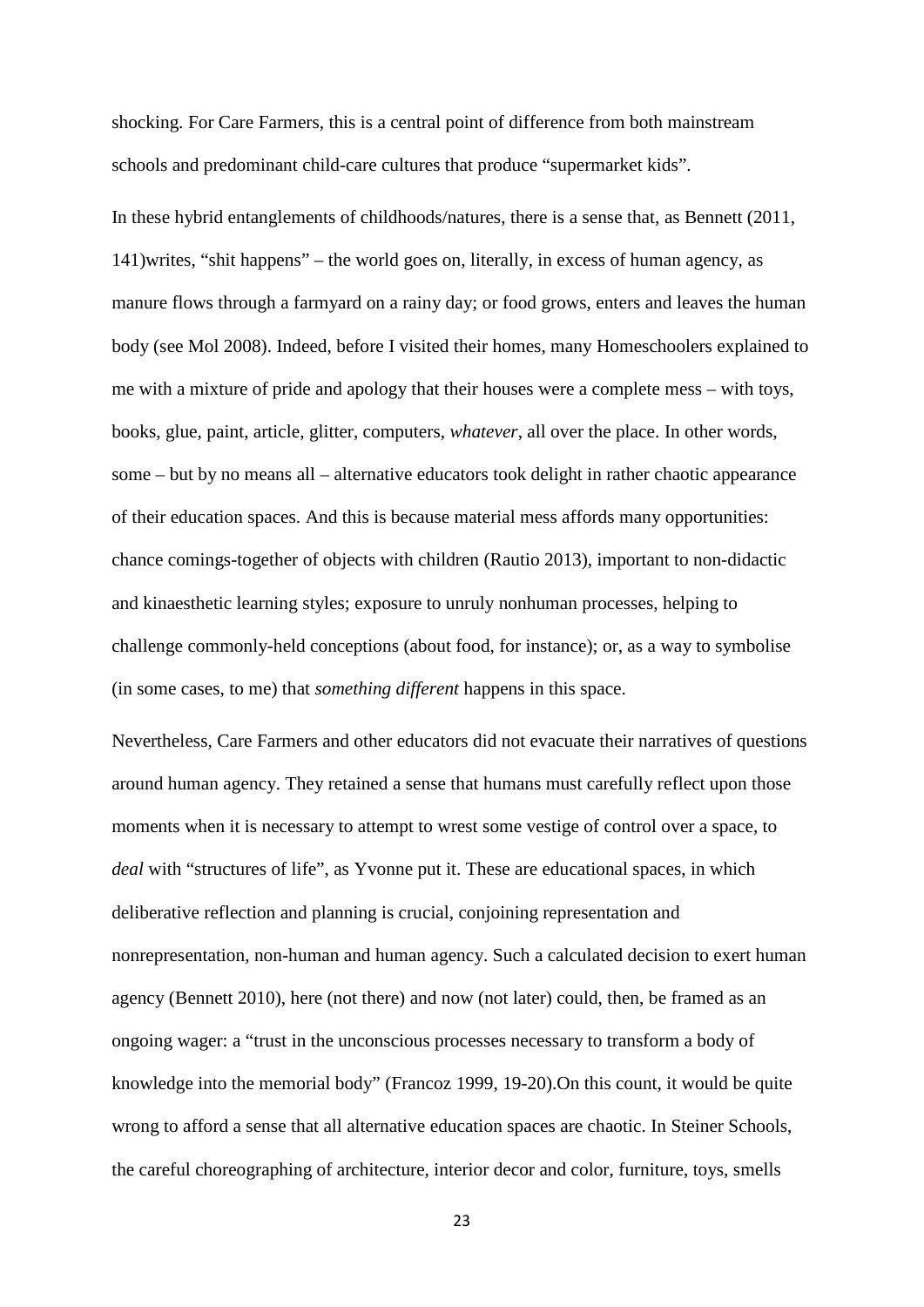and bodily gestures is meant to create an atmosphere that supports a child at a defined developmental stage (Kraftl 2006). In Montessori Schools, the careful ordering of toys and material learning objects, which are usually placed in exactly the same places in the classroom at the beginning of each day, is imperative in order for children to feel confident in their environment (Carnie 2003). Thus, the level of control over alternative hybrid childhoods varies at each educational space, for diverse reasons.

The above examples offer insights into some key ways in which materials and bodies are reconfigured in the process of de/schooling – in attempts to construct education and childhood differently from a perceived mainstream. The focus upon bodies and materials is important in a pedagogical sense: these are key realms in which alternative educators work. But it is also significant because several biopolitical theorists agree that the most pervasive, neoliberal modes of governance operate via an "intense focus on bodies" (Hardt and Negri 2009, 37) and materialities (Coole and Frost 2010), which, if reconfigured, might constitute equally powerful alternative possibilities for the conduct of life-itself. I have demonstrated that such possibilities are not solely geared to a critique *of* mainstream schools and childhoods. However, in twenty-first century Britain, alternative education spaces are increasingly being posited as a remedy for the problematic somatic effects of neoliberal biopower upon young bodies, particularly in mainstream schools. Nonetheless, in the spirit of deploying the term "alter-childhoods" as a questioning device, I have already raised a range of moral and political problematics: perhaps most fundamentally, how one would *know* whether alternative hybrid childhoods *really* exceed a perceived mainstream; but also whether the challenges they pose (for instance about "supermarket kids") are morally, practically and politically justifiable in a given context.

#### *Childhood at a human scale? Intimacy, love, and child-adult relations*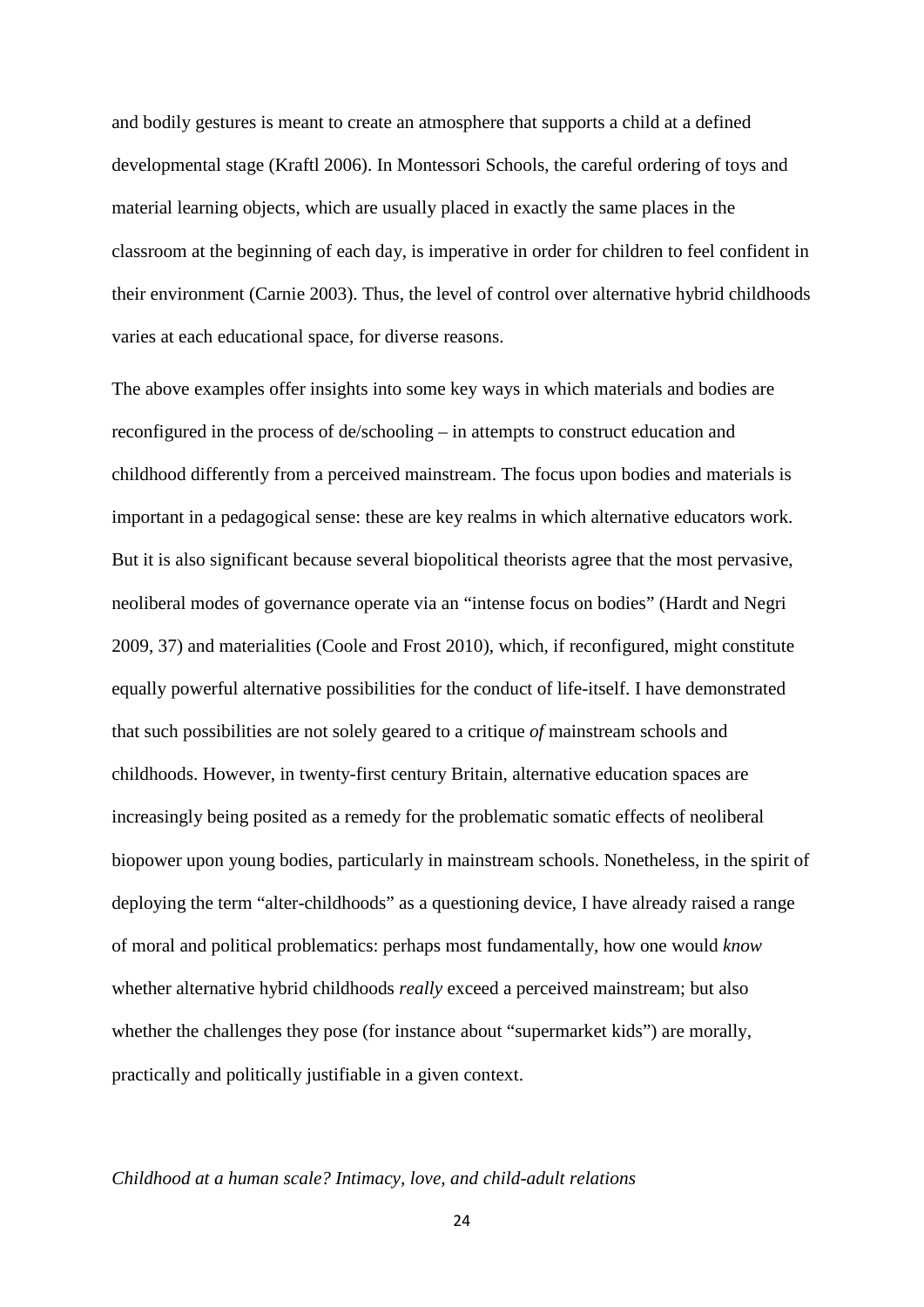A second, defining feature of many alternative education spaces is their conceptualization of child-adult relations (Cooper 2007). Even where adults are identified as "teachers" and children as "pupils", this relationship is usually conceived differently from mainstream schools. In this section, I consider how alternative educators seek to practice child-adult relationships – and therefore childhoods – at a more "human" scale. The term is taken from Human Scale Education, an internationally-recognized concept that promotes smallness of scale –privileging human relationships through smaller class sizes, and more frequent, intimate and "meaningful" interactions between children and adults (Harland and Mason 2010). My analysis does not only focus on pupil:teacher ratios, but a broader range of moral, emotional and political registers through which "human" scale relationships might be fostered – and especially notions of intimacy and love, which recurred frequently in my research.

I do not posit the human scale as a solution to perceived problems of mainstream education, nor that alternative education spaces are *de facto* any more humane. Rather, this focus is directly stimulated by critiques that have problematized child-adult relations in mainstream schools. Many alternative educators and parents recounted their dismay that teachers no longer feel able to touch children – to cuddle or comfort them, to apply sunscreen– because of a range of safeguarding regulations that, if interpreted literally, might lead to disciplinary action. Yet this apparent move to reduce intimate relationships between children and adults sits uncomfortably with concomitant impulses – outlined earlier–to govern children's bodies. This contradictory or "schizophrenic" approach to children's bodies relations is for some commentators emblematic of neoliberal biopolitical childhoods (Conroy 2010, 325).

Many children are sent to alternative education spaces because of how they attempt to envisage and manage child-adult relationships in different ways from the "schizophrenic" approaches of the mainstream. For instance, several existing studies have identified the need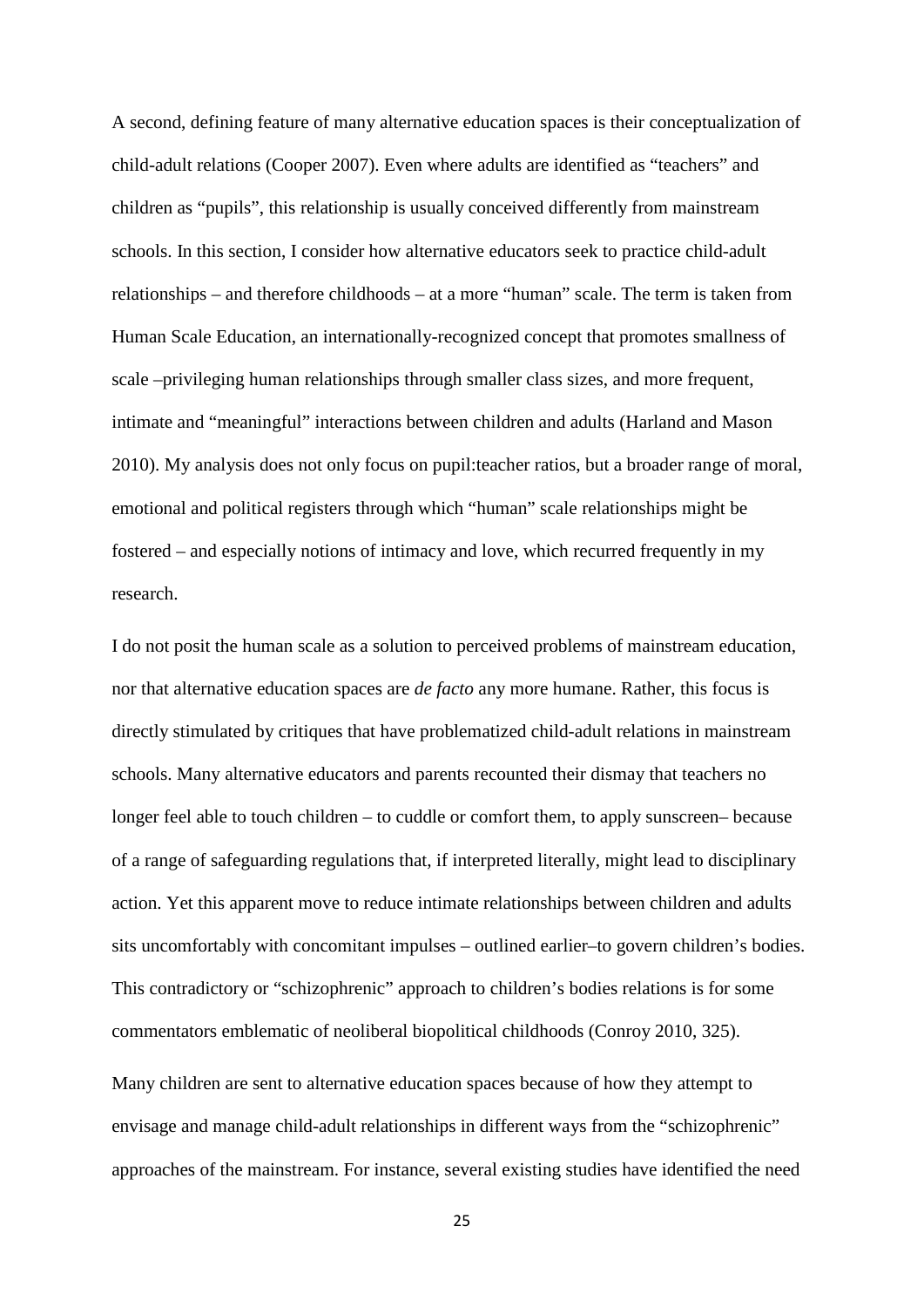for continued intimacy with their children as a key justification for parents to homeschool (Lois 2013; Merry and Howell 2009). In my research, mothers – the overwhelming majority of UK home educators – articulated homeschooling as an extension of what they believed to be natural child-rearing techniques, such as attachment, long-term breastfeeding and baby-led weaning. Simultaneously, however, a shared discourse amongst many homeschooling mothers was that it should be parents' responsibility – not the State's, via schools – to make decisions about what children eat or how they dress. Indeed, one mother told me that the moment that prompted her to withdraw her child from school was when the children in her daughter's class were asked to keep a secret from their parents in preparation for a school play. Notably, many mothers did not identify the intentions behind such requests as insidious in themselves, but were concerned by a broader principle in which schools intervened into children's intimate lives.

The question of intimacy is also an important one outside the familial contexts of homeschooling. If mainstream schools are unable to deal satisfactorily with intimacy between children and adults, then a further question for alternative educators who are not homeschoolers becomes: what are the "right" kinds of intimacy between children and adults *outside* a home environment? The rest of this section focuses upon a series of examples where educators sought to broach this question, progressing through conceptions of intimacy and, briefly, love (for an alternative and extended analysis of love, see Kraftl 2013b).

A recurring technique for fostering more human-scale learning experiences was through oneto-one, child-adult interaction. This practice is especially important for Forest Schools and Care Farms that work with disaffected teenagers (usually boys) at risk of exclusion from school. Many educators argued that such children had lost the ability to interact meaningfully with others, especially adults in authority. Thus, they were not only removed from the stresses of the classroom (as identified earlier), but placed to work one-to-one with an adult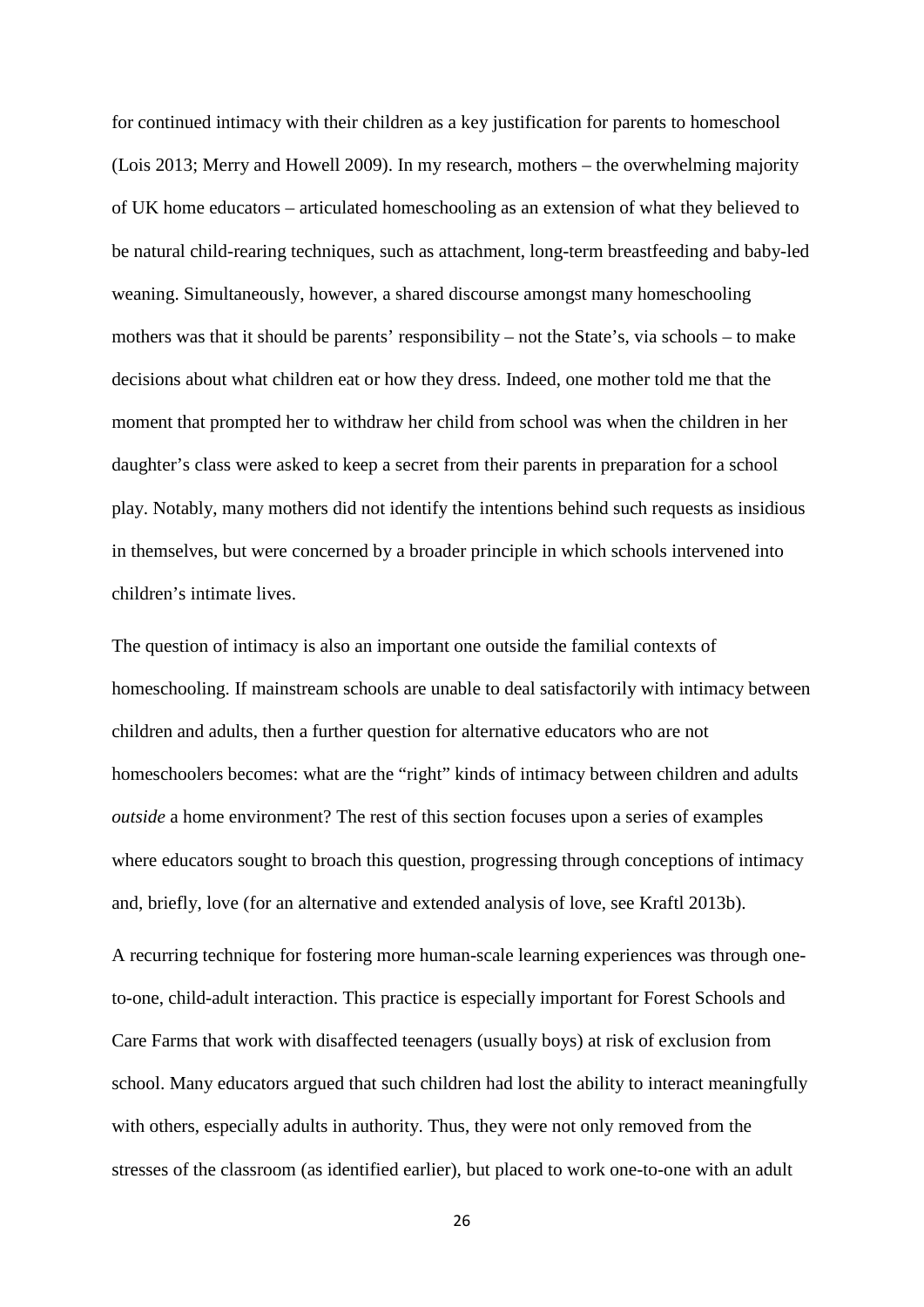who was not a "teacher". The idea behind this process – which is not always successful – is that this is the first step in re-calibrating a young person's attitude to others. At one Forest School in Scotland, I spent a day with Jack, a fourteen-year-old boy who had recently been excluded from school, and Ben, a Forest School practitioner. Ben had been working with Jack for one day a week for several months, and their relationship had undergone several highs and lows:

"We offer loads of activities here that most of the kids just can't [...] do. Building, conservation stuff, working with wildlife [...] the usual stuff. But with Jack, we just couldn't settle on something where we were on the same level. Several times he just did nae turn up, so there was me thinking, that's it then. And some days he said not a word to me. With some kids they just don't get on here, so they move on someplace else. I tried everything. But what saved it for me and Jack [...] was the biking"

Like many informal educators, Jack sought to start from "where the kids are at": from their interests and concerns, and to build up a relationship from there (Cartwright 2012). In Jack's case, this process had been particularly fraught: working through several activities and, Ben told me, "trying out different ways of acting" around Jack – sometimes saying nothing, sometimes constantly talking about what they were doing, until Jack responded. When I visited, Ben and Jack spent an hour squatting on the ground, side-by-side, repairing one of the mountain bikes, talking in hushed, calm voices. This, Ben later told me, was how their relationship worked best – working alongside one another, avoiding face-to-face situations, which Jack found confrontational. Indeed, a common refrain amongst Forest School and Care Farm practitioners was that one-to-one learning worked best through non-confrontational, more horizontal contact where young people had more control. This is a particular conception of intimacy that is, unlike later examples in this section, not knowingly "loving"; but this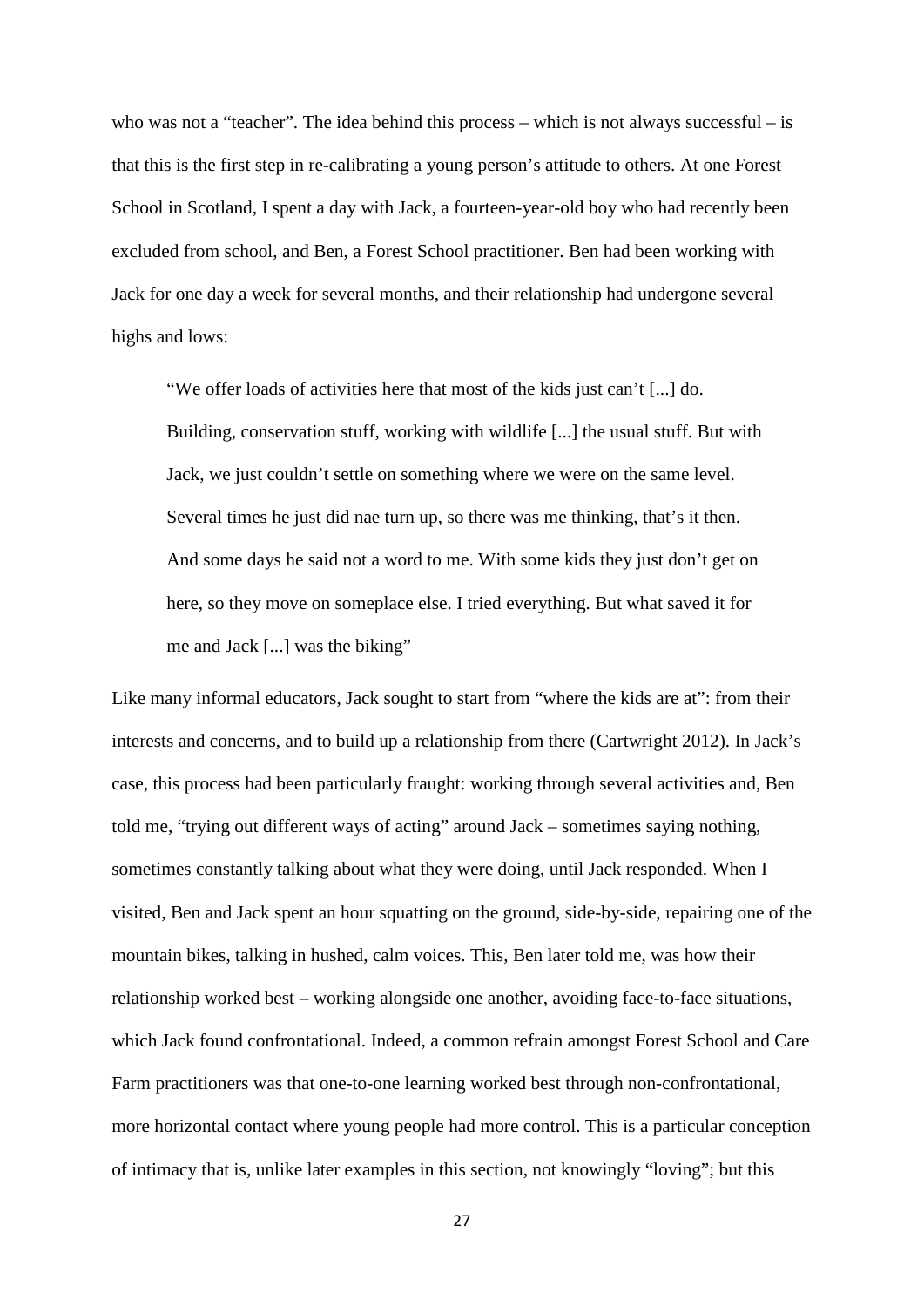conception is nevertheless focused upon embodied interactions and inter-personal emotions as much as the pragmatics of learning. Thus, the principle of one-to-one working is one through which the emotional and bodily effects of attending mainstream schools upon *some* young people might be addressed.

The opportunity to work one-to-one is far less common in alternative schools, where children learn in classes, with a teacher. Therefore, different alternative schools work through the question of the human-scale – and specifically intimacy – indifferent ways from those educators who can work one-to-one with children. At several Small Schools, for instance, smallness of scale was constructed several ways. First, Small Schools generally have fewer than 100 pupils, and therefore combine children into classes with children of different ages (distinct from most mainstream schools with their single-"year groups"). Second, Small Schools are sometimes housed in buildings that do not feel like a large institution: one school I visited was located in an extended semi-detached house in a suburb. Third, whatever their curriculum, the teachers viewed the instilling of intimacy as a careful *balancing* act. In one school – Wheatfields – the headteacher conceived the nursery space as a "haven", a "first step from home". The teachers were a "nurturing, gentle presence with kids", who *would* cuddle the children if they hurt themselves. However, they did not promote such physical contact wholesale: "sometimes you can be overly protective. We are not their parents. They don't need cuddling all the time [...] it's the next step up, daring to be in a bigger group". Teachers at several other alternative schools spoke in broadly similar ways about intimacy as a process of *liberation* for children, not a cosseting one. Thus, intimacy is conceived as something not only inward-looking but also outward-looking.

"[Health and Safety] guidelines have almost gone against what we had a feeling for. The children used to answer the door. We had to let that go. The climate of security, safeguarding. [We promote] an affectionate relationship, feeling that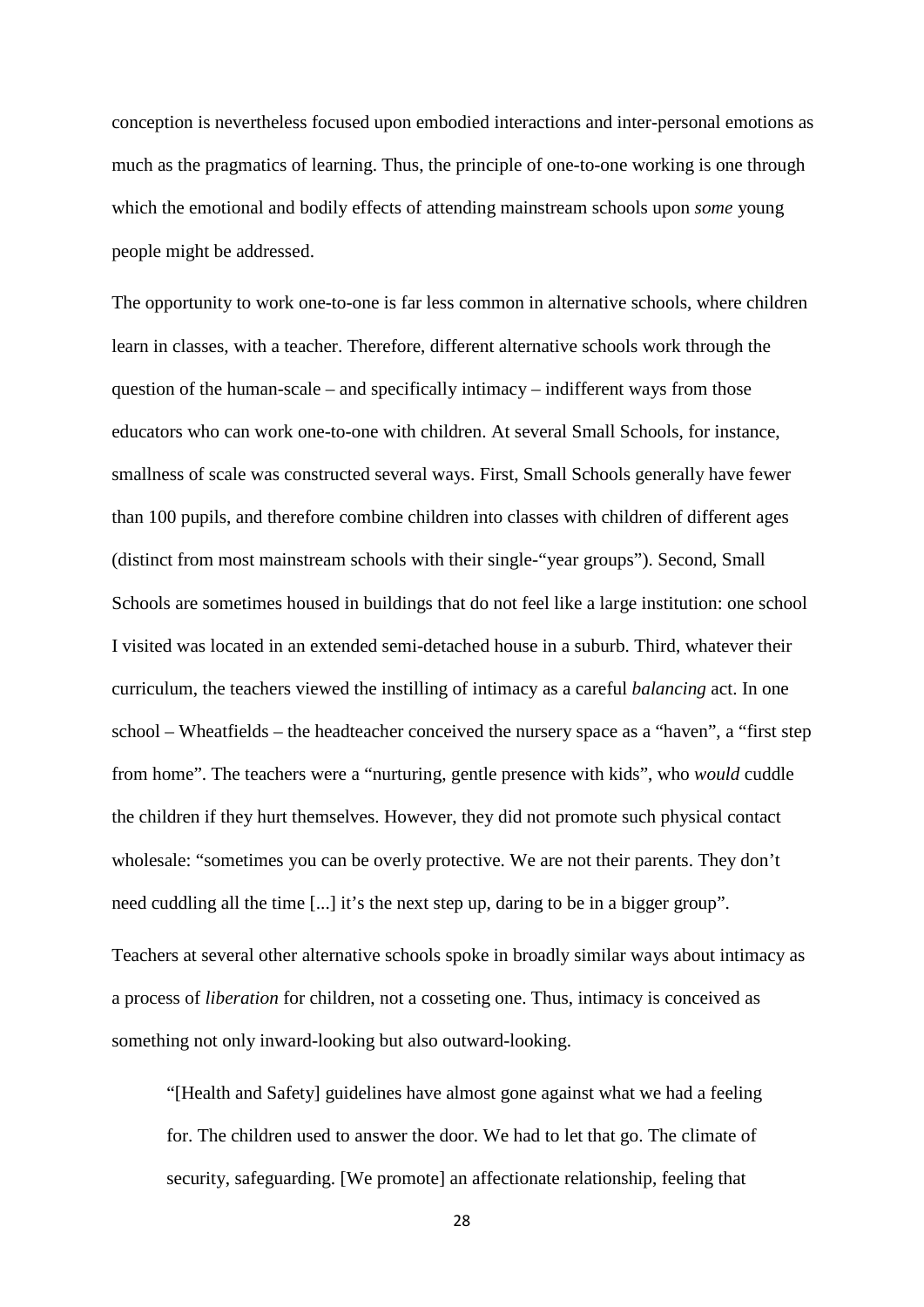you're [teacher] is their equal, your brother or sister. Bending your knees to be on their level, side by side. [...] Some hugging, not too uptight about physical contact. In this way *love* is a precondition for learning [from which] stem many things: having children express themselves, opening out bullying when it's talked about through the group, understanding your place in the world" (Helen, Headteacher, Hawthorn Small School)

Aside from its insight into how intimacy is performed at Hawthorn – through welcome, kneeling, hugging – Helen's words are instructive because of her discussion of *love*. Childadult relationships at many alternative education spaces were articulated not only in terms of (carefully negotiated) intimacies, but in terms of love. In fact, the deployment of the term was, as I interpreted it, specifically used on one hand to assuage (to me) any sense that adults' intimacies with children were sexualized and, on the other, for the manifold work that love could do.

The term love was used in a triple sense across a range of alternative education spaces: to articulate more definitively what is *different* (perhaps more "human") about child-adult (and child-child) relationships at alternative education spaces; to identify love as an inter-personal emotion that was multi-faceted, but extended beyond romantic or familial love; and to demonstrate *how* inter-personal intimacies were not merely inward-looking but outwardlooking, in the service of broader pedagogic, moral or political goals. Two examples – whose pedagogies are quite different – are a Steiner school and a Democratic School<sup>5</sup>:

"I think love is still extremely important. Clearly not romantic love. [...] Where you're doing something because you know it's what the children need. I hope that the connections the teachers have to their own inner lives, their spirituality […] I would say that love of what we do, the future of the individual children – that it might be an atmosphere that might nourish them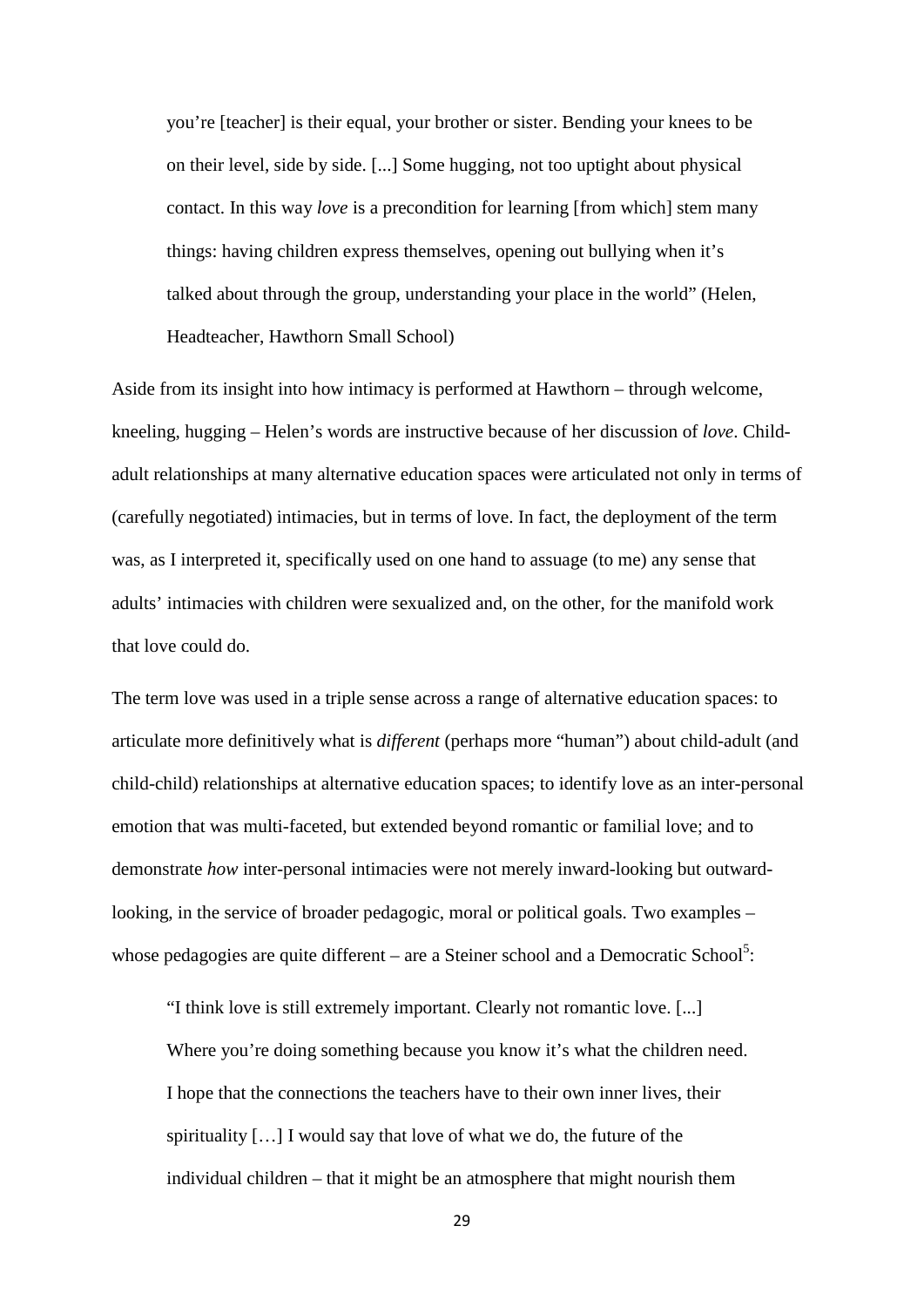for the rest of their life. And that is done with a gesture of love. Towards the world, to humanity" (Michael, Steiner school teacher)

"Some people say it was *like* a large family. [...] Kilquhanity would be very caring and loving for those who needed it. But very accommodating for everybody else. [...There was] love in community meetings. A kind of intimacy. It takes a certain kind of disposition in yourself, if you're being bullied, to put that out there in a public meeting. You would find a significant number of kids who found the transition from Kilquhanity to society quite difficult. What that means is that there's something about mainstream society that doesn't understand being trusting, open, honest, trusting and sharing feelings" (Christopher, ex-pupil, Kilquhanity democratic school)

Herein, love means different things in these different places, but can still be framed as at-once nonrepresentational and representational: everyday, localized, embodied, habituated ways of acting that are tied into broader discourses – moral, political, spiritual – about "humanity", as Michael put it. For all of these educators – but most explicitly, for Christopher – an expanded concept of love was important in differentiating their schools from "mainstream society" and its constructions of childhood. Such an expanded conception of love also offered a clear example of how intimacies and smallness of scale extended beyond the literal "small scale" of the classroom, being entrained in potentially global ethics of care and responsibility (Kraftl 2013b).

In various guises – which are by no means coherent across different alternative education spaces –intimacy and love helped constitute alter-childhoods. Intimacy and love were produced through particular styles of child-adult relationships that were knowingly differentiated from those taking place in mainstream schools, and which were often deemed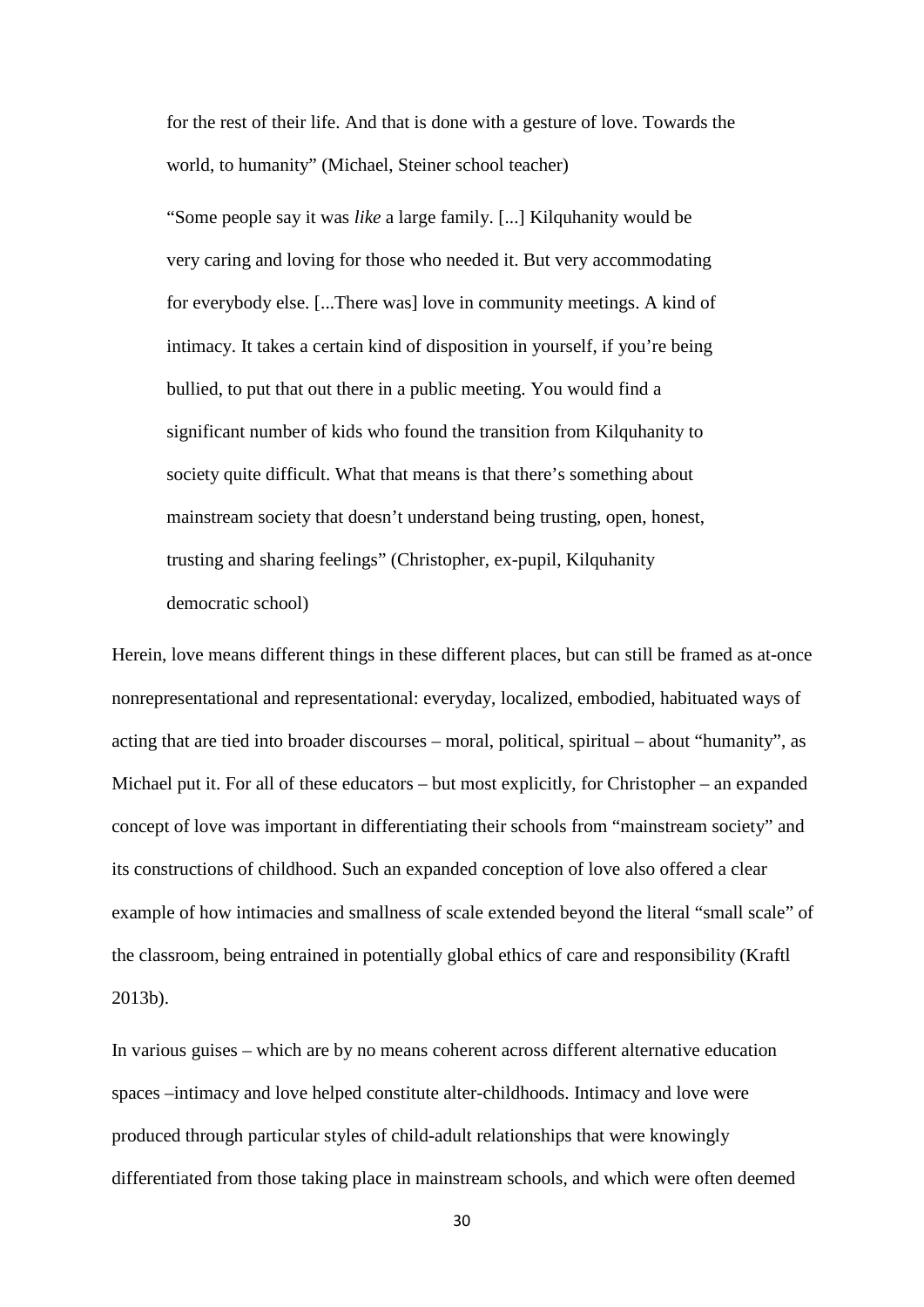by alternative educators to be problematic. Rather than posit these alter-childhoods as panaceas for more human(e) childhoods, however, I finish this section by posing two questions stimulated by the examples above.

The first question relates to the status of terms like love and intimacy in childhood research. Certainly, various theorists have formulated accounts of how love might matter beyond couple-dom or the nuclear family (e.g., hooks 2003). Yet – alongside questions around sexual consent and voting (Vanderbeck 2008), childhood scholars have rarely discussed intimacy and love: both in terms of children's experiences of love, and what it might mean to talk of intimacy or love between children and adults *outside* familial relationships, particularly in institutions like schools. Whilst I have discussed how intimacy and love are conceived and performed by educators at alternative education spaces, I have said little about children's experiences thereof. Therefore, I suggest greater consideration of what are children's experiences of intimacy and love – not only in romantic or familial or romantic relationships, but also beyond. Moreover, scholars might question whether and how these experiences might enable adults *and* children to foster diverse forms of biopower from below (compare Hardt and Negri 2009).

The second question centers around the relationship between love and biopolitics, which might extend nascent geographical work on love and intimacy. For example, Morrison et al. (2013) offer an analysis of multiple ways in which love maybe entangled with power relations and politics of identity. Nonetheless, the majority of their article is concerned with particular kinds of inter-personal relationships still somehow romanticized, sexualized or familial (also Valentine 2008). In these instances, love has a determinate object: another person, a thing (Ahmed 2004), or a landscape (Wylie 2009). But, more in line with the examples above, for several scholars, love is a key component in the formulation of dissonant biopolitical formulations. For instance, Hardt and Negri define love as the creation of social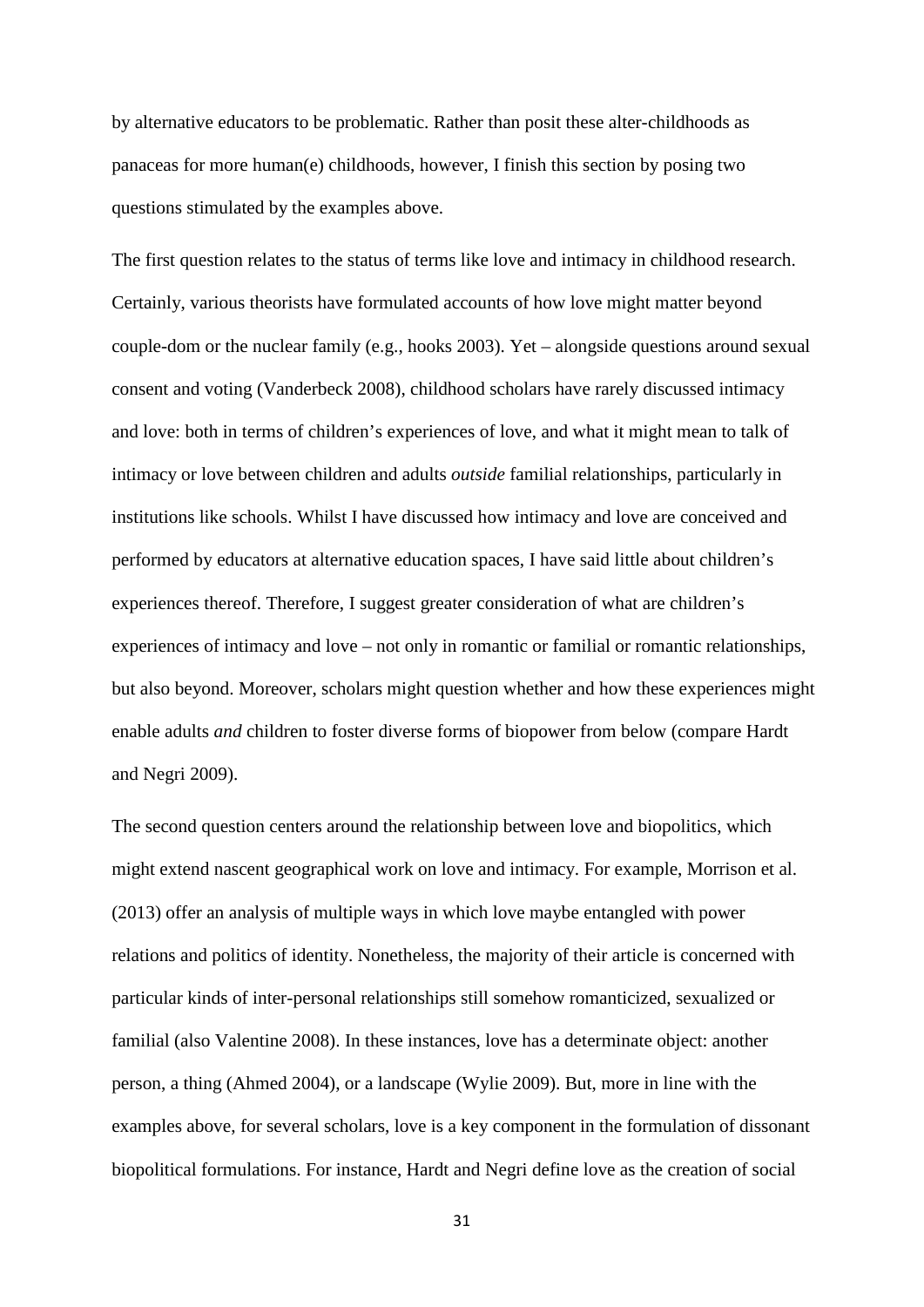life, in which a social collective finds a "qualitative increase in their ability to act and think", together "with recognition of an external cause" (Hardt and Negri 2009, 181; after Spinoza 2009, Part 3, Prop. xi). This is an extension beyond what Spinoza viewed as the ambivalences of romantic love towards an awareness of one's place in the world: "love of the entire order of things" (Spinoza 2009, Part 5, Prop. X; also Unger 2007, 229). Not only is a Spinozan conception of love resonant with that of alternative educators (particularly Helen's description of Hawthorn), but love is also viewed as a kind of affective "push in the world" (Thrift 2004, 64). As Braidotti (2011, 119) has it, "love of the world" is at once an "act of faith in our capacity to make a difference" and "a political act of defiance of social norms". Love understood thus is affirmative and *potentially* progressive (and transgressive) because it requires bravery: collective, experimental feeling and action that, crucially, are driven by a desire to care for others (especially the young and the old) beyond those in one's own family (Unger 2007), whether that desire is manifested through a cuddle or, at a push, bike maintenance. Alter-childhoods, as articulated at alternative education spaces, *could* be conceived in part as such brave leaps of faith, driven by forms of love that are understood and practiced in diverse ways. These are diverse "*caring* economies" (Unger 2007, 204, emphasis added; also after Gibson-Graham 2006) in which educators are carefully trying to negotiate the many contradictions surrounding the problem of intimacy between teachers and adults in mainstream education. Yet, two thorny questions remain. One: how to judge the relative moral, political, or pedagogic worth of love in alter-childhoods – especially where some readers might find affinity with them and others might be utterly repulsed? Two: how do these expanded forms of love relate to mainstream ways of constructing childhoods, where it would be problematic to state without further empirical inquiry that love of the kinds articulated above is simply absent?

#### *What's the difference? Alter-childhoods 'beyond' biopolitics*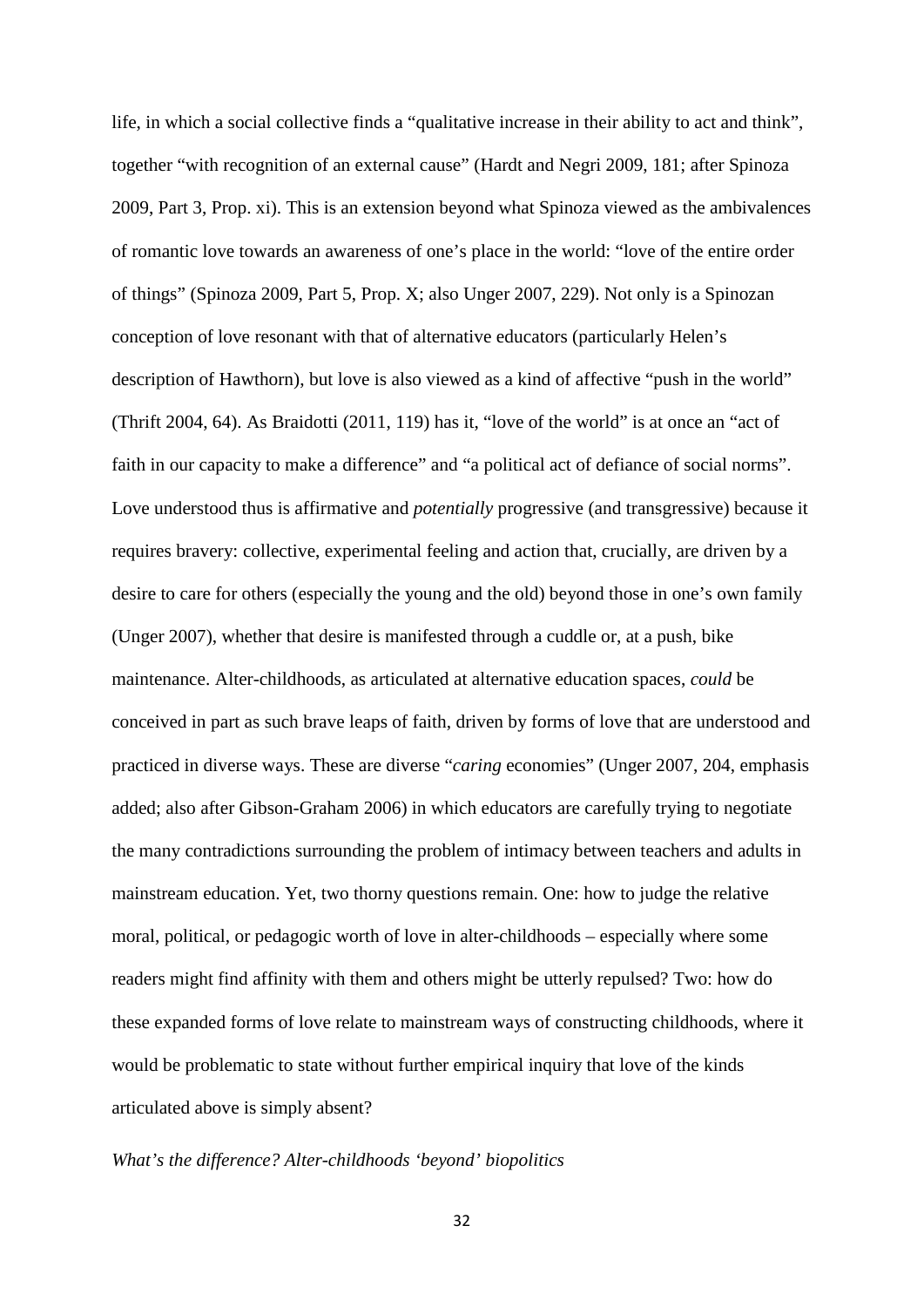Thus far, I have examined two key domains in which alter-childhoods are produced by adults at alternative education spaces. Significantly, these are two domains that feature in critiques of mainstream schooling (and mainstream childhoods), and which resonate with contemporary theorizations of biopolitics. In this final section, however, I examine some of the potential limitations of both the concepts of alter-childhoods, and biopolitics. I do so via a summary of the ways in which UK alternative education spaces echo and, frequently, actively connect with, a range of currents already underway in the mainstream. Notably, some of these currents resonate with but extend beyond explicitly biopolitical concerns. I focus upon three key currents, highlighting important questions for potential scholarship around alterchildhoods.

The first current is a central concern for many alternative educators: the charge that alternative education is a privatized endeavor. Certainly, one of the (many) criticisms of homeschooling is that it represents a form of privatization for middle-class families with the capital to educate their children at home (e.g.,Seo 2009, on South Korea). Moreover, most alternative schools in the UK charge some level of fees. Thus, it could be argued that those parents (and teachers) who are seeking to construct alter-childhoods are following the logic of the "child as accumulation strategy" (Katz 2008; also Mitchell 2003).Yet, given the evidence in this article alone, to reduce all alternative education spaces to this single narrative would be problematic – not least because many forms of alternative education, and some of the sites examined in this article, pre-date the (re)emergence of neoliberalism in the 1980s. Whilst not seeking to defend alternative educators, it is important to recognize far greater complexity, especially in the goals of alternative educators. Here, Gibson-Graham's work on diverse economic practices is useful. The neoliberal mainstream is not a monolithic entity, capable of subsuming all alternatives (also Unger 2009). Rather, as Gibson-Graham (2006) chart, some diverse economic spaces include economic formations that look very much like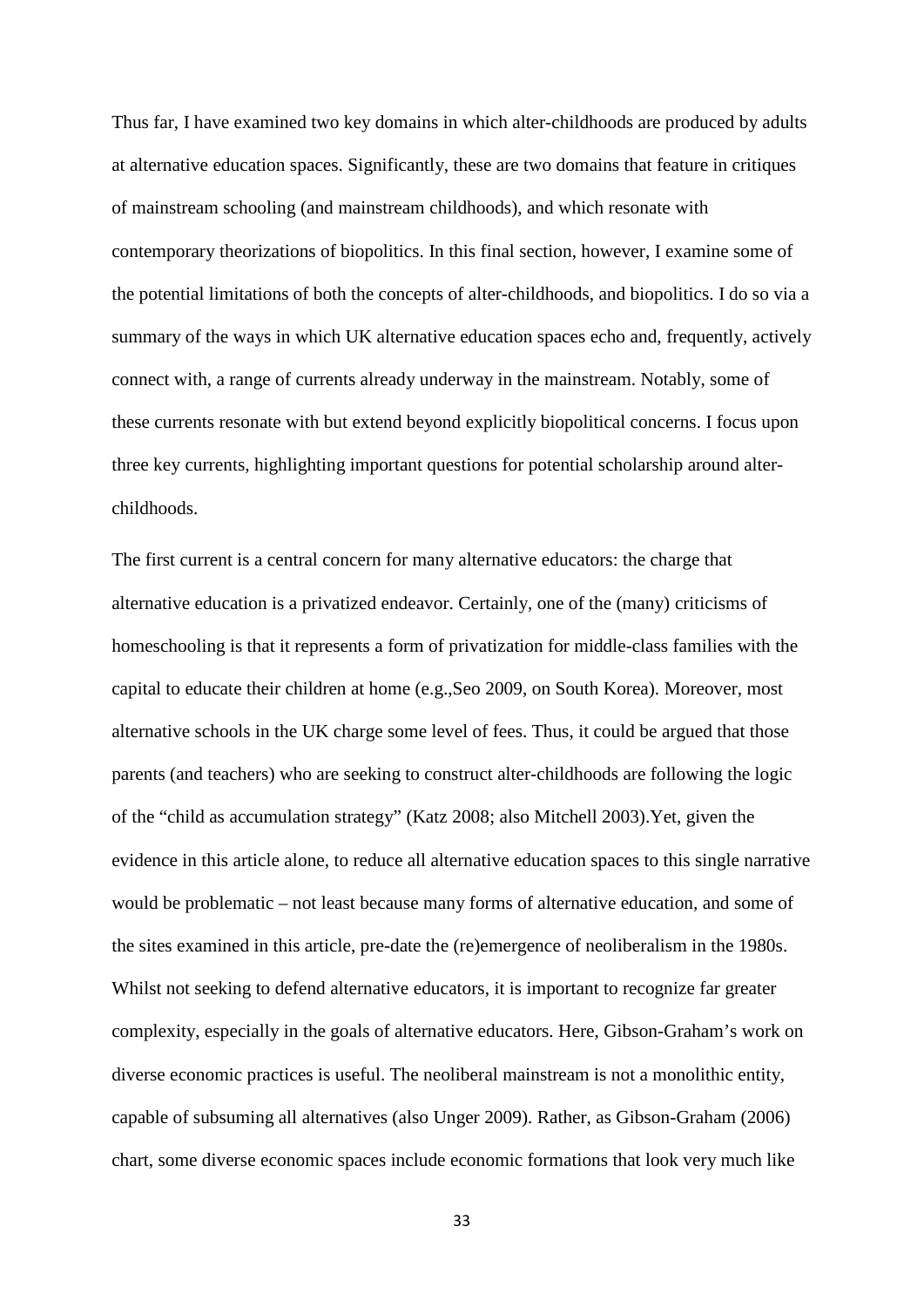those of mainstream global capitalisms, yet which are twisted to alternative ends or folded into other economic practices (including barter and voluntary labor). Significantly, while many alternative schools charge fees, several support parents who cannot afford fees: at one Steiner School I visited, parents could work (as caretakers or cleaners) in exchange for their child's education. Other alternative education spaces (especially Care Farms and Forest Schools) operate through volunteer labor as charities, with a direct mission to support at-risk youth; some are funded indirectly by the UK Government through referrals of vulnerable children from childhood professionals; others operate as locally-accountable social enterprise businesses. Meanwhile, although homeschooling remains a largely middle-class preserve, I interviewed single, unemployed mothers, and families on lower incomes, who benefitted from rich local parenting cultures (especially in London) where groups of families exchanged childcare and teaching duties. Thus alter-childhoods may remain to some extent a form of neoliberal privatization, whilst the imperative to return at-risk young people to school or paid work at Care Farms may reinforce the idea of childhood as a social investment strategy (Mizen 2003). Yet, redolent of Gibson-Graham's (2006) matrix of diverse economic practices, diverse *educational* practices are founded upon diverse economic models, producing alter-childhoods through combinations of "alternative" and "mainstream" modes of organization.

The second current concerns interaction with mainstream educational spaces. Here, the apparent uniformity of the mainstream, and therefore the basis for some alter-childhoods, is held up to scrutiny. Several brief examples provide a flavor of these interactions. In terms of Steiner Schooling, in 2005, the UK Government sponsored a review that examined the scope for including aspects of the Steiner Curriculum in UK mainstream schools (Woods et al. 2005). Aspects of Montessori Schooling form part of the Early Years Curriculum in the UK, although the implementation thereof varies between schools. Many Care Farmers offer free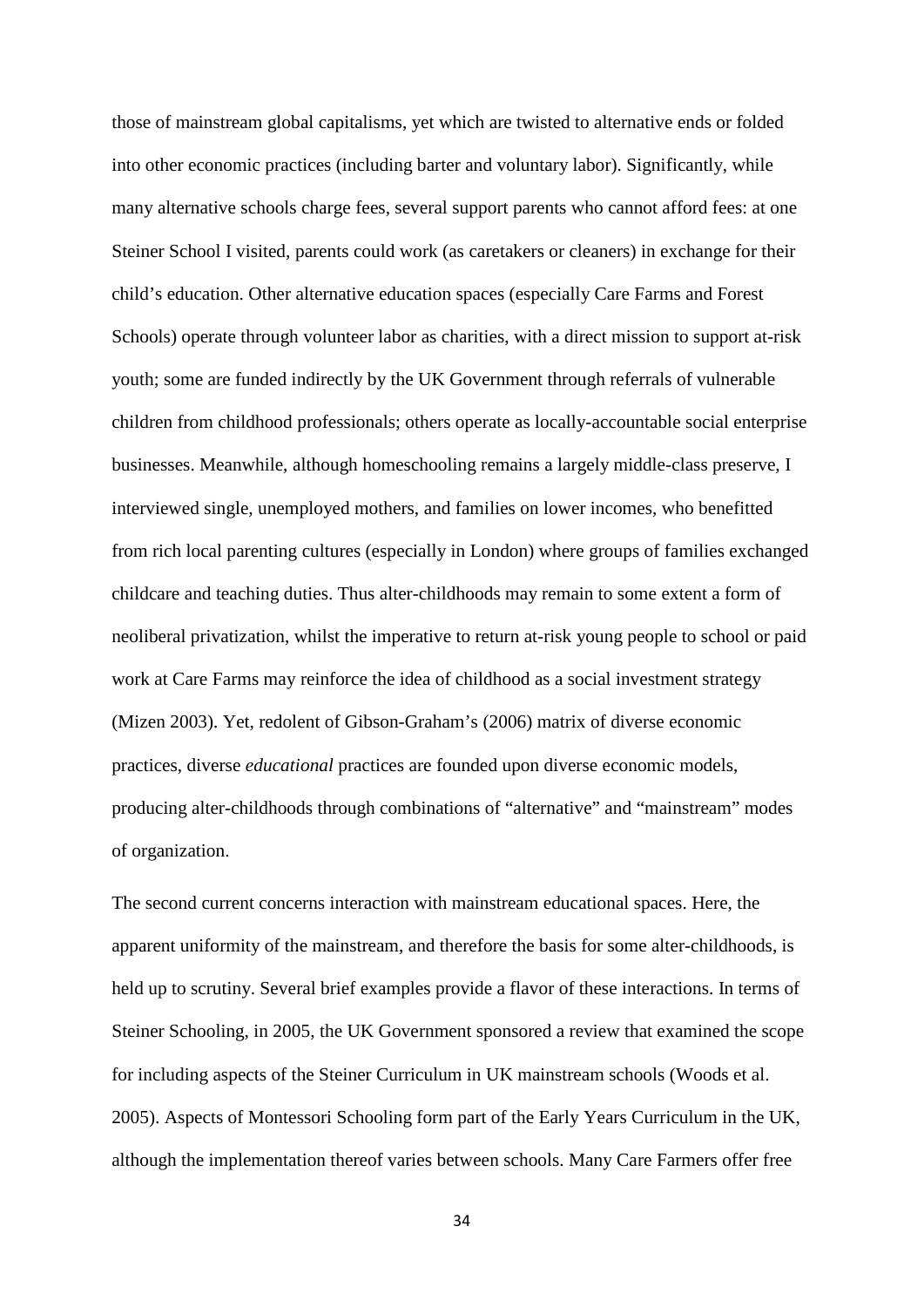advice to the increasing number of mainstream schools choosing to grow food or raise animals. More ambitiously, some alternative educators sought influence within broader communities of practice and policy around contemporary childhoods. For instance, Joanne, the Forest School practitioner discussed earlier, explained:

"Like many Forest Schoolers, I'm keen to be part of a whole community of enquiry about how do we support children who, for whatever reason, have got real tough lives. Although one afternoon can put a child on a high, make them feel safe, comfortable, loved [if] you build up all of that, then it can transform behavior. And I want to be part of a community of people who are working towards that [cites other organizations, such as the National Health Service and National Trust<sup>6</sup>, whom she is working with]. Until we – nationally, internationally – can make a difference, we will always be seen as fluffy. Which we are, but we're much more than that" (Joanne, Forest School practitioner)

Joanne identified as crucial the need to identify those mainstream experts whose approaches resonated with her own, and who might appreciate her "fluffiness". Thus, these brief examples demonstrate as much resonance as dissonance between alternative and mainstream, and diversity within the mainstream. Yet, arguably, this is what renders these visions of education and childhood *alter-*, not *anti-*mainstream: working with parts of the established mainstream, yet with a (fluffy) twist that makes greater room for notions like mess, intimacy and love.

The third current concerns the role of alternative education spaces in an age of post-2008 austerity. In the UK, the Government initiated swathing cuts to publicly-funded services, including play- and youth-work (although not compulsory education). Simultaneously, such measures have been accompanied by rhetoric around augmented "localisms": bolstering the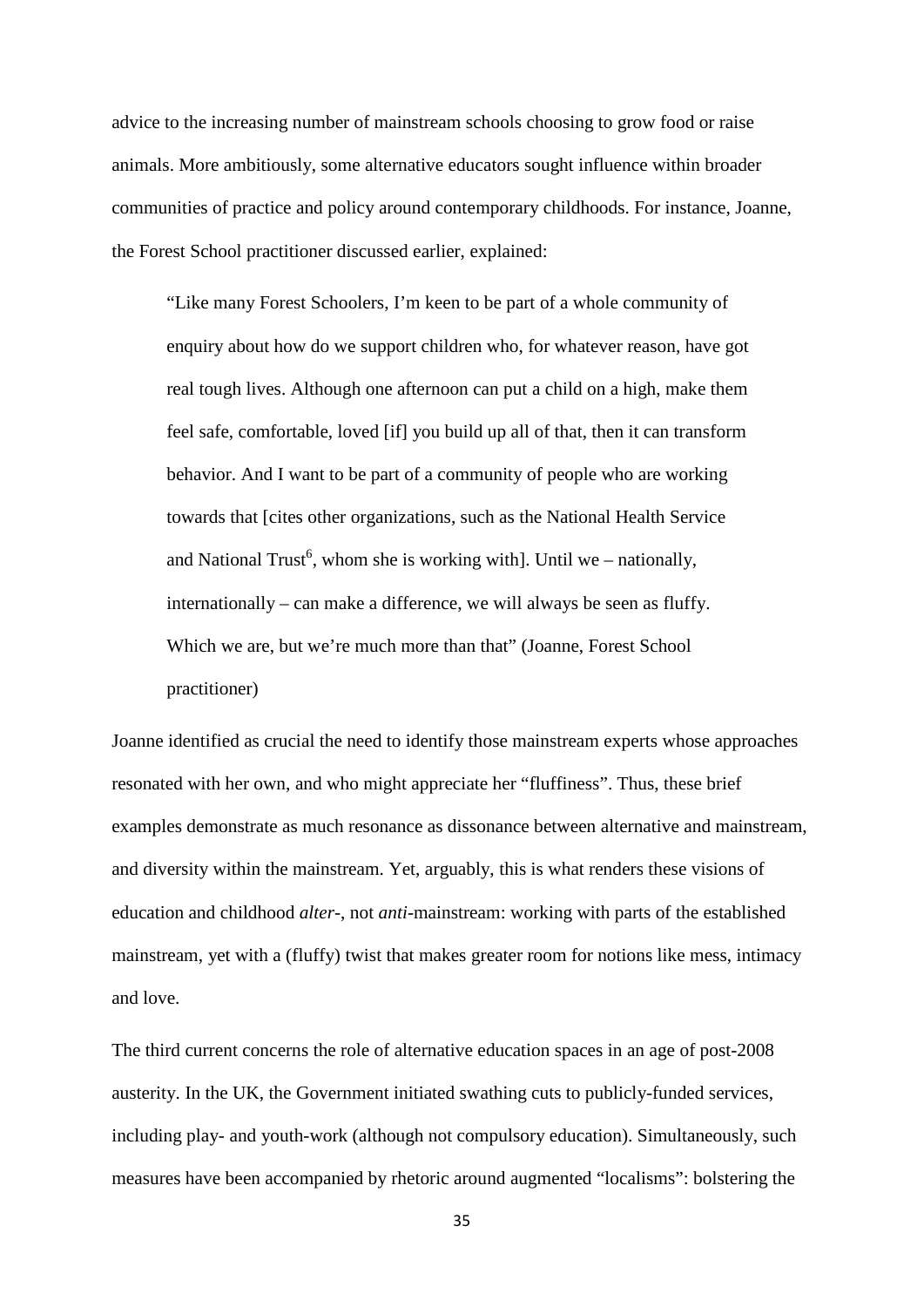idea that self-reliant local communities and individuals volunteer or compete for resources to provide services for their locale. This has perhaps ironically presented an opportunity for alternative educators. For instance, the controversial Free Schools policy, introduced by the Government, enables local communities, businesses, educators and other interest groups to apply for Government funding to start a new school if they can establish sufficient demand. Whilst funded by the Government, these schools do not have to follow the National Curriculum, and a range of schools, basing their teaching on wide-ranging pedagogic and spiritual beliefs, has since opened (including at least two Steiner Schools  $<sup>7</sup>$ ). Such a move may</sup> not be surprising to readers from some non-UK contexts, however: in Germany, some Steiner Schools are funded by the German Federal and State Governments; in New Zealand, alternative schools could from 2011 receive Ministry of Education funding (http://alternativeeducation.tki.org.nz).

However, several Care Farmers and Forest Schoolers outlined how, as a result of austerity/localism, they felt increasingly pressured to take on service provision that had been the preserve of the State. Thus, Maura positioned her Care Farm – which provides an adventure playground, social space, clubs and farming activities for children aged 2-18 on a socio-economically deprived outer-city housing estate – as crucial to the *survival* of the community:

"It is about the community for us. I'm going to have to do the work that the Children's Centres did [...]. It's a burden that's going to fall disproportionately on this kind of place. Now the money's been pulled, it's reinventing everyone's expectations. The parents have been brilliant – we've been asking them to provide flour, for biscuits, so that we can provide a healthy snack for the kids when they get out of school. I think people will increasingly rely on this kind of place [...] they will become vital for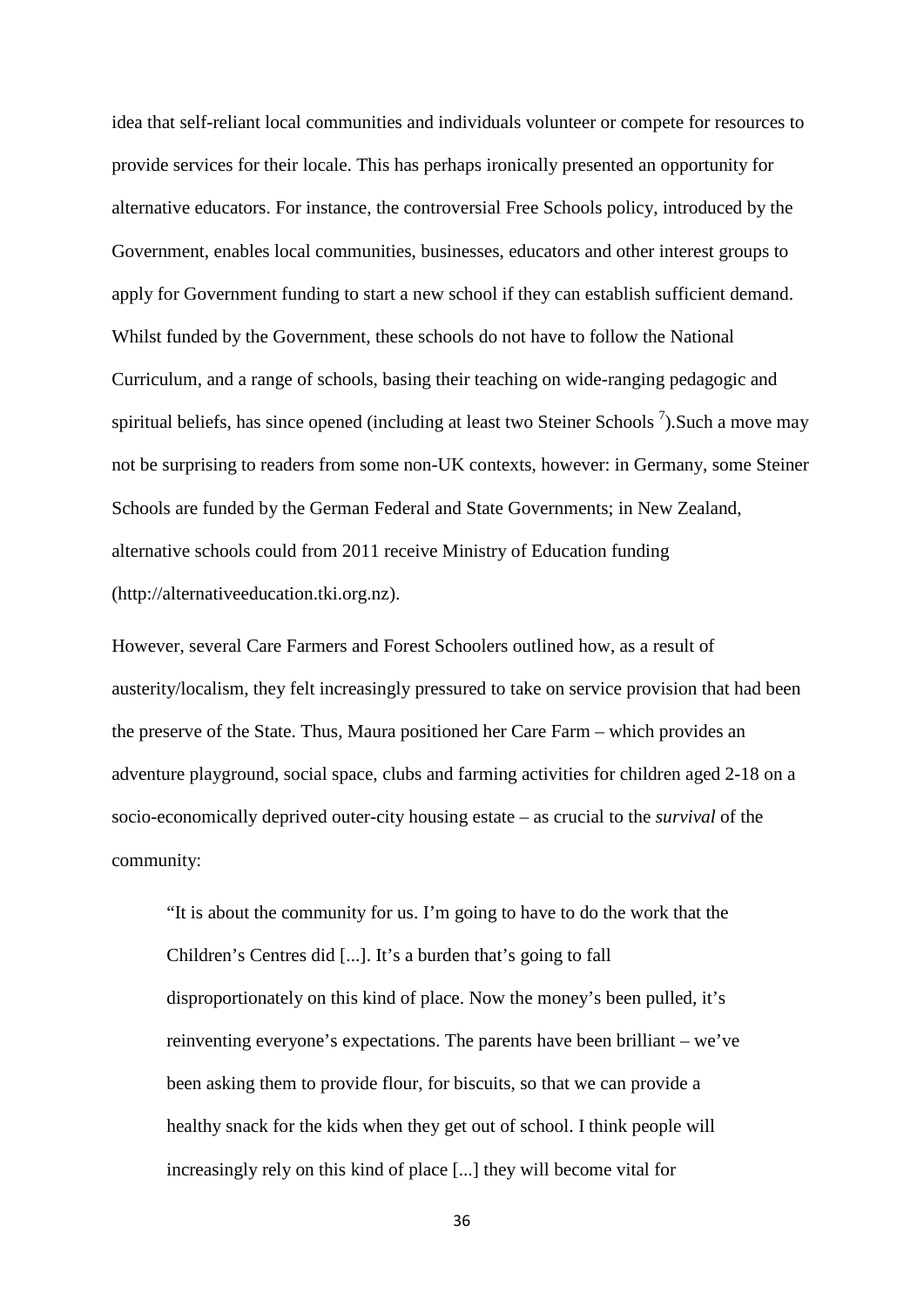community life around here, otherwise the community will die, I think"

(Maura, Care Farm practitioner)

These processes spawn two implications for scholarly research. First, if alternative education spaces – and alter-childhoods – are becoming mainstreamed in countries like the UK and New Zealand, then this reinforces a need for dedicated examinationof alter-childhoods (especially beyond the contexts discussed in this article). If, as it appears, alternative education spaces are becoming increasingly recognized, and increasingly mainstreamed, what might be the implications – not least for conceptualizing *alter*-childhoods? Moreover, if neoliberal educational reforms have involved privatization towards reduced social investment costs (Mitchell 2003), then it is important to acknowledge how that privatization is diversifying. If forms of voluntarism – tied to short-term, precarious funding streams and charitable work – are accompanying market-focused forms of privatization, to what extent might alternative education spaces be able to offer sustainable spaces that escape the logic of neoliberalism? And how could their success in doing so be measured? Second, questions of biopolitics return here. For, in Maura's words, some alternative education spaces are becoming "vital for community life", with explicit attention paid to the bodies, intimate relations and materialities that constitute that life. If biopolitical engagements are concerned, in part, with the proliferation of vitalities (Unger 2007), then, arguably, questions of funding, policy and regulation are inextricably bound up with those material and bodily concerns, and should be treated thus in academic research on alter-childhoods.

### **Conclusions**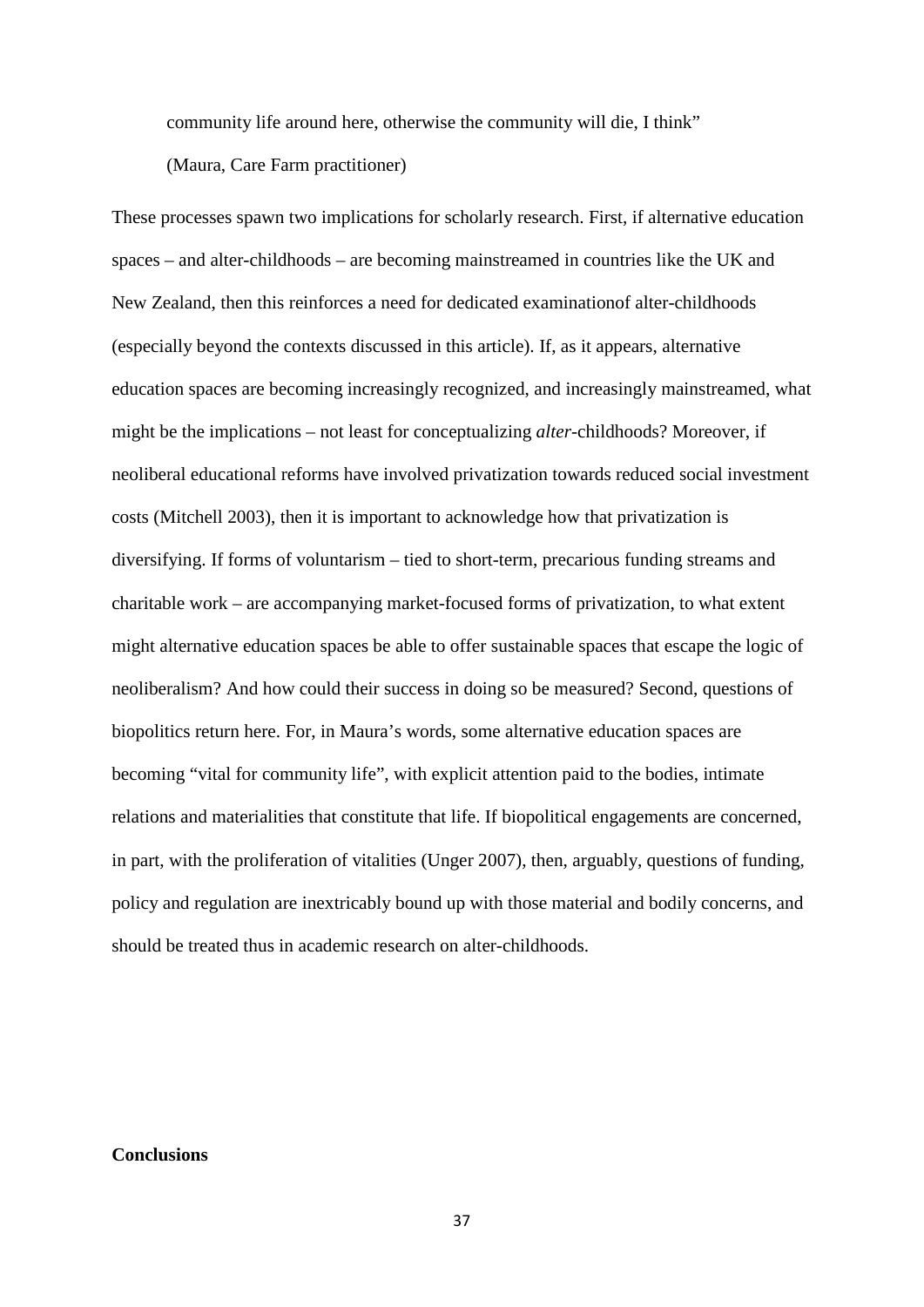This article has proposed and critically interrogated the concept of "alter-childhoods" as a tool for examining the geographies of childhood. It has used the term to examine explicit attempts to imagine and construct childhoods differently, focusing upon the UK alternative education sector. In exemplifying and extending scholarship on children's geographies and biopolitics, the bulk of the article focused upon two central concerns for alternative education spaces: human and nonhuman bodies and materialities; intimacy, love and the human scale. In respect of the third theme, however, and in conclusion, my argument is not necessarily that these themes should constitute frames of reference for future research on children, especially in geographic contexts that do not resemble the UK. Nor has the article sought to prove that alter-childhoods simply exist: childhoods experienced in alternative education spaces are not somehow pure or static alternatives. Rather, I mapped out some of the empirical terrain through which alter-childhoods are planned, performed, institutionalized and materialized, in ways that could prove helpful to other researchers. Simultaneously, I sought to leave the concept of alter-childhoods sufficiently open to acknowledge that such childhoods are always complex and in-process. Nonetheless, there is clearly more work to be done on these three themes: for instance, to critically interrogate how children experience intimacy and love, particularly outside romantic or familial relationships. Moreover, I have opened out a new direction for research on the somewhat tentatively-defined "new wave" of childhood studies, offering alter-childhoods as an important navigational aid for researching hybrid childhoods. Thus, in the spirit of questioning with which I began, I finish by outlining some final considerations for future research, which are provoked by my analysis in this article. My first and fundamental aim in doing so is to urge for continued deployment of the term "alterchildhoods" as a questioning device. Doing so could enable children's geographers and other childhood scholars to read for difference and critically analyze biopolitical alternatives, as much as offer critiques of (neoliberal), hegemonic, mainstream forms of biopower. Given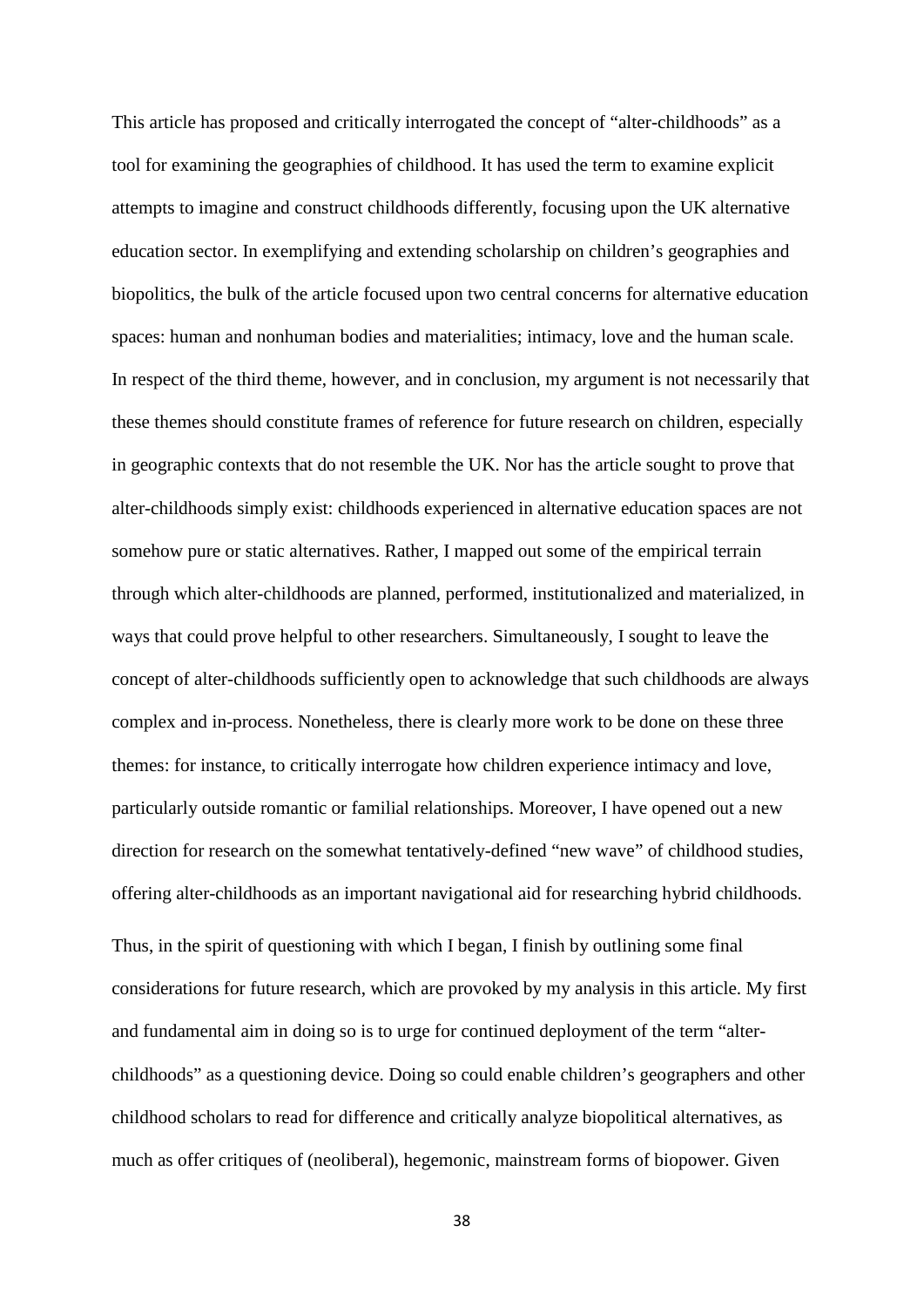that distinct (if very different) alternative education spaces exist in countries like the USA, some European countries, New Zealand and Australia, these could be empirical starting points. A second possibility would be to read for difference *within* the educational mainstream, whether neoliberal or not: to look for moments of experimentation and creativity that surely exist as teachers and children negotiate the demands of National or State Curricula. Recent work on "implicit activisms" – "small-scale, personal, and modest activisms" in mainstream schools and family support centers may offer just one route for theorizing such moments (Horton and Kraftl 2009, 14; Zembylas 2013, 84; also Curti and Moreno 2010). By extension, scholars might look outside education: to look for alterchildhoods produced in intentional or autonomous communities, in local housing cooperatives, in local (or international) mothering/parenting networks, through play or youth work, through urban or economic development initiatives, through informal labour, in everyday family lives, in migration practices, or elsewhere still – whether or not these are all articulated as explicitly alternative milieu (Longhurst 2013), and whatever the nature and strength of the political, economic or cultural "mainstream" in any given geographic context. A third possibility would be critical examination of already-existing and ever-developing collaborations between alternative and mainstream educators.

A final possibility would be, as implied earlier, to turn the lens back to children and young people. In differentiating my analysis from existing studies of children's (everyday) political geographies, I have deliberately concentrated upon institutionalized efforts to construct childhoods. I have, therefore, foregrounded the adults who inevitably will be foremost in those programmes. There is, however, also a need for critically-informed, cross-disciplinary research into the effects of alternative education spaces upon children's experiences of learning and, indeed, of efforts to construct childhood differently upon childhood experiences in the round. Similarly, critical work is needed to examine how children themselves produce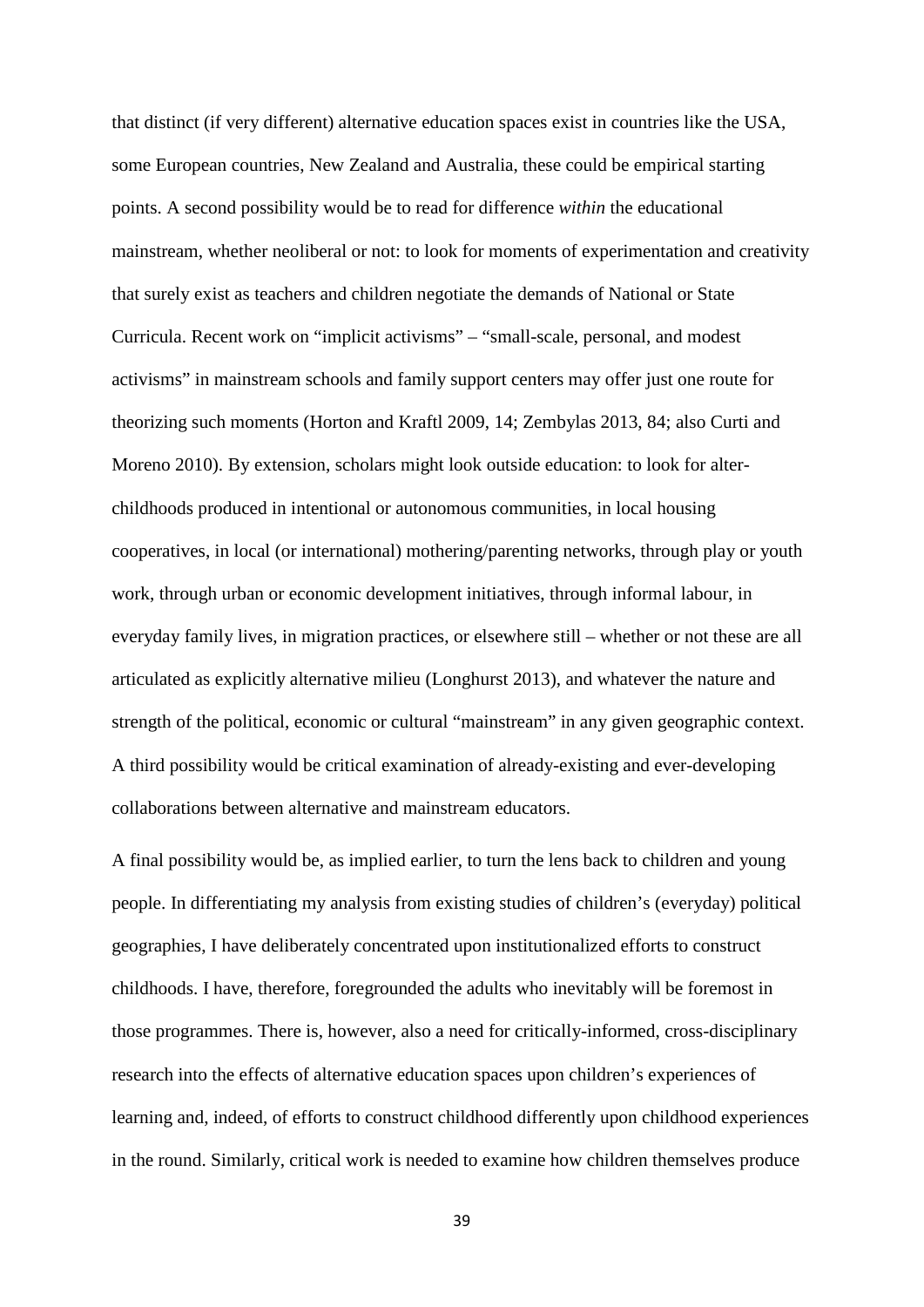alter-childhoods, with or without adults, and to interrogate whether such scholarship might extend extant work on youth activisms, for instance (Jeffrey 2012). Perhaps of greatest importance would be a move not to simply consider children's voices in critiquing adult constructions of childhood, although that should remain an important task. In addition, affirmative critique is required that – as has been my intention – lays out a series of related alter-childhoods on their own terms. The task would then be to take on the recent call for "relational geographies of age" (Hopkins and Pain 2007, 287) to examine how adults *and* children constitute, and are configured, positioned, empowered (or not) and enlivened (or not) in the production of alter-childhoods. This task is important *if* there is agreement that children's geographers and other childhood scholars need not only critique, but constitute part of efforts to exceed, some pervasive contemporary constructions of childhood.

# **Acknowledgments**

I am very grateful to three anonymous reviewers for their patient, constructive and generous comments, as well as to Richard Wright for his editorial guidance. Thank you to several colleagues who commented on earlier versions of this paper: John Horton, Jessica Pykett, Jenny Pickerill, Pauliina Rautio, and participants at the Hybridity in Childhoods Conference, Leeds (UK), April 2014.

#### **Notes**

<sup>1</sup>Given that my observation is simply that geographers working on alternative milieu have rarely engaged with alter-childhoods (compared with much work on food, economies, housing, etcetera), I do not review work on the third field listed here. Rather, I direct readers to Longhurst (2013) for an excellent overview.

 $2$ For recent overviews of children's geographies scholarship, see Holloway and Pimlott-Wilson (2010); Kraftl et al. (2012).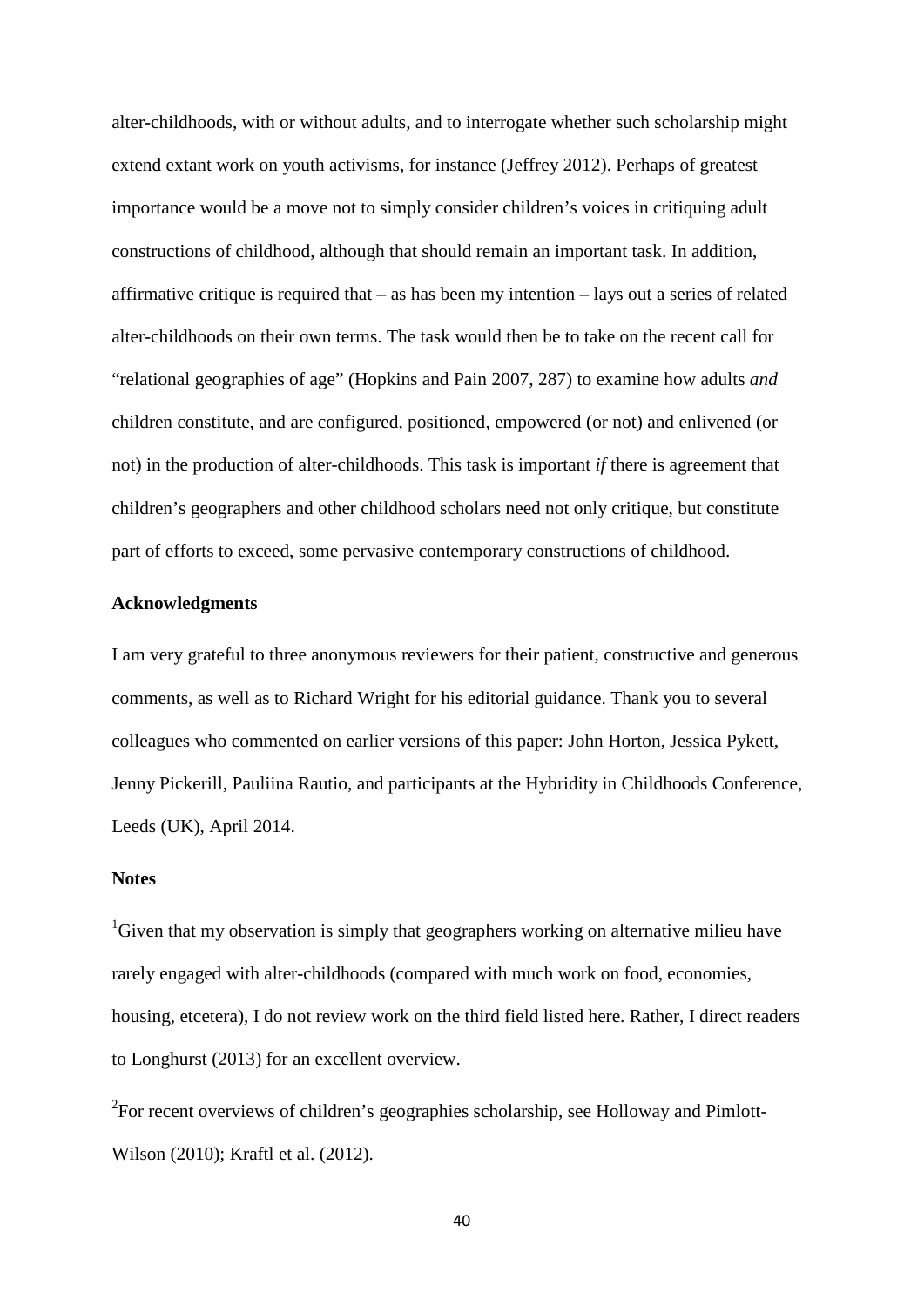<sup>3</sup>The UK National Curriculum only applies to England and Wales. Scotland has its own Curriculum for Excellence.

<sup>4</sup>Given that the research took place over a period of ten years, it was subject to ethical scrutiny via a series of institutional ethical review panels, the details of which there is not space to include here. All of the research – especially that with children – followed welldeveloped protocols recommended in the UK (for instance by the ESRC's *Framework for Research Ethics*: [http://www.esrc.ac.uk/about-esrc/information/research-ethics.aspx\)](http://www.esrc.ac.uk/about-esrc/information/research-ethics.aspx), covering issues such as informed consent, confidentiality, anonymity, disclosure and withdrawal. Except where stated, names of individuals and places are pseudonyms.

<sup>5</sup>Kilquhanity Democratic School is located in southwestern Scotland. It is modeled on the much-better known free school at Summerhill, where education – like all aspects of daily life – is negotiated by adults and children on a more-or-less equal footing.

<sup>6</sup>The National Health Service provides free healthcare (at the point of entry) to UK residents. The National Trust is one of the UK's largest conservation charities, and recently developed a campaign for "Natural Childhoods": [http://www.nationaltrust.org.uk/what-we-do/big-](http://www.nationaltrust.org.uk/what-we-do/big-issues/nature-and-outdoors/natural-childhood/)

[issues/nature-and-outdoors/natural-childhood/](http://www.nationaltrust.org.uk/what-we-do/big-issues/nature-and-outdoors/natural-childhood/)

 $7$ To gain a sense of the diversity of Free Schools in the UK, readers may be interested in consulting a list of those schools open by early 2014:

[https://www.gov.uk/government/publications/free-schools-successful-applications-and-open](https://www.gov.uk/government/publications/free-schools-successful-applications-and-open-schools-2014)[schools-2014.](https://www.gov.uk/government/publications/free-schools-successful-applications-and-open-schools-2014)

# **References**

Ahmed, S. 2004. *The Cultural Politics of Emotion*. NYC: Routledge.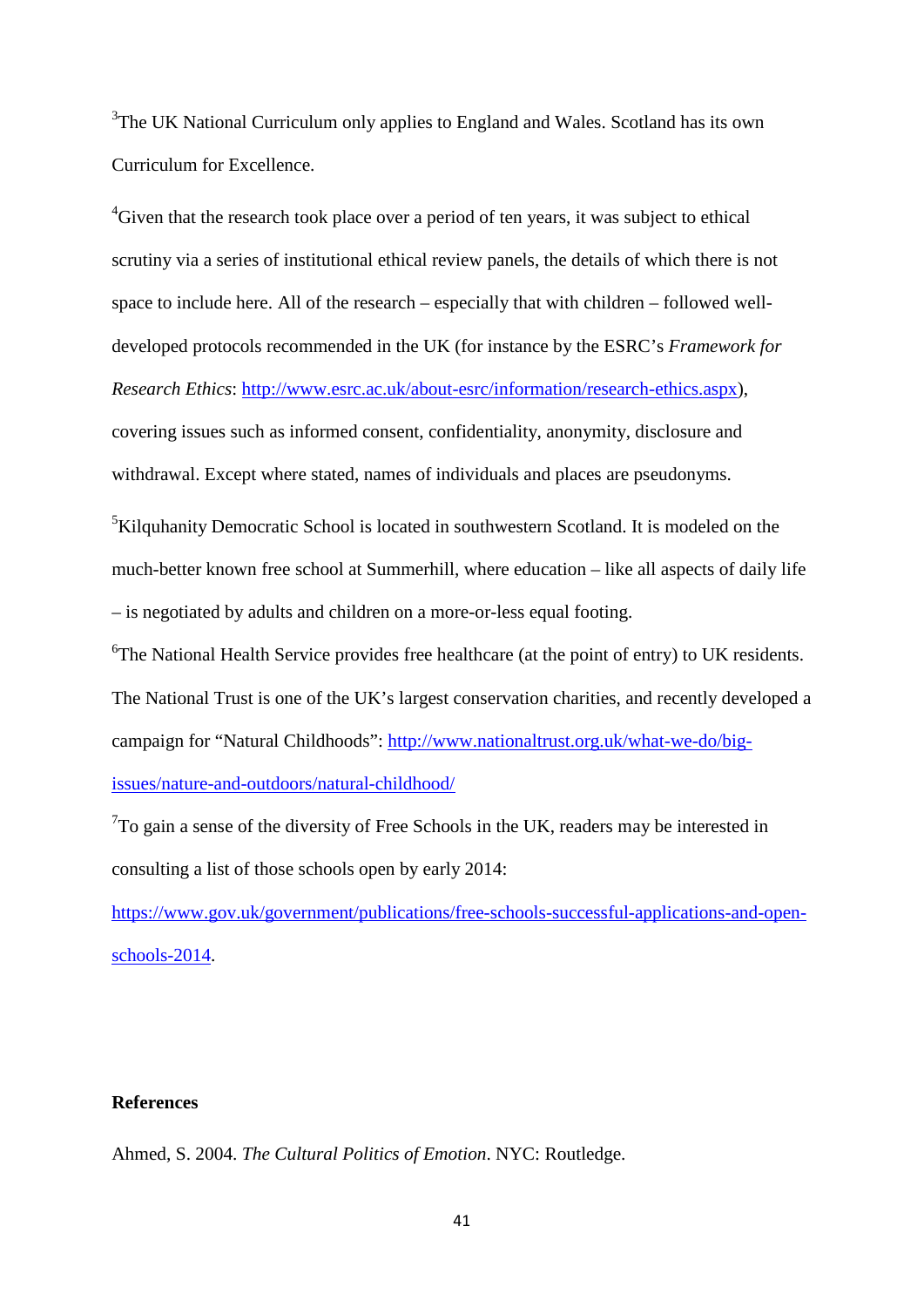Agamben, G. 1998.*Homo Sacer: Sovereign Power and Bare Life*. Stanford: Stanford UP.

Aitken, S. 2010. 'Not bad for a little migrant working kid'. *Children's Geographies* 8: 363- 71.

Amoore, L. 2006. [Biometric borders: Governing mobilities in the war on terror.](http://www.dur.ac.uk/geography/staff/geogstaffhidden/?mode=pdetail&id=2710&sid=2710&pdetail=44621) *Political Geography* 25: 336-51.

Anderson, B. 2012. Affect and biopower: Towards a biopolitics of life. *Transactions of the Institute of British Geographers* 37: 28-43.

Barrow, R. 2012.*Radical education: a critique of freeschooling and deschooling*. London: Routledge.

Bennett, J. 2010. *Vibrant Matter: A Political Ecology of Things*. Durham: Duke UP.

Bennett, J. 2011. The solar judgment of Walt Whitman.In *A Political Companion to Walt Whitman*, ed. J. Seery, 131-46. Lexington: The University Press of Kentucky.

Bissell, D. 2011. Thinking habits for uncertain subjects: movement, stillness, susceptibility. *Environment and Planning A*. 43: 2649-65.

Bosco, F. 2010.Play, work or activism? Broadening the connections between political and children's geographies. *Children's Geographies*.8: 381-90.

Bowlby, S., J. Lea and L. Holt.2014, in press. Learning How to Behave in School: a Study of the Experiences of Children and Young People with Socio-Emotional Differences. In *Informal Education, Childhood and Youth*, eds. S. Mills and P. Kraftl. Basingstoke: Palgrave.

Braidotti, R. 2011.*Nomadic Theory*. New York: Columbia UP.

Cameron, L. 2006 Science, nature and hatred: 'finding out' at the Malting House Garden School, 1924-9. *Environment and Planning D*.24: 851-72.

Carnie, F. 2003 *Alternative approaches to education*.London: Routledge.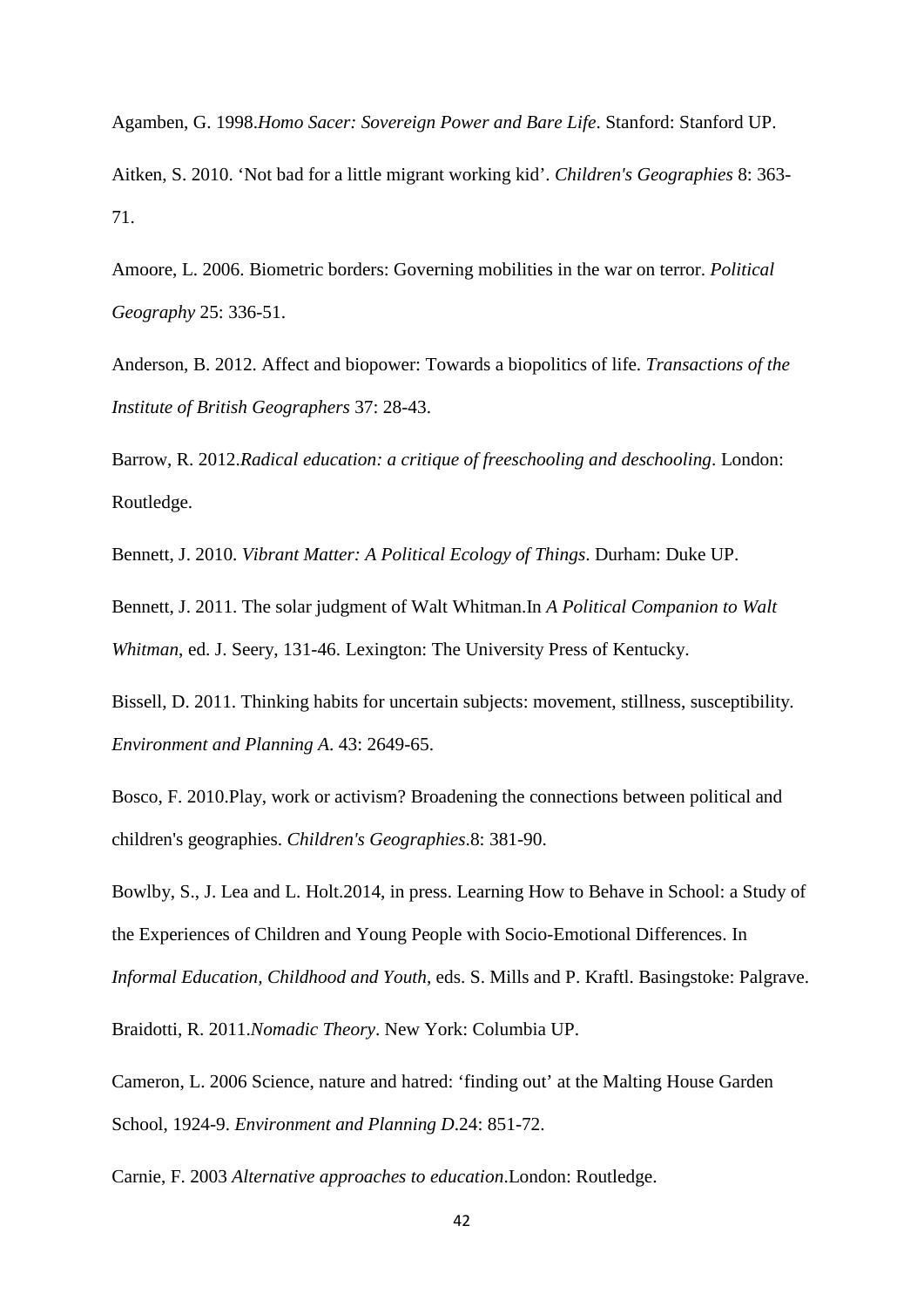Cartwright, I. 2012. Informal education in compulsory schooling in the UK. In *Critical geographies of childhood and youth*, edsP.Kraftl, J. Horton and F. Tucker, 151-66. Bristol: Policy Press.

Conroy, J. 2010.The state, parenting, and the populist energies of anxiety.*Educational Theory* 60: 325-40.

Coole, D. and S. Frost. 2010. *New Materialisms*. Duke: Duke UP.

Cooper, D. 2007. Opening up ownership: community belonging, belongings, and the collective life of property. *Law and Social Inquiry* 32 625-44.

Curti, G. & C. Moreno. 2010. Institutional borders, revolutionary imaginings and the becoming-adult of the child. *Children's Geographies* 8: 413-27.

Dewey, J. 1997. *Experience and education*. NYC: Simon & Schuster.

Dewsbury, J-D. 2012. Affective Habit Ecologies: Material dispositions and immanent inhabitations. *Performance Research*. 17: 74-82

Eccleston, K., and D. Hayes. 2008. *The Dangerous Rise in Therapeutic Education*. London: Routledge.

Evans, B. 2010.Anticipating fatness: childhood, affect and the pre-emptive 'war on obesity'. *Transactions of the Institute of British Geographers* 35: 21-38.

Ferguson, K. and T. Seddon. 2007. Decentred education: suggestions for framing a sociospatial research agenda. *Critical Studies in Education*.48: 111-29.

Francoz, M. 2009.Habit as memory incarnate.*College English* 62: 11-29.

Gagen, E. 2004.Making America flesh: Physicality and nationhood in early-twentieth century physical education reform. *Cultural* Geographies 11: 417–42.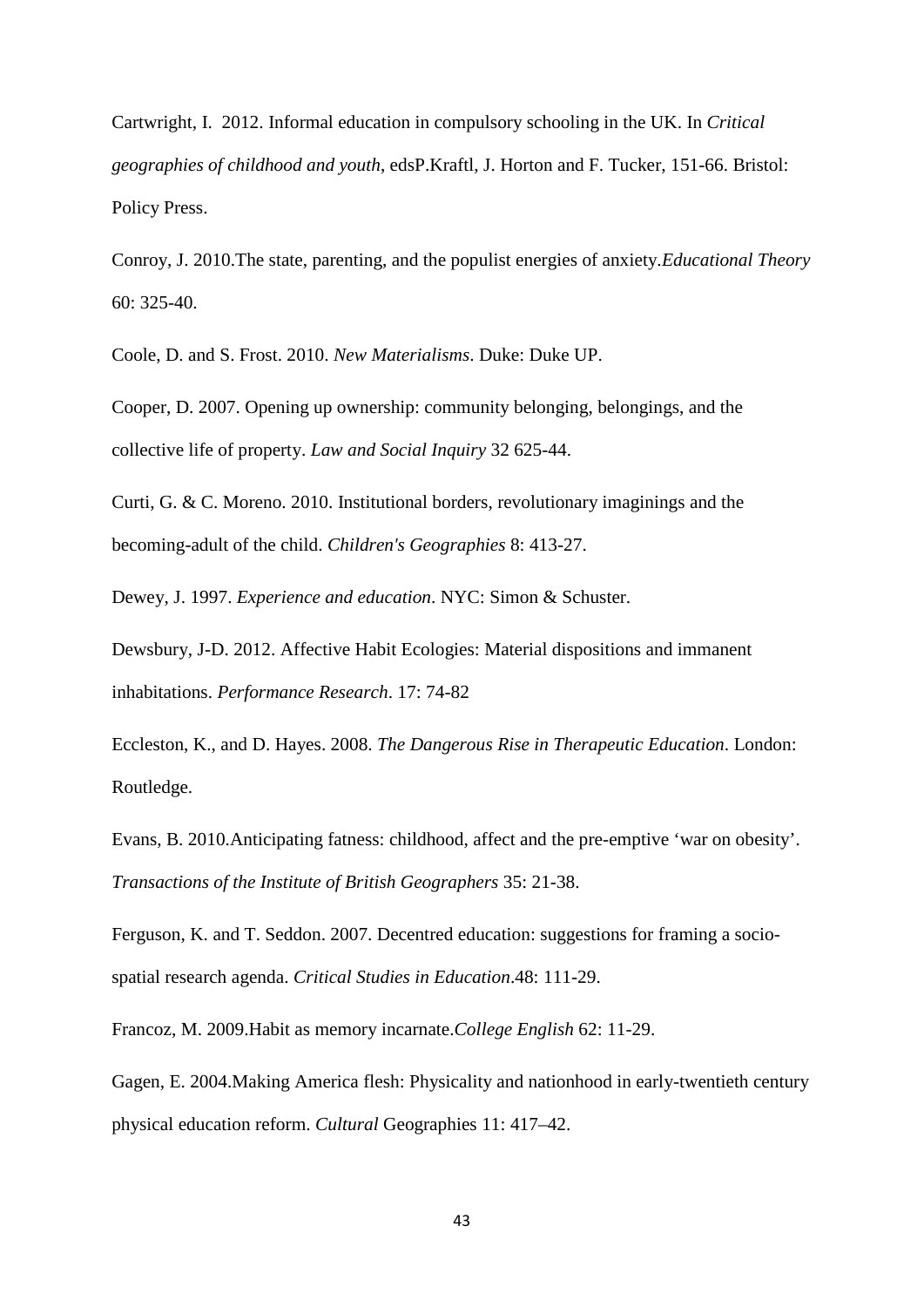Gagen, E. 2013. Governing emotions: citizenship, neuroscience and the education of youth. *Transactions of the Institute of British Geographers*. Online early.

Gatto, J. 2009 *Weapons of mass instruction*.Canada: New Society.

Gibson-Graham, J.K. 2006 *A Postcapitalist Politics*. Minneapolis: University of Minnesota Press.

Grosz, E. 1995. *Space, Time and Perversion*. New York: Routledge.

---. 2005. *Time Travels: Feminism, Nature and Power*. Durham: Duke UP.

---. 2012. Response. *Environment and Planning D* 30: 986-8.

Hardt, M., and A. Negri. 2009. *Commonwealth*. Cambridge, MA: Harvard UP.

Harland, J. and B. Mason. 2010.*Towards schools where people matter.* London: CalousteGulbenkian Foundation.

Haubenhofer, D., M. Elings, J. Hassink and R. Hone. 2010. The development of green care in western European countries. *Explore* 6: 106-11.

Holloway, S., P. Hubbard, H. Joens, and Pimlott-Wilson, H. 2010.Geographies of education and the significance of children, youth and families.*Progress in Human Geography* 34: 583- 600.

Holloway, S. and H. Pimlott-Wilson. 2011. Geographies of children, youth and families: defining achievements, debating the agenda. In *Geographies of Children, Youth and Families*, ed. L. Holt, 27-54. London: Routledge.

hooks, b. 2003. *Teaching Community: A Pedagogy of Hope*. London: Routledge.

Hopkins, P. and R. Pain. 2007. Geographies of age: thinking relationally. *Area* 39: 287-94.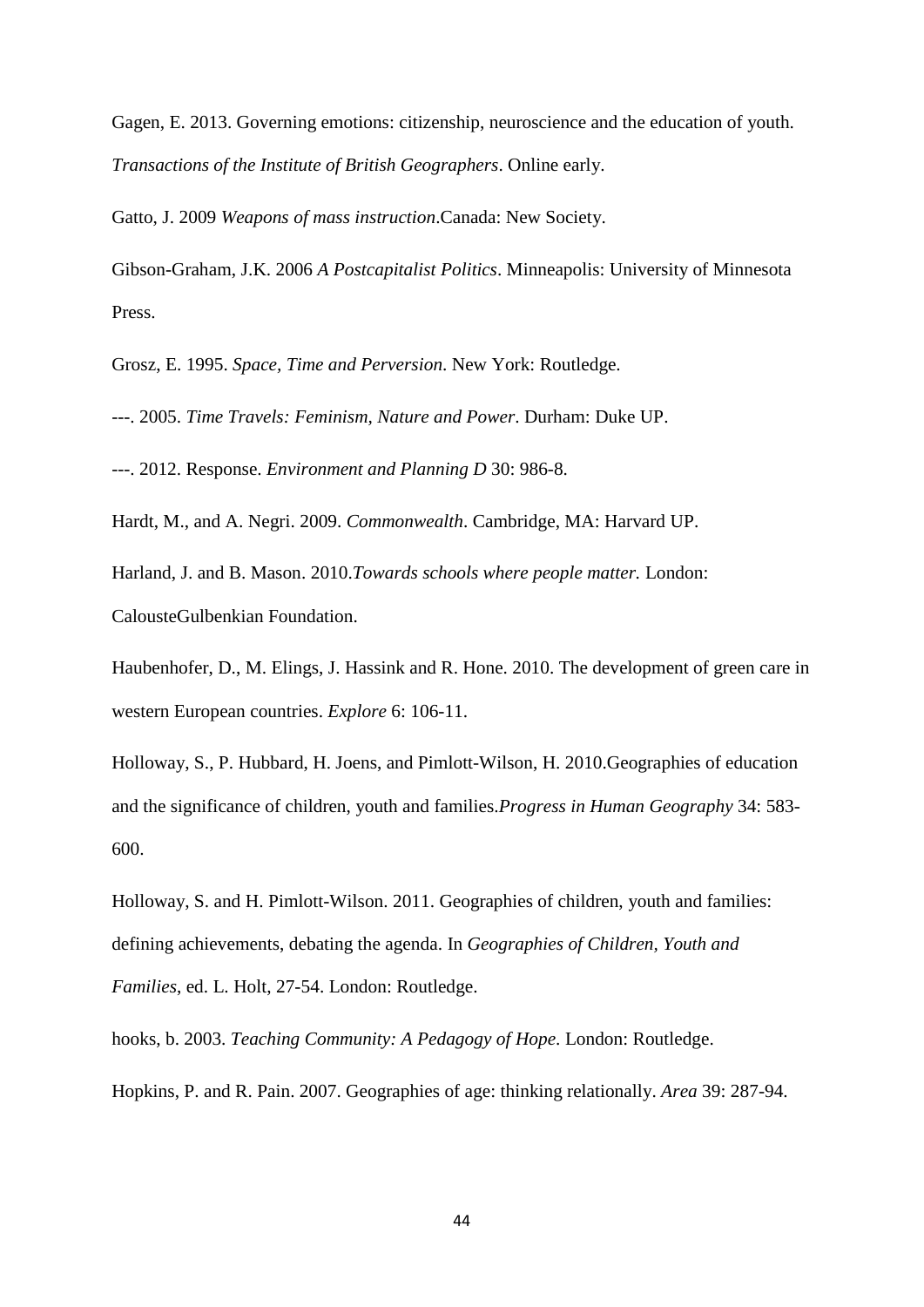Horton, J. and P. Kraftl.2006. What else? Some more ways of thinking about and doing children's geographies.*Children's Geographies*.4: 69-95.

Horton, J. and P. Kraftl. 2009 Small acts, kinds words and "not too much fuss": implicit activists.*Emotion, Space and Society*. 2: 14-23.

Illich, J. 2002. *Deschooling Society*. London: Marion Boyars.

Jeffrey, C. 2012. Geographies of children and youth II: Global youth agency. *Progress in Human Geography* 36: 245-53.

Jones, O. 2007. 'Idylls and Othernesses: Depictions of Rural Childhood in Film', in *Cinematic Countrysides*,ed R. Fish (ed.), 177-94. Manchester: Manchester UP.

Jupp, E. 2013. Enacting parenting policy? The hybrid spaces of Sure Start Children's Centres. *Children's Geographies*. 11: 173-187.

Kallio, K. and J. Häkli. 2013. Children and young people's politics in everyday life. *Space and Polity* 17: 1-16.

Katz, C. 2008. Childhood and spectacle: relays of anxiety and the reconfiguration of the child. *Cultural Geographies*. 15: 5-17.

---. (2011) Accumulation, excess, childhood: Toward a countertopography of risk and waste. *Doc. Annal.Geogr.*57: 47-60.

Knight, S. 2009. *Forest Schools and Outdoor Learning in the Early Years*. London: SAGE.

Kraftl, P. 2006. Building an idea: The material construction of an ideal childhood. *Transactions of the Institute of British Geographer*s 31: 488-504.

Kraftl, P. 2013a. Beyond 'voice', beyond 'agency', beyond 'politics'? Hybrid childhoods and some critical reflections on children's emotional geographies.*Emotion, Space and Society*. 9: 13-23.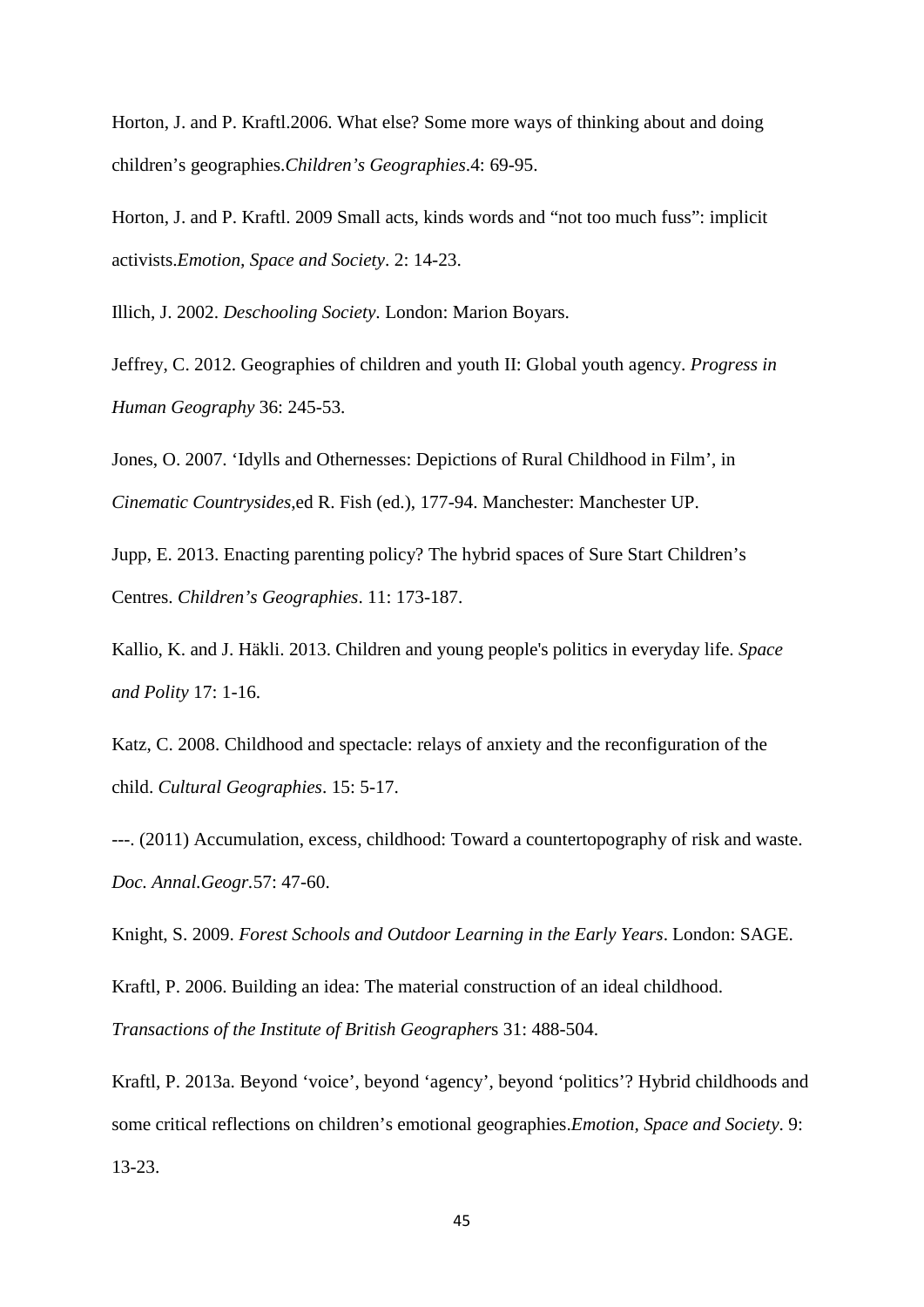---. 2013b.*Geographies of Alternative Education*. Bristol: Policy Press.

Kraftl, P. and P. Adey. 2008. Architecture/affect/dwelling. *Annals of the Association of American Geographers.*98: 213-31.

Kraftl, P., J. Horton and F. Tucker. (2012) *Critical Geographies of Childhood and Youth: Contemporary Policy and Practice*. Bristol: Policy Press.

Latour, B. 2005.*Reassembling the Social*. Oxford: OUP.

Lazzarato, M. 2006.From biopower to biopolitics.*Tailoring Biotechnologies* 2: 11-20.

Lee, N. and J. Motzkau 2011.Navigating the biopolitics of childhood.*Childhood* 18: 7-19.

Lois, J. 2013 *Home is Where the School Is*. New York: New York UP.

Longhurst, N. 2013. The emergence of an alternative milieu: conceptualising the nature of alternative places. *Environment and Planning A*45: 2100–19

Louv, R. 2005.*Last Child in the Woods*. Chapel Hill: Algonquin.

Mannion, G., A. Fenwick and J. Lynch. 2013. Place-responsive pedagogy: learning from teachers' experiences of excursions in nature. *Environmental Education Research*.19: 792- 809.

Massey, D. 2005.*For Space*. London: SAGE.

Merry, M. and C. Howell. 2009. Can intimacy justify home education?.*Theory and Research in Education*.7: 363-81.

Mitchell, K. 2003. Educating the national citizen in neoliberal times: from the multicultural self to the strategic cosmopolitan. *Transactions of the Institute of British Geographers* 28: 387-403.

Mitchell, K., and S. Elwood. 2012. Mapping children's politics: The promise of articulation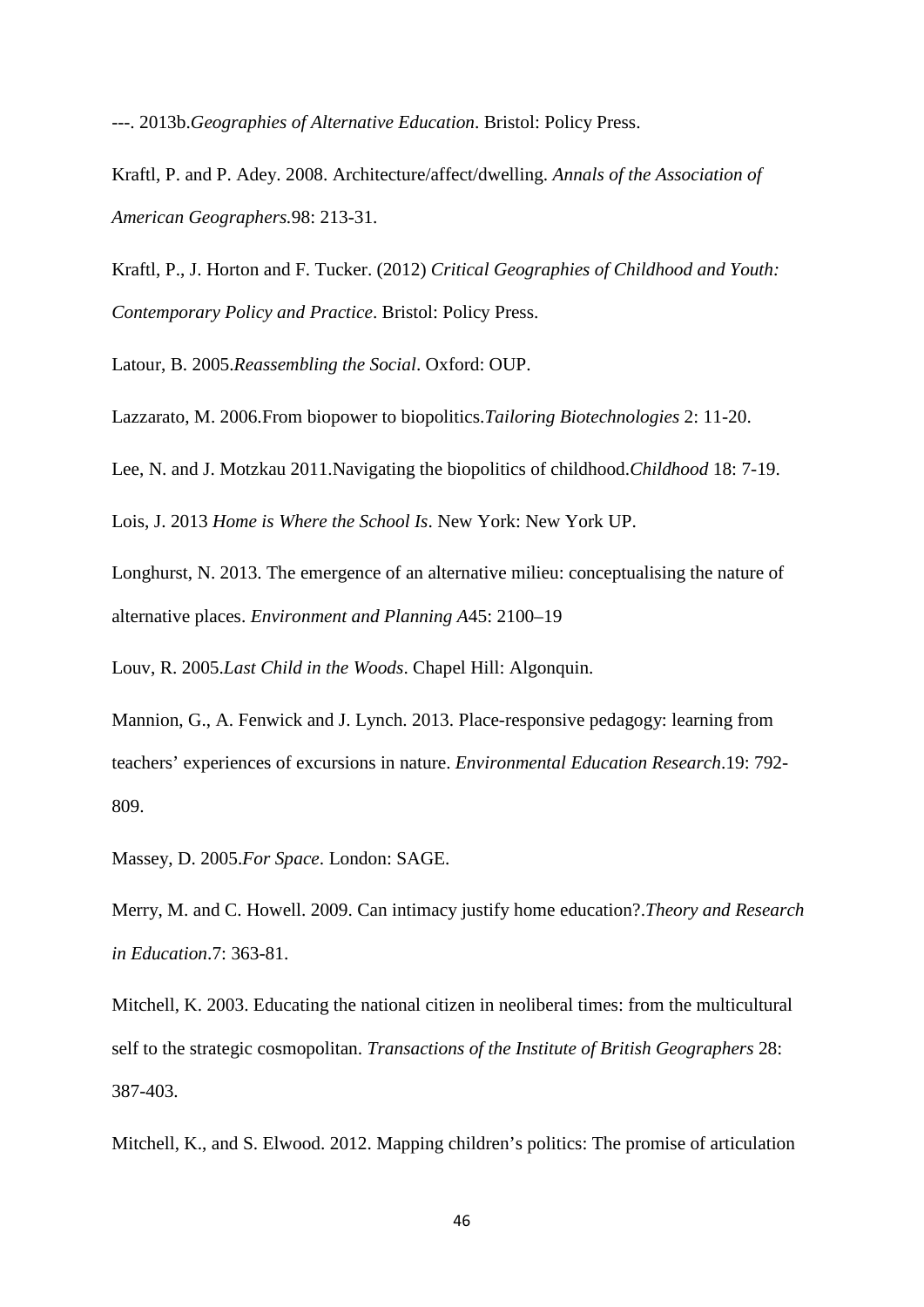and the limits of nonrepresentational theory. *Environment and Planning D* 30: 788-804.

Mizen, P. 2003 The Best Days of Your Life?Youth, Policy and Blair's New Labour.*Critical Social Policy* 23: 453-76.

Mol, A. 2008. I Eat an Apple. On Theorizing Subjectivities.*Subjectivity*. 22: 28–37.

Morrison, C., R. Johnston, and R. Longhurst. 2013. Critical geographies of love as spatial, relational and political. *Progress in Human Geography* 37: 505-21.

Morse-Dunkley, C. 2009. A therapeutic taskscape: theorizing place-making, discipline and care at a camp for troubled youth. *Health and Place* 15: 88=96.

Philo, C. 2001. Accumulating populations: Bodies, institutions and space. *International Journal of Population Geography* 7: 473-90.

---. 2011, Foucault, sexuality and when not to listen to children.*Children's Geographies* 9: 123-7.

Philo, C., and F. Smith. 2013. The Child-Body-Politic: Afterword on 'Children and Young People's Politics in Everyday Life'. *Space and Polity* 17: 137-44.

Pike, J. 2008 Foucault, space and primary school dining rooms. *Children's Geographies* 6: 413-22.

Ploszajska, T. 1996. Constructing the subject: Geographical models in English schools, 1870- 1944.*Journal of Historical Geography*22: 388-98.

Prout, A. 2005.*The Future of Childhood*. London: Routledge.

Pykett, J. 2012. Making "youth publics" and "neuro-citizens". In *Critical geographies of contemporary education practice in the UK*, ed. P. Kraftl, J. Horton and F. Tucker, 27-42. Bristol: Policy Press.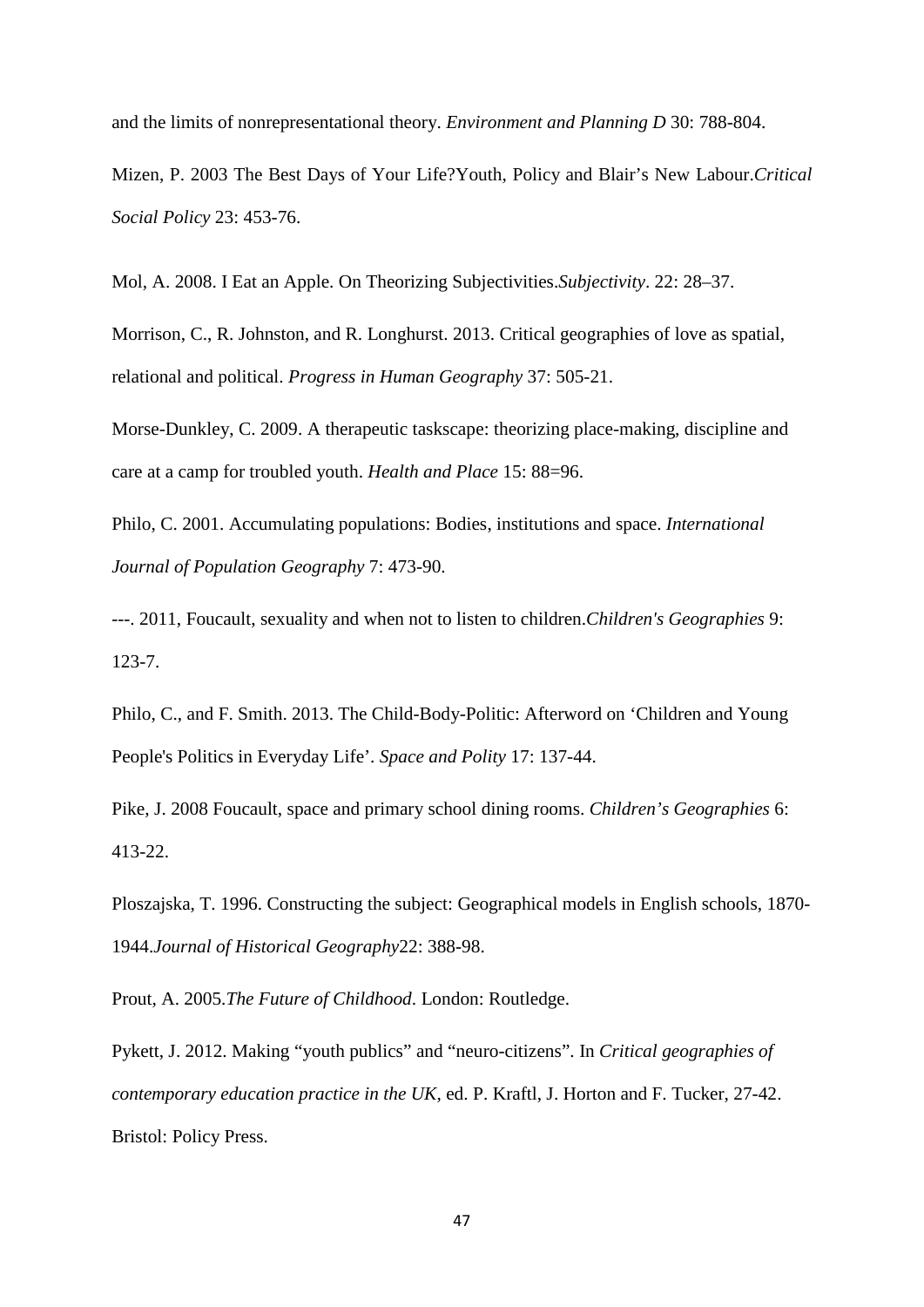Quirke, L. 2009. Legitimacy through alternate means: schools without professionals in the private sector. *British Journal of Sociology of Education*.30:621-34.

Rautio, P. 2013. Children who carry stones in their pockets: On autotelic material practices in everyday life. *Children's Geographies*.11: 394-408.

Ridgers, N., Z. Knowles and J. Sayers. 2012. Encouraging play in the natural environment: a child-focussed case study of forest school. *Children's Geographies*. 10: 49-65.

Rose, N. 2007.*The Politics of Life Itself*. Princeton: Princeton UP.

Ruckenstein, M. 2013. Spatial extensions of childhood: From toy worlds to online communities. *Children's Geographies*. 11: 476-489.

Ruddick, S. 2007. At the horizons of the subject: part one. *Gender, Place and Culture*.14: 513-26.

Ruglis, J. 2011. Mapping the biopolitics of school dropout and youth resistance. *International Journal of Qualitative Studies in Education*.24: 627-37.

Ryan, K. 2011. The new wave of childhood studies: breaking the grip of bio-social dualism? *Childhood* 19: 439-52.

Seo, D. 2009. The profitable adventure of threatened middle-class families: an ethnographic study on homeschooling in South Korea. *Asia Pacific Education Review*.10: 409-22.

Simons, M. 2006. Learning as investment: Notes on governmentality and biopolitics. *Educational Philosophy and Theory* 38: 523-40.

Skelton, T. 2013. Young people, children, politics and space: a decade of youthful political geography scholarship 2003-13. *Space and Polity*.17: 123-36.

Sliwka, A. 2008. The contribution of alternative education, Chapter 4 in *Innovating to learn, learning to innovate*, OECD (Organisation for Economic Co-Operation and Development),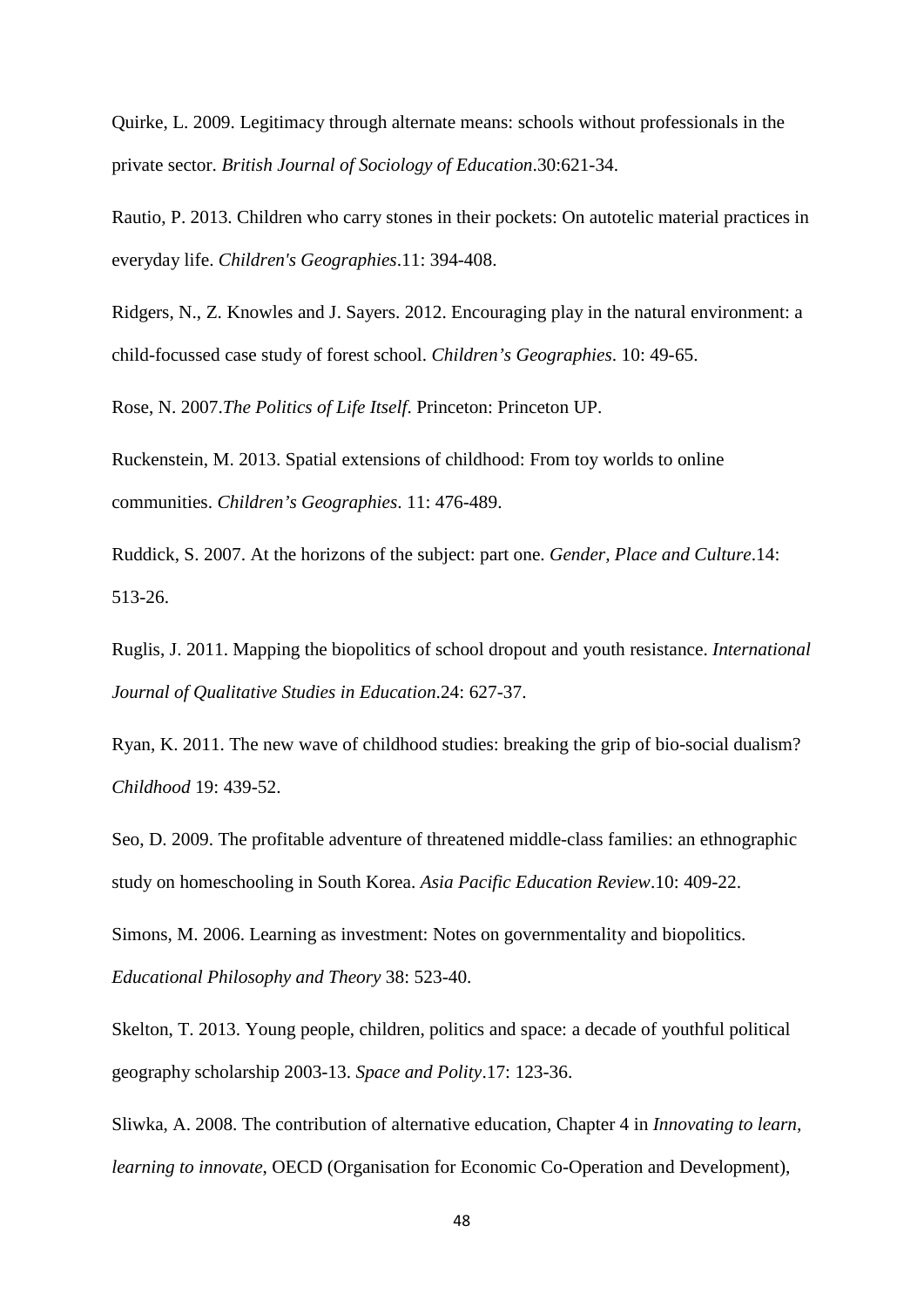available at: [http://www.oecd-ilibrary.org/education/innovating-to-learn-learning-to](http://www.oecd-ilibrary.org/education/innovating-to-learn-learning-to-innovate_9789264047983-en;jsessionid=2iqj0etjq4gi7.epsilon)[innovate\\_9789264047983-en;jsessionid=2iqj0etjq4gi7.epsilon,](http://www.oecd-ilibrary.org/education/innovating-to-learn-learning-to-innovate_9789264047983-en;jsessionid=2iqj0etjq4gi7.epsilon)last accessed 24 April 2014.

Spinoza, B. 2009.*The Ethics.* Project Gutenberg Ebook, available at:

[http://www.gutenberg.org/files/3800/3800-h/3800-h.htm,](http://www.gutenberg.org/files/3800/3800-h/3800-h.htm) last accessed 24 April 2014.

Taylor, A. 2013.*Reconfiguring the natures of childhood*. London: Routledge.

Thrift, N. 2004. Intensities of feeling: Towards a spatial politics of affect. *GeografiskaAnnaler Series B*.86: 57–78.

Unger, R. 2007.*The Self Awakened*. Harvard: Harvard UP.

Unger, R. 2009.*The Left Alternative*. London: Verso.

Vanderbeck, R. 2008. Reaching critical mass? Theory, politics and the culture of debate in children's geographies.*Area* 40: 393-400.

Wells, K. 2011. The politics of life: Governing childhood. *Global Studies of Childhood* 1: 15- 25.

Woods, P., M. Ashley and G. Woods. 2005 *Steiner schools in England*. London: DfES.

Woods,P. and G.Woods.2009. *Alternative educationfor the 21st century*. London: Palgrave.

Wylie, J. 2009. Landscape, absence and the geographies of love.*Transactions of the Institute of British Geographers* 34: 275-89.

Wyness, M. 2013. Global standards and deficit childhoods: The contested meaning of children's participation. *Children's Geographies*. 11: 340-353.

Yusoff, K. 2012. Introduction. *Geo*power: a panel on Elizabeth Grosz's 'Chaos, Territory, Art: Deleuze and the Framing of the Earth' *Environment and Planning D* 30: 971- 973.